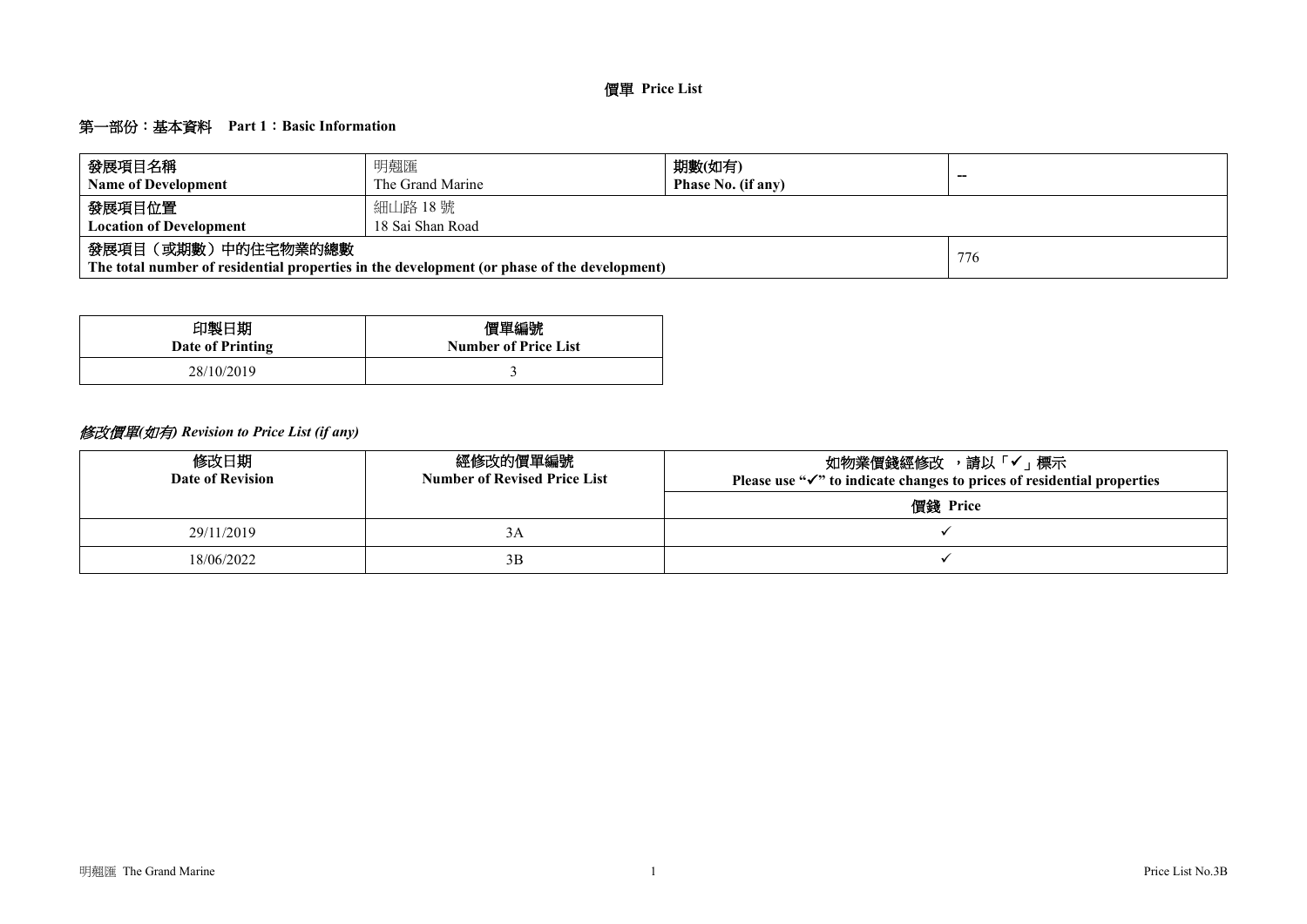### 第二部份:面積及售價資料 **Part 2: Information on Area and Price**

|              | 物業的描述                       |              | 實用面積                                 | 實用面積       |                  |                          |                          |                          | 其他指明項目的面積(不計算入實用面積)      |                          |                     |                                                                   |                          |                          |                          |
|--------------|-----------------------------|--------------|--------------------------------------|------------|------------------|--------------------------|--------------------------|--------------------------|--------------------------|--------------------------|---------------------|-------------------------------------------------------------------|--------------------------|--------------------------|--------------------------|
|              | Description of              |              | (包括露台,工作平台及陽台(如有)                    | Price (\$) | 每平方米/呎售價         |                          |                          |                          |                          |                          |                     | Area of other specified items (Not included in the Saleable Area) |                          |                          |                          |
|              | <b>Residential Property</b> |              | 平方米(平方呎)                             |            | 元,每平方米           |                          |                          |                          |                          |                          | 平方米(平方呎)            |                                                                   |                          |                          |                          |
|              |                             |              | Saleable Area                        |            | (元,每平方呎)         |                          |                          |                          |                          |                          | sq. metre (sq. ft.) |                                                                   |                          |                          |                          |
|              |                             |              | (including balcony, utility platform |            | Unit Rate of     | 空調機房                     | 窗台                       | 閣樓                       | 平台                       | 花園                       | 停車位                 | 天台                                                                | 梯屋                       | 前庭                       | 庭院                       |
|              |                             |              | and verandah, if any)                |            | Saleable Area    | Air-                     | Bay                      | Cock-                    | Flat                     | Garden                   | Parking             | Roof                                                              | Stair-                   | Terrace                  | Yard                     |
|              |                             |              | sq. metre (sq. ft.)                  |            | \$ per sq. metre | conditioning             | window                   | loft                     | roof                     |                          | space               |                                                                   | hood                     |                          |                          |
| 大廈名稱         | 樓層                          | 單位           |                                      |            | $$$ per sq. ft.) | plant room               |                          |                          |                          |                          |                     |                                                                   |                          |                          |                          |
| <b>Block</b> | Floor                       | Unit         |                                      |            |                  |                          |                          |                          |                          |                          |                     |                                                                   |                          |                          |                          |
| Name         |                             |              |                                      |            |                  |                          |                          |                          |                          |                          |                     |                                                                   |                          |                          |                          |
|              |                             |              | 39.554 (426)                         |            | 205,668          |                          |                          |                          |                          |                          |                     |                                                                   |                          |                          |                          |
| Tower 1      | 8                           | $\mathbf{B}$ | 露台 Balcony: 2.000 (22)               | 8,135,000  | (19,096)         | $\overline{\phantom{a}}$ | $\overline{\phantom{a}}$ | $\sim$                   | $\overline{\phantom{a}}$ | $\overline{a}$           | $\overline{a}$      | $\sim$                                                            | $\overline{a}$           | $\sim$ $\sim$            | $\overline{a}$           |
|              |                             |              | 工作平台 Utility Platform:<br>$-(-)$     |            |                  |                          |                          |                          |                          |                          |                     |                                                                   |                          |                          |                          |
|              |                             |              | 39.554 (426)                         |            | 205,668          |                          |                          |                          |                          |                          |                     |                                                                   |                          |                          |                          |
| Tower 1      | 9                           | B            | 露台 Balcony: 2.000 (22)               | 8,135,000  | (19,096)         | $\overline{\phantom{a}}$ | $\overline{\phantom{a}}$ | $\overline{\phantom{a}}$ | $\overline{\phantom{a}}$ | $\overline{a}$           | $\overline{a}$      | $\sim$                                                            | $\overline{\phantom{a}}$ | $\sim$                   | $\overline{a}$           |
|              |                             |              | 工作平台 Utility Platform:<br>$-(-)$     |            |                  |                          |                          |                          |                          |                          |                     |                                                                   |                          |                          |                          |
|              |                             |              | 39.554 (426)                         |            | 209,764          |                          |                          |                          |                          |                          |                     |                                                                   |                          |                          |                          |
| Tower 1      | 10                          | $\, {\bf B}$ | 露台 Balcony: 2.000 (22)               | 8,297,000  | (19, 477)        | $-$                      | $\overline{\phantom{a}}$ | $\overline{a}$           | $\overline{\phantom{a}}$ | $\overline{a}$           | $\overline{a}$      | $\overline{a}$                                                    | $\overline{\phantom{a}}$ | $\overline{a}$           | $\sim$                   |
|              |                             |              | 工作平台 Utility Platform:<br>$-(-)$     |            |                  |                          |                          |                          |                          |                          |                     |                                                                   |                          |                          |                          |
|              |                             |              | 39.554 (426)                         |            | 210,826          |                          |                          |                          |                          |                          |                     |                                                                   |                          |                          |                          |
| Tower 1      | 11                          | $\mathbf{B}$ | 露台 Balcony: 2.000 (22)               | 8,339,000  | (19, 575)        | $\overline{\phantom{a}}$ | $\overline{\phantom{a}}$ | $\overline{\phantom{a}}$ | $\overline{\phantom{a}}$ | $\overline{\phantom{a}}$ | $- -$               | $\overline{\phantom{a}}$                                          | $\overline{a}$           | $\overline{a}$           |                          |
|              |                             |              | 工作平台 Utility Platform:<br>$-(-)$     |            |                  |                          |                          |                          |                          |                          |                     |                                                                   |                          |                          |                          |
|              |                             |              | 39.554 (426)                         |            | 211,862          |                          |                          |                          |                          |                          |                     |                                                                   |                          |                          |                          |
| Tower 1      | 12                          | B            | 露台 Balcony: 2.000 (22)               | 8,380,000  | (19,671)         | $\overline{\phantom{a}}$ | $\overline{\phantom{a}}$ | $\overline{\phantom{a}}$ | $\overline{\phantom{a}}$ | $\overline{\phantom{a}}$ | $- -$               | $\overline{\phantom{a}}$                                          | $\qquad \qquad -$        | $\overline{\phantom{a}}$ | $\overline{\phantom{a}}$ |
|              |                             |              | 工作平台 Utility Platform:<br>$-(-)$     |            |                  |                          |                          |                          |                          |                          |                     |                                                                   |                          |                          |                          |
|              |                             |              | 39.554 (426)                         |            | 212,924          |                          |                          |                          |                          |                          |                     |                                                                   |                          |                          |                          |
| Tower 1      | 15                          | $\mathbf{B}$ | 露台 Balcony: 2.000 (22)               | 8,422,000  | (19,770)         | $\overline{a}$           | $\overline{\phantom{a}}$ | $\overline{a}$           | $\overline{a}$           | $\overline{a}$           | $\overline{a}$      | $\overline{a}$                                                    | Ξ.                       | $\sim$                   | $\overline{a}$           |
|              |                             |              | 工作平台 Utility Platform:<br>$-(-)$     |            |                  |                          |                          |                          |                          |                          |                     |                                                                   |                          |                          |                          |
|              |                             |              | 39.554 (426)                         |            | 213,986          |                          |                          |                          |                          |                          |                     |                                                                   |                          |                          |                          |
| Tower 1      | 16                          | $\mathbf{B}$ | 露台 Balcony: 2.000 (22)               | 8,464,000  | (19, 869)        | $\overline{\phantom{a}}$ | $\overline{\phantom{a}}$ | $\overline{a}$           | $\overline{a}$           | $\overline{a}$           | $\overline{a}$      | $\overline{\phantom{a}}$                                          | $\overline{\phantom{a}}$ | $\overline{\phantom{a}}$ | $\overline{\phantom{a}}$ |
|              |                             |              | 工作平台 Utility Platform:<br>$-(-)$     |            |                  |                          |                          |                          |                          |                          |                     |                                                                   |                          |                          |                          |
|              |                             |              | 39.554 (426)                         |            | 215,073          |                          |                          |                          |                          |                          |                     |                                                                   |                          |                          |                          |
| Tower 1      | 17                          | B            | 露台 Balcony: 2.000 (22)               | 8,507,000  | (19,969)         | $\overline{\phantom{a}}$ | $\overline{\phantom{a}}$ | $\sim$                   | $\overline{\phantom{a}}$ | $\overline{a}$           | $-$                 | $\sim$                                                            | $\overline{\phantom{a}}$ | $\sim$                   |                          |
|              |                             |              | 工作平台 Utility Platform:<br>$-(-)$     |            |                  |                          |                          |                          |                          |                          |                     |                                                                   |                          |                          |                          |
|              |                             |              | 39.554 (426)                         |            | 217,222          |                          |                          |                          |                          |                          |                     |                                                                   |                          |                          |                          |
| Tower 1      | 18                          | B            | 露台 Balcony: 2.000 (22)               | 8,592,000  | (20, 169)        | $\overline{\phantom{a}}$ | $\overline{\phantom{a}}$ | $\sim$                   | $\overline{\phantom{a}}$ | $\sim$                   | $-$                 | $\overline{a}$                                                    | $\overline{a}$           | $\sim$ $\sim$            | $\overline{\phantom{a}}$ |
|              |                             |              | 工作平台 Utility Platform:<br>$-(-)$     |            |                  |                          |                          |                          |                          |                          |                     |                                                                   |                          |                          |                          |
|              |                             |              | 39.554 (426)                         |            | 217,222          |                          |                          |                          |                          |                          |                     |                                                                   |                          |                          |                          |
| Tower 1      | 19                          | B            | 露台 Balcony: 2.000 (22)               | 8,592,000  | (20, 169)        | $\overline{\phantom{a}}$ |                          | $\overline{\phantom{a}}$ |                          |                          | $-$                 |                                                                   |                          | $\overline{a}$           |                          |
|              |                             |              | 工作平台 Utility Platform:<br>$-(-)$     |            |                  |                          |                          |                          |                          |                          |                     |                                                                   |                          |                          |                          |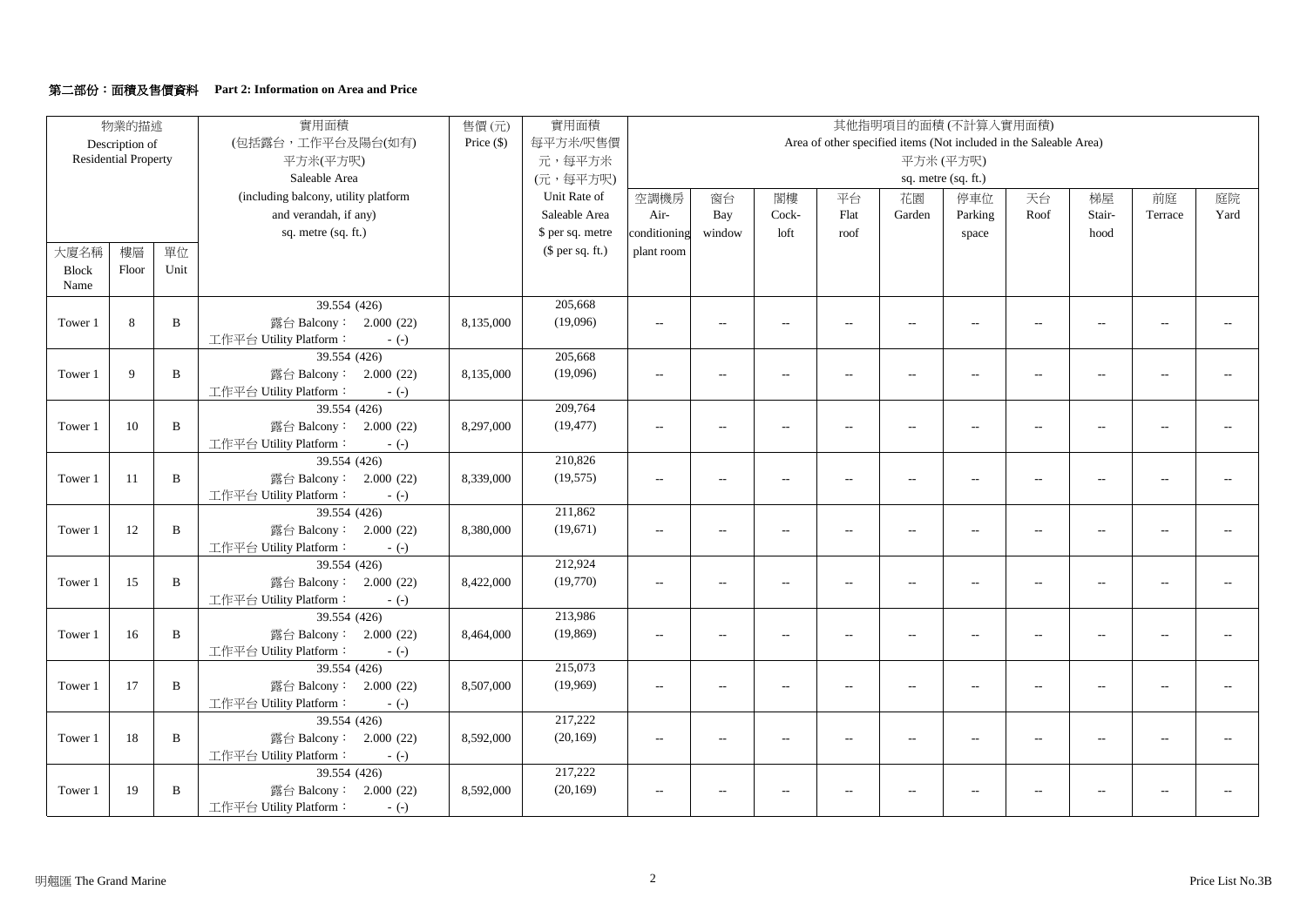|              | 物業的描述                       |              | 實用面積                                             | 售價(元)        | 實用面積             |                |                          |                          |                          | 其他指明項目的面積(不計算入實用面積)                                               |                          |                          |                |                |      |
|--------------|-----------------------------|--------------|--------------------------------------------------|--------------|------------------|----------------|--------------------------|--------------------------|--------------------------|-------------------------------------------------------------------|--------------------------|--------------------------|----------------|----------------|------|
|              | Description of              |              | (包括露台,工作平台及陽台(如有)                                | Price $(\$)$ | 每平方米/呎售價         |                |                          |                          |                          | Area of other specified items (Not included in the Saleable Area) |                          |                          |                |                |      |
|              | <b>Residential Property</b> |              | 平方米(平方呎)                                         |              | 元,每平方米           |                |                          |                          |                          |                                                                   | 平方米(平方呎)                 |                          |                |                |      |
|              |                             |              | Saleable Area                                    |              | (元,每平方呎)         |                |                          |                          |                          |                                                                   | sq. metre (sq. ft.)      |                          |                |                |      |
|              |                             |              | (including balcony, utility platform             |              | Unit Rate of     | 空調機房           | 窗台                       | 閣樓                       | 平台                       | 花園                                                                | 停車位                      | 天台                       | 梯屋             | 前庭             | 庭院   |
|              |                             |              | and verandah, if any)                            |              | Saleable Area    | Air-           | Bay                      | Cock-                    | Flat                     | Garden                                                            | Parking                  | Roof                     | Stair-         | Terrace        | Yard |
|              |                             |              | sq. metre (sq. ft.)                              |              | \$ per sq. metre | conditioning   | window                   | loft                     | roof                     |                                                                   | space                    |                          | hood           |                |      |
| 大廈名稱         | 樓層                          | 單位           |                                                  |              | $$$ per sq. ft.) | plant room     |                          |                          |                          |                                                                   |                          |                          |                |                |      |
| <b>Block</b> | Floor                       | Unit         |                                                  |              |                  |                |                          |                          |                          |                                                                   |                          |                          |                |                |      |
| Name         |                             |              |                                                  |              |                  |                |                          |                          |                          |                                                                   |                          |                          |                |                |      |
|              |                             |              | 39.554 (426)                                     |              | 218,309          |                |                          |                          |                          |                                                                   |                          |                          |                |                |      |
| Tower 1      | 20                          | $\, {\bf B}$ | 露台 Balcony: 2.000 (22)                           | 8,635,000    | (20, 270)        | $\sim$ $\sim$  | $\sim$                   | $\overline{\phantom{a}}$ | $\overline{a}$           | $\sim$                                                            | $\overline{a}$           | $\sim$                   | $\sim$         | $\sim$         |      |
|              |                             |              | 工作平台 Utility Platform:<br>$-(-)$                 |              |                  |                |                          |                          |                          |                                                                   |                          |                          |                |                |      |
|              |                             |              | 39.554 (426)                                     |              | 222,683          |                |                          |                          |                          |                                                                   |                          |                          |                |                |      |
| Tower 1      | 21                          | $\, {\bf B}$ | 露台 Balcony: 2.000 (22)                           | 8,808,000    | (20,676)         | $\sim$         | $\overline{\phantom{a}}$ | $\sim$                   | $\overline{a}$           | $\overline{\phantom{a}}$                                          | $\overline{\phantom{m}}$ | $\overline{\phantom{a}}$ | $\sim$         | $-$            |      |
|              |                             |              | 工作平台 Utility Platform:<br>$-(-)$                 |              |                  |                |                          |                          |                          |                                                                   |                          |                          |                |                |      |
|              |                             |              | 39.554 (426)                                     |              | 223,795          |                |                          |                          |                          |                                                                   |                          |                          |                |                |      |
| Tower 1      | 22                          | $\, {\bf B}$ | 露台 Balcony: 2.000 (22)                           | 8,852,000    | (20, 779)        | $\sim$ $\sim$  | $\overline{a}$           | $\sim$                   | $\overline{a}$           | $\overline{a}$                                                    | $\overline{a}$           | $\overline{\phantom{a}}$ | $\overline{a}$ | $\overline{a}$ |      |
|              |                             |              | 工作平台 Utility Platform:<br>$-(-)$                 |              |                  |                |                          |                          |                          |                                                                   |                          |                          |                |                |      |
|              |                             |              | 39.554 (426)                                     |              | 224,908          |                |                          |                          |                          |                                                                   |                          |                          |                |                |      |
| Tower 1      | 23                          | B            | 露台 Balcony: 2.000 (22)                           | 8,896,000    | (20, 883)        | $\overline{a}$ | $\overline{a}$           | $\sim$                   | $\overline{a}$           | $\overline{\phantom{a}}$                                          | $\overline{a}$           | $\overline{a}$           | $\overline{a}$ | $\overline{a}$ |      |
|              |                             |              | 工作平台 Utility Platform:<br>$-(-)$                 |              |                  |                |                          |                          |                          |                                                                   |                          |                          |                |                |      |
|              |                             |              | 39.554 (426)                                     |              | 229,408          |                |                          |                          |                          |                                                                   |                          |                          |                |                |      |
| Tower 1      | 25                          | B            | 露台 Balcony: 2.000 (22)                           | 9,074,000    | (21, 300)        | $\overline{a}$ | $\overline{a}$           | $\overline{\phantom{a}}$ | $\overline{a}$           | $\overline{\phantom{a}}$                                          | $\overline{\phantom{m}}$ | $\overline{a}$           | $\sim$         | $\mathbf{u}$   |      |
|              |                             |              | 工作平台 Utility Platform:<br>$-(-)$                 |              |                  |                |                          |                          |                          |                                                                   |                          |                          |                |                |      |
|              |                             |              | 39.554 (426)                                     |              | 230,546          |                |                          |                          |                          |                                                                   |                          |                          |                |                |      |
| Tower 1      | 26                          | B            | 露台 Balcony: 2.000 (22)                           | 9,119,000    | (21, 406)        | $\overline{a}$ | $\overline{a}$           | $\overline{\phantom{a}}$ | $\overline{\phantom{a}}$ | $\overline{a}$                                                    | $\overline{a}$           | $\overline{\phantom{a}}$ | $\overline{a}$ | $\overline{a}$ |      |
|              |                             |              | 工作平台 Utility Platform:<br>$-(-)$                 |              |                  |                |                          |                          |                          |                                                                   |                          |                          |                |                |      |
|              |                             |              | 39.554 (426)                                     |              | 231,709          |                |                          |                          |                          |                                                                   |                          |                          |                |                |      |
| Tower 1      | 27                          | B            | 露台 Balcony: 2.000 (22)                           | 9,165,000    | (21, 514)        | $\overline{a}$ | $\overline{a}$           | $\overline{a}$           | $\overline{a}$           | $\overline{\phantom{a}}$                                          | $\overline{a}$           | $\overline{a}$           | $\sim$         | $\overline{a}$ |      |
|              |                             |              | 工作平台 Utility Platform:<br>$-(-)$<br>39.554 (426) |              | 234,009          |                |                          |                          |                          |                                                                   |                          |                          |                |                |      |
|              | 28                          | B            | 露台 Balcony: 2.000 (22)                           |              | (21, 728)        |                | $\overline{a}$           | $\sim$                   | $\overline{a}$           |                                                                   | $\overline{a}$           | $\sim$                   | $\sim$         | $\sim$ $\sim$  |      |
| Tower 1      |                             |              | 工作平台 Utility Platform:                           | 9,256,000    |                  | $\overline{a}$ |                          |                          |                          | $\overline{\phantom{a}}$                                          |                          |                          |                |                |      |
|              |                             |              | $-(-)$<br>39.554 (426)                           |              | 234,009          |                |                          |                          |                          |                                                                   |                          |                          |                |                |      |
| Tower 1      | 29                          | B            | 露台 Balcony: 2.000 (22)                           | 9,256,000    | (21, 728)        | $\sim$         | $\overline{a}$           | $\overline{\phantom{a}}$ | $\overline{a}$           | $\overline{\phantom{a}}$                                          | $\overline{a}$           | $\overline{a}$           | $\overline{a}$ | $\overline{a}$ |      |
|              |                             |              | 工作平台 Utility Platform:<br>$-(-)$                 |              |                  |                |                          |                          |                          |                                                                   |                          |                          |                |                |      |
|              |                             |              | 39.554 (426)                                     |              | 235,197          |                |                          |                          |                          |                                                                   |                          |                          |                |                |      |
| Tower 1      | 30                          | $\mathbf{B}$ | 露台 Balcony: 2.000 (22)                           | 9,303,000    | (21, 838)        | $\sim$ $\sim$  | $\overline{a}$           | $\sim$                   | $\overline{a}$           | $\overline{a}$                                                    | $\overline{a}$           | $\overline{a}$           | $\overline{a}$ | $\overline{a}$ |      |
|              |                             |              | 工作平台 Utility Platform:<br>$-(-)$                 |              |                  |                |                          |                          |                          |                                                                   |                          |                          |                |                |      |
|              |                             |              | 38.076 (410)                                     |              | 209,922          |                |                          |                          |                          |                                                                   |                          |                          |                |                |      |
| Tower 1      | 12                          | $\mathsf C$  | 露台 Balcony: 2.000 (22)                           | 7,993,000    | (19, 495)        | $\overline{a}$ | $\overline{a}$           | $\sim$                   | $\overline{a}$           | $\overline{\phantom{a}}$                                          | $\overline{a}$           | $\overline{a}$           | $\overline{a}$ | $\overline{a}$ |      |
|              |                             |              | 工作平台 Utility Platform:<br>$-(-)$                 |              |                  |                |                          |                          |                          |                                                                   |                          |                          |                |                |      |
|              |                             |              |                                                  |              |                  |                |                          |                          |                          |                                                                   |                          |                          |                |                |      |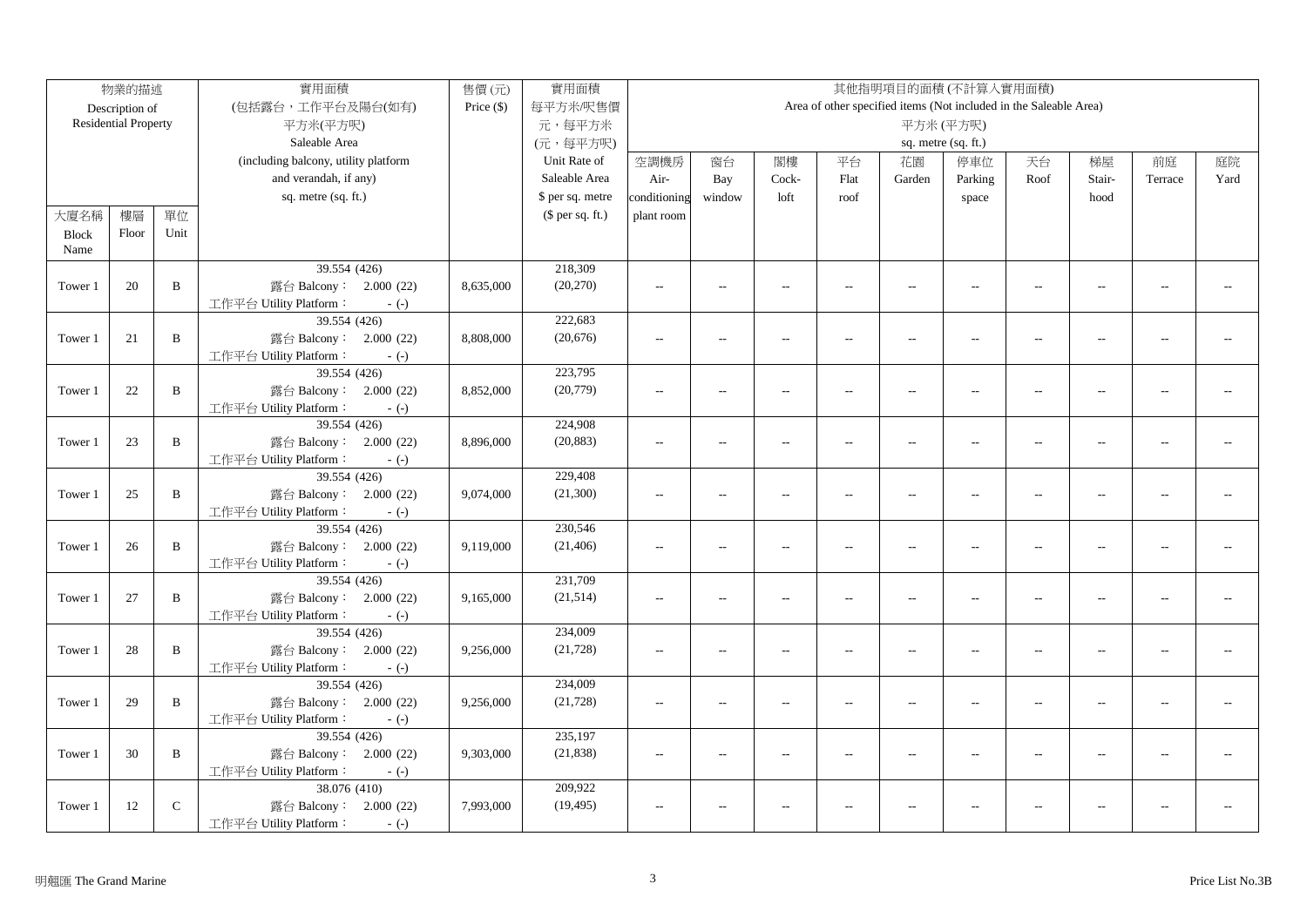|              | 物業的描述                       |               | 實用面積                                             | 售價(元)        | 實用面積             |                |                          |                          |                          |                          | 其他指明項目的面積(不計算入實用面積)      |                                                                   |                          |                |      |
|--------------|-----------------------------|---------------|--------------------------------------------------|--------------|------------------|----------------|--------------------------|--------------------------|--------------------------|--------------------------|--------------------------|-------------------------------------------------------------------|--------------------------|----------------|------|
|              | Description of              |               | (包括露台,工作平台及陽台(如有)                                | Price $(\$)$ | 每平方米/呎售價         |                |                          |                          |                          |                          |                          | Area of other specified items (Not included in the Saleable Area) |                          |                |      |
|              | <b>Residential Property</b> |               | 平方米(平方呎)                                         |              | 元,每平方米           |                |                          |                          |                          |                          | 平方米(平方呎)                 |                                                                   |                          |                |      |
|              |                             |               | Saleable Area                                    |              | (元,每平方呎)         |                |                          |                          |                          |                          | sq. metre (sq. ft.)      |                                                                   |                          |                |      |
|              |                             |               | (including balcony, utility platform             |              | Unit Rate of     | 空調機房           | 窗台                       | 閣樓                       | 平台                       | 花園                       | 停車位                      | 天台                                                                | 梯屋                       | 前庭             | 庭院   |
|              |                             |               | and verandah, if any)                            |              | Saleable Area    | Air-           | Bay                      | Cock-                    | Flat                     | Garden                   | Parking                  | Roof                                                              | Stair-                   | Terrace        | Yard |
|              |                             |               | sq. metre (sq. ft.)                              |              | \$ per sq. metre | conditioning   | window                   | loft                     | roof                     |                          | space                    |                                                                   | hood                     |                |      |
| 大廈名稱         | 樓層                          | 單位            |                                                  |              | (\$ per sq. ft.) | plant room     |                          |                          |                          |                          |                          |                                                                   |                          |                |      |
| <b>Block</b> | Floor                       | Unit          |                                                  |              |                  |                |                          |                          |                          |                          |                          |                                                                   |                          |                |      |
| Name         |                             |               |                                                  |              |                  |                |                          |                          |                          |                          |                          |                                                                   |                          |                |      |
|              |                             |               | 38.076 (410)                                     |              | 210,973          |                |                          |                          |                          |                          |                          |                                                                   |                          |                |      |
| Tower 1      | 15                          | ${\bf C}$     | 露台 Balcony: 2.000 (22)                           | 8,033,000    | (19, 593)        | $\sim$ $\sim$  | $\overline{a}$           | $\overline{\phantom{a}}$ | $\sim$                   | $\sim$                   | $\sim$                   | $\sim$                                                            | $\sim$                   | $\overline{a}$ |      |
|              |                             |               | 工作平台 Utility Platform:<br>$-(-)$                 |              |                  |                |                          |                          |                          |                          |                          |                                                                   |                          |                |      |
|              |                             |               | 38.076 (410)                                     |              | 212,023          |                |                          |                          |                          |                          |                          |                                                                   |                          |                |      |
| Tower 1      | 16                          | $\mathbf C$   | 露台 Balcony: 2.000 (22)                           | 8,073,000    | (19,690)         | $\overline{a}$ | $\overline{a}$           | $\overline{a}$           | $\overline{a}$           | $\overline{a}$           | $\overline{a}$           | $\sim$                                                            | $\sim$                   | $\overline{a}$ |      |
|              |                             |               | 工作平台 Utility Platform:<br>$-(-)$                 |              |                  |                |                          |                          |                          |                          |                          |                                                                   |                          |                |      |
|              |                             |               | 38.076 (410)                                     |              | 213,100          |                |                          |                          |                          |                          |                          |                                                                   |                          |                |      |
| Tower 1      | 17                          | $\mathbf C$   | 露台 Balcony: 2.000 (22)                           | 8,114,000    | (19,790)         | $\sim$ $\sim$  | $\sim$                   | $\sim$                   | $\sim$                   | $\overline{a}$           | $\sim$                   | $\sim$                                                            | $\sim$                   |                |      |
|              |                             |               | 工作平台 Utility Platform:<br>$-(-)$                 |              |                  |                |                          |                          |                          |                          |                          |                                                                   |                          |                |      |
|              |                             |               | 38.076 (410)                                     |              | 215,227          |                |                          |                          |                          |                          |                          |                                                                   |                          |                |      |
| Tower 1      | 18                          | ${\bf C}$     | 露台 Balcony: 2.000 (22)                           | 8,195,000    | (19,988)         | $\overline{a}$ | $\overline{a}$           | $\sim$                   | $\overline{a}$           | $\overline{a}$           | $\sim$ $\sim$            | $\sim$                                                            | $\sim$                   | $\sim$ $\sim$  |      |
|              |                             |               | 工作平台 Utility Platform:<br>$-(-)$                 |              |                  |                |                          |                          |                          |                          |                          |                                                                   |                          |                |      |
|              |                             |               | 38.076 (410)                                     |              | 215,227          |                |                          |                          |                          |                          |                          |                                                                   |                          |                |      |
| Tower 1      | 19                          | ${\bf C}$     | 露台 Balcony: 2.000 (22)                           | 8,195,000    | (19,988)         | $\overline{a}$ | $\overline{a}$           | $\overline{a}$           | $\overline{\phantom{a}}$ | $\overline{\phantom{a}}$ | $\overline{a}$           | $\overline{\phantom{a}}$                                          | $\overline{a}$           | $\overline{a}$ |      |
|              |                             |               | 工作平台 Utility Platform:<br>$-(-)$                 |              |                  |                |                          |                          |                          |                          |                          |                                                                   |                          |                |      |
|              |                             |               | 38.076 (410)                                     |              | 216,304          |                |                          |                          |                          |                          |                          |                                                                   |                          |                |      |
| Tower 1      | 20                          | ${\bf C}$     | 露台 Balcony: 2.000 (22)                           | 8,236,000    | (20,088)         | $\overline{a}$ | $\overline{a}$           | $\sim$                   | $\overline{a}$           | $\sim$                   | $\overline{a}$           | $\overline{\phantom{a}}$                                          | $\sim$                   | $\sim$ $\sim$  |      |
|              |                             |               | 工作平台 Utility Platform:<br>$-(-)$                 |              |                  |                |                          |                          |                          |                          |                          |                                                                   |                          |                |      |
|              |                             |               | 38.076 (410)                                     |              | 220,611          |                |                          |                          |                          |                          |                          |                                                                   |                          |                |      |
| Tower 1      | 21                          | $\mathbf C$   | 露台 Balcony: 2.000 (22)                           | 8,400,000    | (20, 488)        | $\overline{a}$ | $\overline{a}$           | $\overline{a}$           | $\overline{\phantom{a}}$ | $\overline{a}$           | $\overline{a}$           | $\overline{\phantom{a}}$                                          | $\overline{a}$           | $\overline{a}$ |      |
|              |                             |               | 工作平台 Utility Platform:<br>$-(-)$<br>38.076 (410) |              | 221,714          |                |                          |                          |                          |                          |                          |                                                                   |                          |                |      |
|              |                             | $\mathbf C$   |                                                  |              |                  |                |                          |                          |                          |                          |                          |                                                                   |                          |                |      |
| Tower 1      | 22                          |               | 露台 Balcony: 2.000 (22)<br>工作平台 Utility Platform: | 8,442,000    | (20, 590)        | $\sim$         | $\overline{\phantom{a}}$ | $\overline{\phantom{a}}$ | $\overline{a}$           | $\overline{\phantom{a}}$ | $\overline{\phantom{a}}$ | $\overline{\phantom{a}}$                                          | $\overline{\phantom{a}}$ | $-1$           |      |
|              |                             |               | $-(-)$<br>38.076 (410)                           |              | 222,844          |                |                          |                          |                          |                          |                          |                                                                   |                          |                |      |
| Tower 1      | 23                          | $\mathbf C$   | 露台 Balcony: 2.000 (22)                           | 8,485,000    | (20, 695)        | $\overline{a}$ | $\overline{a}$           | $\overline{\phantom{a}}$ | $\overline{a}$           | $\overline{\phantom{a}}$ | $\overline{a}$           | $\overline{\phantom{a}}$                                          | $\sim$                   | $\overline{a}$ |      |
|              |                             |               | 工作平台 Utility Platform:<br>$-(-)$                 |              |                  |                |                          |                          |                          |                          |                          |                                                                   |                          |                |      |
|              |                             |               | 38.076 (410)                                     |              | 227,282          |                |                          |                          |                          |                          |                          |                                                                   |                          |                |      |
| Tower 1      | 25                          | $\mathcal{C}$ | 露台 Balcony: 2.000 (22)                           | 8,654,000    | (21, 107)        | $\sim$ $\sim$  | $\overline{a}$           | $\overline{\phantom{a}}$ | $\overline{a}$           | $\overline{a}$           | $\overline{a}$           | $\sim$                                                            | $\overline{a}$           | $\overline{a}$ |      |
|              |                             |               | 工作平台 Utility Platform:<br>$-(-)$                 |              |                  |                |                          |                          |                          |                          |                          |                                                                   |                          |                |      |
|              |                             |               | 38.076 (410)                                     |              | 228,438          |                |                          |                          |                          |                          |                          |                                                                   |                          |                |      |
| Tower 1      | 26                          | $\mathsf{C}$  | 露台 Balcony: 2.000 (22)                           | 8,698,000    | (21, 215)        | $\sim$ $\sim$  | $\overline{a}$           | $\sim$                   |                          | $\overline{a}$           | $\sim$ $\sim$            | $\overline{a}$                                                    | $\overline{a}$           | $\overline{a}$ |      |
|              |                             |               |                                                  |              |                  |                |                          |                          |                          |                          |                          |                                                                   |                          |                |      |
|              |                             |               | 工作平台 Utility Platform:<br>$-(-)$                 |              |                  |                |                          |                          |                          |                          |                          |                                                                   |                          |                |      |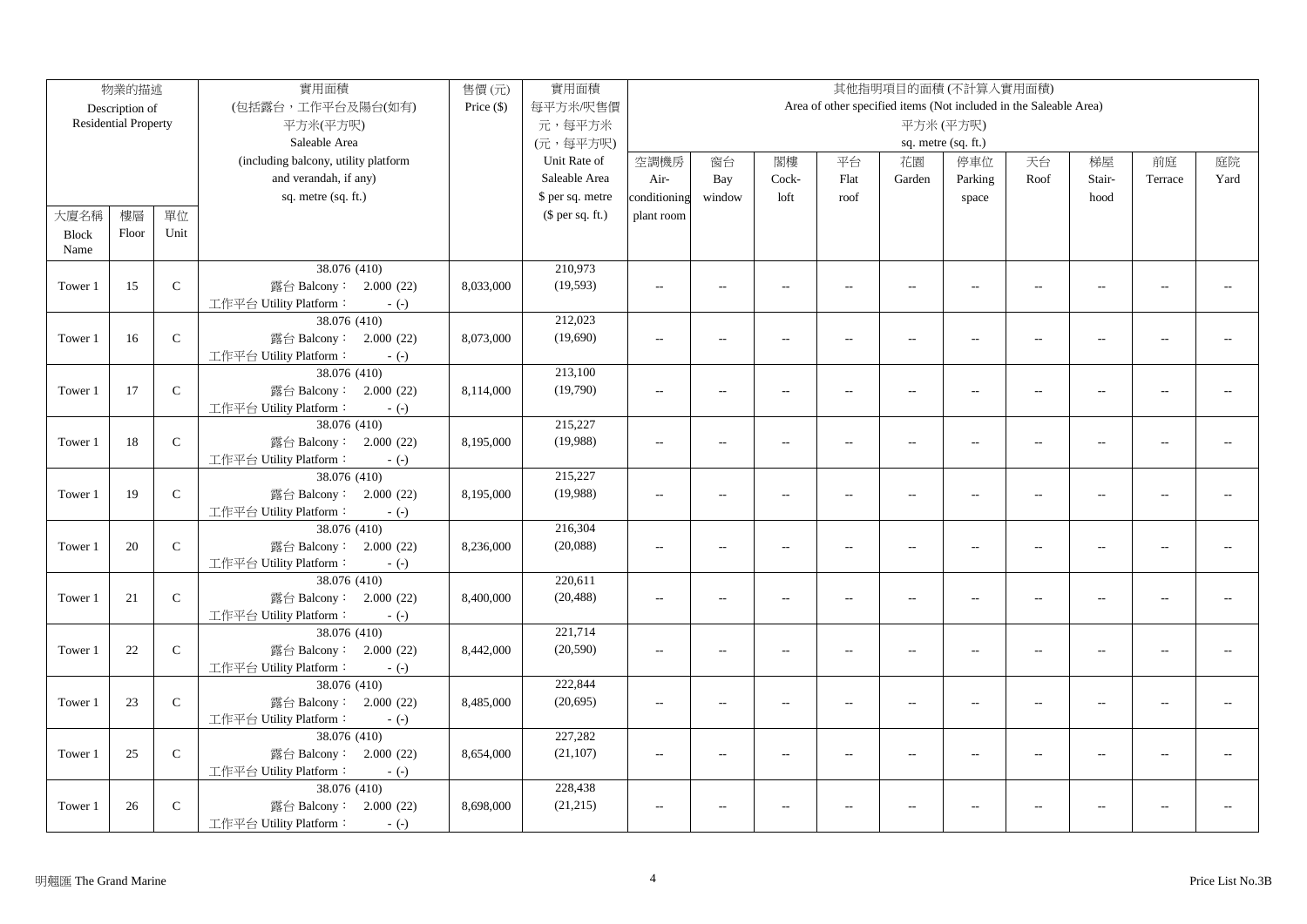|              | 物業的描述                       |               | 實用面積                                   | 售價(元)        | 實用面積             |                          |                |                          |                          | 其他指明項目的面積(不計算入實用面積)                                               |                          |                          |                |                |      |
|--------------|-----------------------------|---------------|----------------------------------------|--------------|------------------|--------------------------|----------------|--------------------------|--------------------------|-------------------------------------------------------------------|--------------------------|--------------------------|----------------|----------------|------|
|              | Description of              |               | (包括露台,工作平台及陽台(如有)                      | Price $(\$)$ | 每平方米/呎售價         |                          |                |                          |                          | Area of other specified items (Not included in the Saleable Area) |                          |                          |                |                |      |
|              | <b>Residential Property</b> |               | 平方米(平方呎)                               |              | 元,每平方米           |                          |                |                          |                          |                                                                   | 平方米(平方呎)                 |                          |                |                |      |
|              |                             |               | Saleable Area                          |              | (元,每平方呎)         |                          |                |                          |                          |                                                                   | sq. metre (sq. ft.)      |                          |                |                |      |
|              |                             |               | (including balcony, utility platform   |              | Unit Rate of     | 空調機房                     | 窗台             | 閣樓                       | 平台                       | 花園                                                                | 停車位                      | 天台                       | 梯屋             | 前庭             | 庭院   |
|              |                             |               | and verandah, if any)                  |              | Saleable Area    | Air-                     | Bay            | Cock-                    | Flat                     | Garden                                                            | Parking                  | Roof                     | Stair-         | Terrace        | Yard |
|              |                             |               | sq. metre (sq. ft.)                    |              | \$ per sq. metre | conditioning             | window         | loft                     | roof                     |                                                                   | space                    |                          | hood           |                |      |
| 大廈名稱         | 樓層                          | 單位            |                                        |              | $$$ per sq. ft.) | plant room               |                |                          |                          |                                                                   |                          |                          |                |                |      |
| <b>Block</b> | Floor                       | Unit          |                                        |              |                  |                          |                |                          |                          |                                                                   |                          |                          |                |                |      |
| Name         |                             |               |                                        |              |                  |                          |                |                          |                          |                                                                   |                          |                          |                |                |      |
|              |                             |               | 38.076 (410)                           |              | 229,567          |                          |                |                          |                          |                                                                   |                          |                          |                |                |      |
| Tower 1      | 27                          | $\mathbf C$   | 露台 Balcony: 2.000 (22)                 | 8,741,000    | (21, 320)        | $\sim$ $\sim$            | $\overline{a}$ | $\sim$                   | $\overline{a}$           | $\overline{a}$                                                    | $\overline{\phantom{m}}$ | $\sim$                   | $\sim$ $\sim$  | $\sim$         |      |
|              |                             |               | 工作平台 Utility Platform:<br>$-(-)$       |              |                  |                          |                |                          |                          |                                                                   |                          |                          |                |                |      |
|              |                             |               | 38.076 (410)                           |              | 231,852          |                          |                |                          |                          |                                                                   |                          |                          |                |                |      |
| Tower 1      | 28                          | $\mathcal{C}$ | 露台 Balcony: 2.000 (22)                 | 8,828,000    | (21, 532)        | $\sim$ $\sim$            | $\overline{a}$ | $\sim$                   | $\overline{a}$           | $\overline{a}$                                                    | $\overline{a}$           | $\sim$                   | $\sim$ $\sim$  | $\sim$         |      |
|              |                             |               | 工作平台 Utility Platform:<br>$-(-)$       |              |                  |                          |                |                          |                          |                                                                   |                          |                          |                |                |      |
|              |                             |               | 38.076 (410)                           |              | 231,852          |                          |                |                          |                          |                                                                   |                          |                          |                |                |      |
| Tower 1      | 29                          | $\mathcal{C}$ | 露台 Balcony:<br>2.000(22)               | 8,828,000    | (21, 532)        | $\overline{\phantom{a}}$ | $\overline{a}$ | $\overline{\phantom{a}}$ | $\overline{a}$           | --                                                                |                          | $\overline{\phantom{a}}$ | $\overline{a}$ |                |      |
|              |                             |               | 工作平台 Utility Platform:<br>$-(-)$       |              | 268,804          |                          |                |                          |                          |                                                                   |                          |                          |                |                |      |
|              |                             |               |                                        | 10,235,000   | (24,963)         |                          |                |                          |                          |                                                                   |                          |                          |                |                |      |
|              |                             |               |                                        |              |                  |                          |                |                          |                          |                                                                   |                          |                          |                |                |      |
|              |                             | $\mathcal{C}$ | 38.076 (410)                           |              | 233,034          |                          |                |                          |                          |                                                                   |                          |                          |                |                |      |
| Tower 1      | 30                          |               | 露台 Balcony: 2.000 (22)                 | 8,873,000    | (21, 641)        | $\sim$ $\sim$            | $\overline{a}$ | $\sim$                   | $\overline{a}$           | $\overline{a}$                                                    | $\overline{a}$           | $\sim$                   | $\overline{a}$ | $\overline{a}$ |      |
|              |                             |               | 工作平台 Utility Platform:<br>$-(-)$       |              | 192,068          |                          |                |                          |                          |                                                                   |                          |                          |                |                |      |
| Tower 1      | 2                           | D             | 54.486 (586)<br>露台 Balcony: 2.060 (22) | 10,465,000   | (17, 858)        | $\sim$ $\sim$            | $\frac{1}{2}$  | $\sim$                   |                          | $\overline{a}$                                                    | $\sim$ $\sim$            | $ -$                     | $\sim$         | $-1$           |      |
|              |                             |               | 工作平台 Utility Platform: 1.510 (16)      |              |                  |                          |                |                          | $\overline{\phantom{a}}$ |                                                                   |                          |                          |                |                |      |
|              |                             |               | 54.486 (586)                           |              | 193,022          |                          |                |                          |                          |                                                                   |                          |                          |                |                |      |
| Tower 1      | 3                           | D             | 露台 Balcony: 2.060 (22)                 | 10,517,000   | (17, 947)        | $\overline{a}$           | $\overline{a}$ | $\sim$                   | $\overline{a}$           | $\overline{\phantom{a}}$                                          | $-$                      | $\sim$                   | $\overline{a}$ | $\overline{a}$ |      |
|              |                             |               | 工作平台 Utility Platform: 1.510 (16)      |              |                  |                          |                |                          |                          |                                                                   |                          |                          |                |                |      |
|              |                             |               | 54.486 (586)                           |              | 193,995          |                          |                |                          |                          |                                                                   |                          |                          |                |                |      |
| Tower 1      | 5                           | ${\bf D}$     | 露台 Balcony: 2.060 (22)                 | 10,570,000   | (18,038)         | $\sim$                   | $\overline{a}$ | $\overline{\phantom{a}}$ | $\overline{a}$           | $\overline{a}$                                                    | $\overline{a}$           | $\sim$                   | $\sim$         | $\sim$ $\sim$  |      |
|              |                             |               | 工作平台 Utility Platform: 1.510 (16)      |              |                  |                          |                |                          |                          |                                                                   |                          |                          |                |                |      |
|              |                             |               | 54.486 (586)                           |              | 194,968          |                          |                |                          |                          |                                                                   |                          |                          |                |                |      |
| Tower 1      | 6                           | D             | 露台 Balcony: 2.060 (22)                 | 10,623,000   | (18, 128)        | $\sim$ $\sim$            | $\overline{a}$ | $\overline{\phantom{a}}$ | $\overline{a}$           | $\overline{a}$                                                    | $\overline{\phantom{a}}$ | $\sim$                   | $\sim$         | $\mathbf{u}$   |      |
|              |                             |               | 工作平台 Utility Platform: 1.510 (16)      |              |                  |                          |                |                          |                          |                                                                   |                          |                          |                |                |      |
|              |                             |               | 54.486 (586)                           |              | 195,940          |                          |                |                          |                          |                                                                   |                          |                          |                |                |      |
| Tower 1      | $\overline{7}$              | D             | 露台 Balcony: 2.060 (22)                 | 10,676,000   | (18, 218)        | $\sim$ $\sim$            | $\overline{a}$ | $\sim$                   | $\overline{a}$           | $\overline{a}$                                                    | $\overline{\phantom{a}}$ | $\sim$                   | $\overline{a}$ | $\sim$         |      |
|              |                             |               | 工作平台 Utility Platform: 1.510 (16)      |              |                  |                          |                |                          |                          |                                                                   |                          |                          |                |                |      |
|              |                             |               | 54.486 (586)                           |              | 197,904          |                          |                |                          |                          |                                                                   |                          |                          |                |                |      |
| Tower 1      | 8                           | D             | 露台 Balcony: 2.060 (22)                 | 10,783,000   | (18, 401)        | $\overline{\phantom{a}}$ | $\overline{a}$ | $\overline{\phantom{a}}$ | $\overline{a}$           | --                                                                | $\overline{a}$           | $\overline{a}$           | $\overline{a}$ |                |      |
|              |                             |               | 工作平台 Utility Platform: 1.510 (16)      |              |                  |                          |                |                          |                          |                                                                   |                          |                          |                |                |      |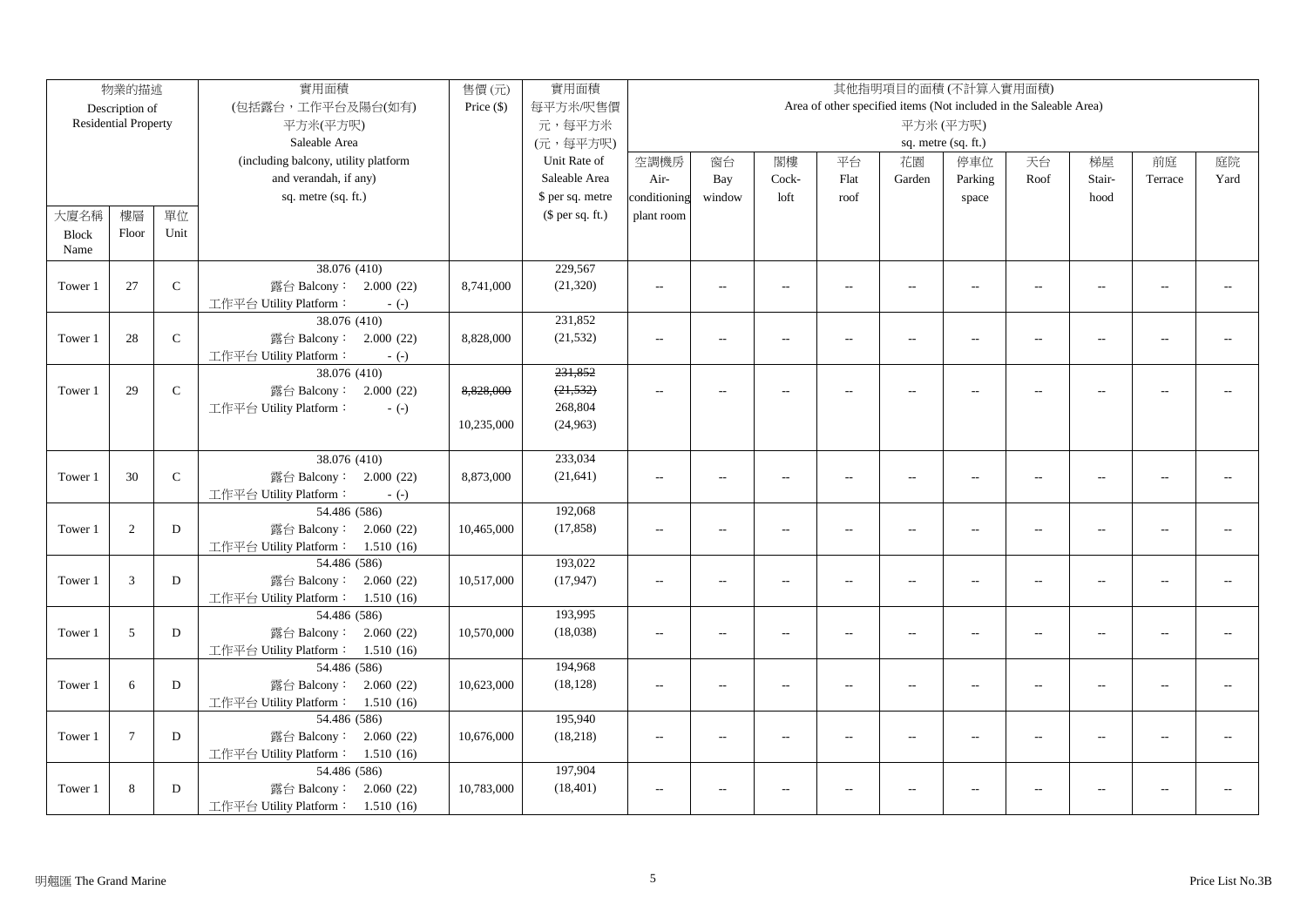|              | 物業的描述                       |             | 實用面積                                             | 售價(元)        | 實用面積             |                          |                |                          |                |                          | 其他指明項目的面積(不計算入實用面積)                                               |                          |                |                |      |
|--------------|-----------------------------|-------------|--------------------------------------------------|--------------|------------------|--------------------------|----------------|--------------------------|----------------|--------------------------|-------------------------------------------------------------------|--------------------------|----------------|----------------|------|
|              | Description of              |             | (包括露台,工作平台及陽台(如有)                                | Price $(\$)$ | 每平方米/呎售價         |                          |                |                          |                |                          | Area of other specified items (Not included in the Saleable Area) |                          |                |                |      |
|              | <b>Residential Property</b> |             | 平方米(平方呎)                                         |              | 元,每平方米           |                          |                |                          |                |                          | 平方米(平方呎)                                                          |                          |                |                |      |
|              |                             |             | Saleable Area                                    |              | (元,每平方呎)         |                          |                |                          |                |                          | sq. metre (sq. ft.)                                               |                          |                |                |      |
|              |                             |             | (including balcony, utility platform             |              | Unit Rate of     | 空調機房                     | 窗台             | 閣樓                       | 平台             | 花園                       | 停車位                                                               | 天台                       | 梯屋             | 前庭             | 庭院   |
|              |                             |             | and verandah, if any)                            |              | Saleable Area    | Air-                     | Bay            | Cock-                    | Flat           | Garden                   | Parking                                                           | Roof                     | Stair-         | Terrace        | Yard |
|              |                             |             | sq. metre (sq. ft.)                              |              | \$ per sq. metre | conditioning             | window         | loft                     | roof           |                          | space                                                             |                          | hood           |                |      |
| 大廈名稱         | 樓層                          | 單位          |                                                  |              | $$$ per sq. ft.) | plant room               |                |                          |                |                          |                                                                   |                          |                |                |      |
| <b>Block</b> | Floor                       | Unit        |                                                  |              |                  |                          |                |                          |                |                          |                                                                   |                          |                |                |      |
| Name         |                             |             |                                                  |              |                  |                          |                |                          |                |                          |                                                                   |                          |                |                |      |
|              |                             |             | 54.486 (586)                                     |              | 197,904          |                          |                |                          |                |                          |                                                                   |                          |                |                |      |
| Tower 1      | 9                           | $\mathbf D$ | 露台 Balcony: 2.060 (22)                           | 10,783,000   | (18, 401)        | $\overline{a}$           | $\overline{a}$ | $\sim$                   | $\overline{a}$ | $\overline{a}$           | $\overline{\phantom{m}}$                                          | $\sim$                   | $\sim$ $\sim$  | $\sim$         |      |
|              |                             |             | 工作平台 Utility Platform: 1.510 (16)                |              |                  |                          |                |                          |                |                          |                                                                   |                          |                |                |      |
|              |                             |             | 54.486 (586)                                     |              | 201,850          |                          |                |                          |                |                          |                                                                   |                          |                |                |      |
| Tower 1      | 10                          | D           | 露台 Balcony: 2.060 (22)                           | 10,998,000   | (18, 768)        | $\sim$ $\sim$            | $\overline{a}$ | $\sim$                   | $\overline{a}$ | $\overline{a}$           | $\overline{a}$                                                    | $\sim$                   | $\sim$ $\sim$  | $\sim$         |      |
|              |                             |             | 工作平台 Utility Platform: 1.510 (16)                |              |                  |                          |                |                          |                |                          |                                                                   |                          |                |                |      |
|              |                             |             | 54.486 (586)                                     |              | 202,859          |                          |                |                          |                |                          |                                                                   |                          |                |                |      |
| Tower 1      | 11                          | D#          | 露台 Balcony: 2.060 (22)                           | 11,053,000   | (18, 862)        | $\overline{\phantom{a}}$ | $\overline{a}$ | $\overline{\phantom{a}}$ | $\overline{a}$ | --                       |                                                                   | $\overline{\phantom{a}}$ | $\overline{a}$ |                |      |
|              |                             |             | 工作平台 Utility Platform: 1.510 (16)                |              | 215,927          |                          |                |                          |                |                          |                                                                   |                          |                |                |      |
|              |                             |             |                                                  | 11,765,000   | (20,077)         |                          |                |                          |                |                          |                                                                   |                          |                |                |      |
|              |                             |             |                                                  |              |                  |                          |                |                          |                |                          |                                                                   |                          |                |                |      |
|              |                             |             | 39.103(421)                                      |              | 202,926          |                          |                |                          |                |                          |                                                                   |                          |                |                |      |
| Tower 1      | 9                           | $\mathbf E$ | 露台 Balcony: 2.000 (22)                           | 7,935,000    | (18, 848)        | $\overline{\phantom{a}}$ | $\overline{a}$ | $\sim$                   | $\overline{a}$ | $\overline{a}$           | $\overline{a}$                                                    | $\overline{a}$           | $\overline{a}$ | $\overline{a}$ |      |
|              |                             |             | 工作平台 Utility Platform:<br>$-(-)$                 |              |                  |                          |                |                          |                |                          |                                                                   |                          |                |                |      |
|              |                             |             | 39.103 (421)                                     |              | 203,923          |                          |                |                          |                |                          |                                                                   |                          |                |                |      |
| Tower 1      | 10                          | $\mathbf E$ | 露台 Balcony: 2.000 (22)                           | 7,974,000    | (18, 941)        | $\sim$ $\sim$            | $\frac{1}{2}$  | $\sim$                   | $\overline{a}$ | $\overline{a}$           | $\sim$ $\sim$                                                     | $ -$                     | $\sim$         | $-1$           |      |
|              |                             |             | 工作平台 Utility Platform:<br>$-(-)$<br>39.103 (421) |              | 204,946          |                          |                |                          |                |                          |                                                                   |                          |                |                |      |
| Tower 1      | 11                          | $\mathbf E$ | 露台 Balcony: 2.000 (22)                           | 8,014,000    | (19,036)         | $\overline{a}$           | $\overline{a}$ | $\sim$                   | $\overline{a}$ | $\overline{\phantom{a}}$ | $-$                                                               | $\sim$                   | $\sim$         | $\overline{a}$ |      |
|              |                             |             | 工作平台 Utility Platform:                           |              |                  |                          |                |                          |                |                          |                                                                   |                          |                |                |      |
|              |                             |             | $-(-)$<br>39.103(421)                            |              | 205,969          |                          |                |                          |                |                          |                                                                   |                          |                |                |      |
| Tower 1      | 12                          | $\mathbf E$ | 露台 Balcony: 2.000 (22)                           | 8,054,000    | (19, 131)        | $\sim$                   | $\overline{a}$ | $\overline{\phantom{a}}$ | $\overline{a}$ | $\overline{a}$           | $\overline{a}$                                                    | $\sim$                   | $\sim$         | $\sim$ $\sim$  |      |
|              |                             |             | 工作平台 Utility Platform:<br>$-(-)$                 |              |                  |                          |                |                          |                |                          |                                                                   |                          |                |                |      |
|              |                             |             | 39.103 (421)                                     |              | 208,040          |                          |                |                          |                |                          |                                                                   |                          |                |                |      |
| Tower 1      | 15                          | $\mathbf E$ | 露台 Balcony: 2.000 (22)                           | 8,135,000    | (19, 323)        | $\sim$ $\sim$            | $\overline{a}$ | $\overline{\phantom{a}}$ | $\overline{a}$ | $\overline{a}$           | $\overline{a}$                                                    | $\sim$                   | $\sim$         | $\mathbf{u}$   |      |
|              |                             |             | 工作平台 Utility Platform:<br>$-(-)$                 |              |                  |                          |                |                          |                |                          |                                                                   |                          |                |                |      |
|              |                             |             | 39.103 (421)                                     |              | 209,089          |                          |                |                          |                |                          |                                                                   |                          |                |                |      |
| Tower 1      | 16                          | $\mathbf E$ | 露台 Balcony: 2.000 (22)                           | 8,176,000    | (19, 420)        | $\sim$ $\sim$            | $\overline{a}$ | $\sim$                   | $\overline{a}$ | $\sim$                   | $\overline{a}$                                                    | $\sim$                   | $\overline{a}$ | $\sim$         |      |
|              |                             |             | 工作平台 Utility Platform:<br>$-(-)$                 |              |                  |                          |                |                          |                |                          |                                                                   |                          |                |                |      |
|              |                             |             | 39.103 (421)                                     |              | 210,112          |                          |                |                          |                |                          |                                                                   |                          |                |                |      |
| Tower 1      | 17                          | $\,$ E      | 露台 Balcony: 2.000 (22)                           | 8,216,000    | (19, 515)        | $\overline{\phantom{a}}$ | $\overline{a}$ | $\overline{\phantom{a}}$ | $\overline{a}$ | --                       | $\overline{a}$                                                    | $\overline{\phantom{a}}$ | $\overline{a}$ |                |      |
|              |                             |             | 工作平台 Utility Platform:<br>$-(-)$                 |              |                  |                          |                |                          |                |                          |                                                                   |                          |                |                |      |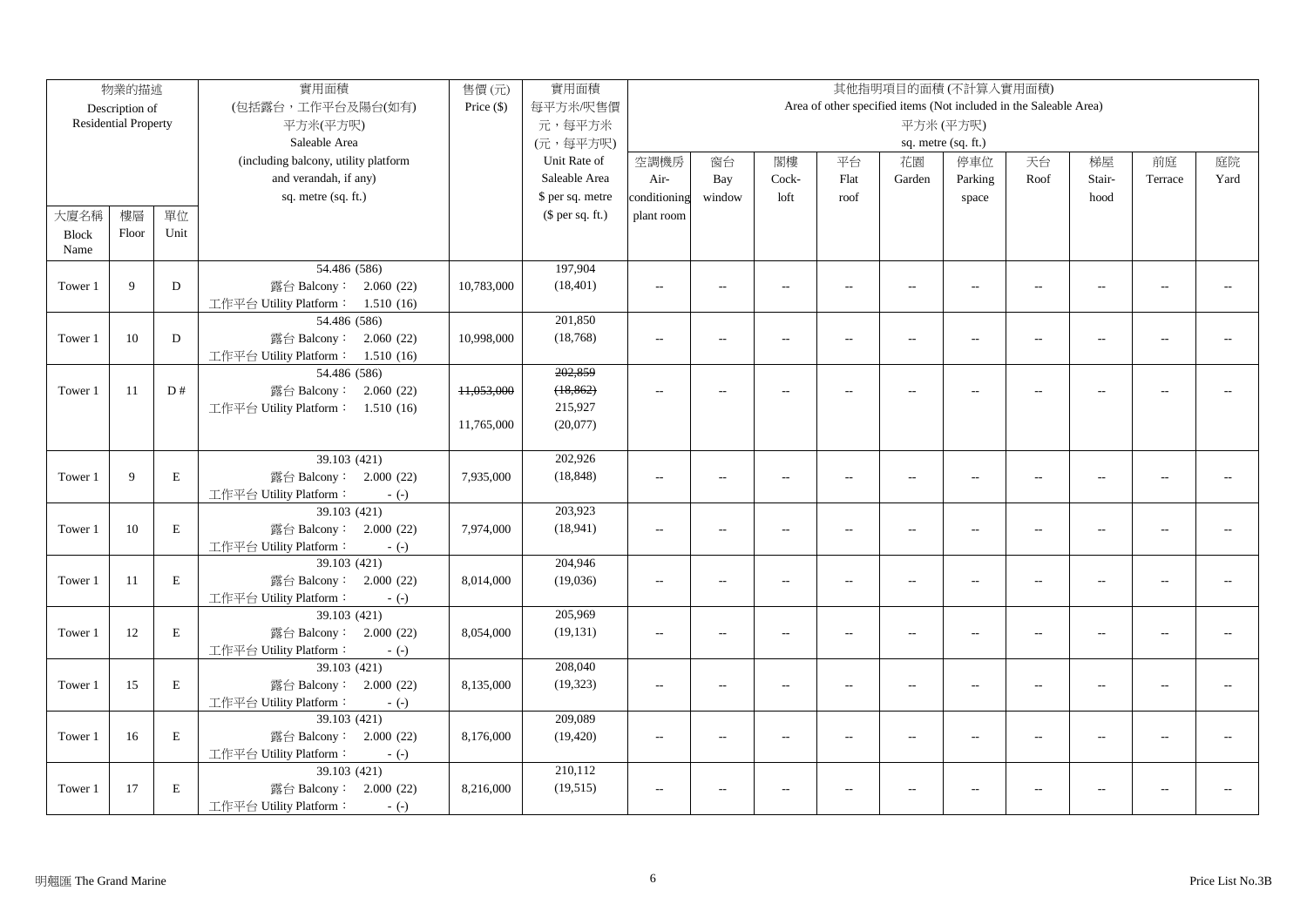|              | 物業的描述                       |              | 實用面積                                             | 售價(元)        | 實用面積             |                |                          |                          |                          |                          | 其他指明項目的面積(不計算入實用面積)                                               |                          |                          |                |      |
|--------------|-----------------------------|--------------|--------------------------------------------------|--------------|------------------|----------------|--------------------------|--------------------------|--------------------------|--------------------------|-------------------------------------------------------------------|--------------------------|--------------------------|----------------|------|
|              | Description of              |              | (包括露台,工作平台及陽台(如有)                                | Price $(\$)$ | 每平方米/呎售價         |                |                          |                          |                          |                          | Area of other specified items (Not included in the Saleable Area) |                          |                          |                |      |
|              | <b>Residential Property</b> |              | 平方米(平方呎)                                         |              | 元,每平方米           |                |                          |                          |                          |                          | 平方米(平方呎)                                                          |                          |                          |                |      |
|              |                             |              | Saleable Area                                    |              | (元,每平方呎)         |                |                          |                          |                          |                          | sq. metre (sq. ft.)                                               |                          |                          |                |      |
|              |                             |              | (including balcony, utility platform             |              | Unit Rate of     | 空調機房           | 窗台                       | 閣樓                       | 平台                       | 花園                       | 停車位                                                               | 天台                       | 梯屋                       | 前庭             | 庭院   |
|              |                             |              | and verandah, if any)                            |              | Saleable Area    | Air-           | Bay                      | Cock-                    | Flat                     | Garden                   | Parking                                                           | Roof                     | Stair-                   | Terrace        | Yard |
|              |                             |              | sq. metre (sq. ft.)                              |              | \$ per sq. metre | conditioning   | window                   | loft                     | roof                     |                          | space                                                             |                          | hood                     |                |      |
| 大廈名稱         | 樓層                          | 單位           |                                                  |              | (\$ per sq. ft.) | plant room     |                          |                          |                          |                          |                                                                   |                          |                          |                |      |
| <b>Block</b> | Floor                       | Unit         |                                                  |              |                  |                |                          |                          |                          |                          |                                                                   |                          |                          |                |      |
| Name         |                             |              |                                                  |              |                  |                |                          |                          |                          |                          |                                                                   |                          |                          |                |      |
|              |                             |              | 39.103 (421)                                     |              | 212,234          |                |                          |                          |                          |                          |                                                                   |                          |                          |                |      |
| Tower 1      | 18                          | $\mathbf E$  | 露台 Balcony: 2.000 (22)                           | 8,299,000    | (19,713)         | $\sim$ $\sim$  | $\overline{a}$           | $\sim$                   | $\sim$                   | $\sim$                   | $\sim$                                                            | $\sim$                   | $\sim$                   | $\overline{a}$ |      |
|              |                             |              | 工作平台 Utility Platform:<br>$-(-)$                 |              |                  |                |                          |                          |                          |                          |                                                                   |                          |                          |                |      |
|              |                             |              | 39.103 (421)                                     |              | 212,234          |                |                          |                          |                          |                          |                                                                   |                          |                          |                |      |
| Tower 1      | 19                          | $\mathbf E$  | 露台 Balcony: 2.000 (22)                           | 8,299,000    | (19, 713)        | $\overline{a}$ | $\overline{a}$           | $\overline{a}$           | $\sim$                   | $\overline{a}$           | $\overline{a}$                                                    | $\sim$                   | $\sim$                   | $\overline{a}$ |      |
|              |                             |              | 工作平台 Utility Platform:<br>$-(-)$                 |              |                  |                |                          |                          |                          |                          |                                                                   |                          |                          |                |      |
|              |                             |              | 39.103 (421)                                     |              | 213,283          |                |                          |                          |                          |                          |                                                                   |                          |                          |                |      |
| Tower 1      | 20                          | $\mathbf E$  | 露台 Balcony: 2.000 (22)                           | 8,340,000    | (19, 810)        | $\sim$ $\sim$  | $\sim$                   | $\sim$                   | $\overline{a}$           | $\overline{a}$           | $\sim$                                                            | $\sim$                   | $\sim$                   |                |      |
|              |                             |              | 工作平台 Utility Platform:<br>$-(-)$                 |              |                  |                |                          |                          |                          |                          |                                                                   |                          |                          |                |      |
|              |                             |              | 29.081 (313)                                     |              | 204,670          |                |                          |                          |                          |                          |                                                                   |                          |                          |                |      |
| Tower 1      | 2                           | $\mathbf F$  | 露台 Balcony: 2.000 (22)                           | 5,952,000    | (19,016)         | $\overline{a}$ | $\overline{\phantom{a}}$ | $\sim$                   | $\overline{a}$           | $\overline{a}$           | $\sim$ $\sim$                                                     | $\sim$                   | $\sim$                   | $\sim$ $\sim$  |      |
|              |                             |              | 工作平台 Utility Platform:<br>$-(-)$                 |              |                  |                |                          |                          |                          |                          |                                                                   |                          |                          |                |      |
|              |                             |              | 29.081 (313)                                     |              | 205,701          |                |                          |                          |                          |                          |                                                                   |                          |                          |                |      |
| Tower 1      | $\mathfrak{Z}$              | $\mathbf{F}$ | 露台 Balcony: 2.000 (22)                           | 5,982,000    | (19, 112)        | $\overline{a}$ | $\overline{a}$           | $\overline{a}$           | $\overline{\phantom{a}}$ | $\overline{\phantom{a}}$ | $\overline{\phantom{a}}$                                          | $\overline{\phantom{a}}$ | $\overline{a}$           | $\overline{a}$ |      |
|              |                             |              | 工作平台 Utility Platform:<br>$-(-)$                 |              |                  |                |                          |                          |                          |                          |                                                                   |                          |                          |                |      |
|              |                             |              | 29.081(313)                                      |              | 206,733          |                |                          |                          |                          |                          |                                                                   |                          |                          |                |      |
| Tower 1      | $\sqrt{5}$                  | $\mathbf F$  | 露台 Balcony: 2.000 (22)                           | 6,012,000    | (19,208)         | $\overline{a}$ | $\overline{\phantom{a}}$ | $\overline{a}$           | $\overline{a}$           | $\sim$                   | $\overline{a}$                                                    | $\overline{\phantom{a}}$ | $\sim$                   | $\sim$ $\sim$  |      |
|              |                             |              | 工作平台 Utility Platform:<br>$-(-)$                 |              |                  |                |                          |                          |                          |                          |                                                                   |                          |                          |                |      |
|              |                             |              | 29.081 (313)                                     |              | 207,765          |                |                          |                          |                          |                          |                                                                   |                          |                          |                |      |
| Tower 1      | 6                           | $\mathbf{F}$ | 露台 Balcony: 2.000 (22)                           | 6,042,000    | (19, 304)        | $\overline{a}$ | $\overline{a}$           | $\overline{a}$           | $\overline{\phantom{a}}$ | $\overline{a}$           | $\overline{\phantom{a}}$                                          | $\overline{\phantom{a}}$ | $\overline{a}$           | $\overline{a}$ |      |
|              |                             |              | 工作平台 Utility Platform:<br>$-(-)$                 |              |                  |                |                          |                          |                          |                          |                                                                   |                          |                          |                |      |
|              |                             | $\mathbf F$  | 29.081 (313)                                     |              | 208,796          |                |                          |                          |                          |                          |                                                                   |                          |                          |                |      |
| Tower 1      | $7\phantom{.0}$             |              | 露台 Balcony: 2.000 (22)                           | 6,072,000    | (19,399)         | $\sim$         | $\overline{\phantom{a}}$ | $\overline{\phantom{a}}$ | $\overline{a}$           | $\overline{\phantom{a}}$ | $\overline{\phantom{a}}$                                          | $\overline{\phantom{a}}$ | $\overline{\phantom{a}}$ | $-1$           |      |
|              |                             |              | 工作平台 Utility Platform:<br>$-(-)$<br>29.081 (313) |              | 210,894          |                |                          |                          |                          |                          |                                                                   |                          |                          |                |      |
| Tower 1      | 8                           | $\mathbf{F}$ | 露台 Balcony: 2.000 (22)                           | 6,133,000    | (19, 594)        | $\overline{a}$ | $\overline{a}$           | $\overline{\phantom{a}}$ | $\overline{a}$           | $\overline{\phantom{a}}$ | $\overline{a}$                                                    | $\overline{\phantom{a}}$ | $\sim$                   | $\overline{a}$ |      |
|              |                             |              | 工作平台 Utility Platform:                           |              |                  |                |                          |                          |                          |                          |                                                                   |                          |                          |                |      |
|              |                             |              | $-(-)$<br>29.081 (313)                           |              | 210,894          |                |                          |                          |                          |                          |                                                                   |                          |                          |                |      |
| Tower 1      | 9                           | F            | 露台 Balcony: 2.000 (22)                           | 6,133,000    | (19, 594)        | $\sim$ $\sim$  | $\overline{a}$           | $\sim$                   | $\overline{a}$           | $\overline{a}$           | $\overline{a}$                                                    | $\sim$                   | $\overline{a}$           | $\overline{a}$ |      |
|              |                             |              | 工作平台 Utility Platform:<br>$-(-)$                 |              |                  |                |                          |                          |                          |                          |                                                                   |                          |                          |                |      |
|              |                             |              | 29.081 (313)                                     |              | 211,925          |                |                          |                          |                          |                          |                                                                   |                          |                          |                |      |
| Tower 1      | 10                          | $\mathbf{F}$ | 露台 Balcony: 2.000 (22)                           | 6,163,000    | (19,690)         | $\sim$ $\sim$  | $\overline{a}$           | $\sim$                   |                          | $\overline{a}$           | $\sim$ $\sim$                                                     | $\overline{a}$           | $\overline{a}$           | $\sim$         |      |
|              |                             |              | 工作平台 Utility Platform:<br>$-(-)$                 |              |                  |                |                          |                          |                          |                          |                                                                   |                          |                          |                |      |
|              |                             |              |                                                  |              |                  |                |                          |                          |                          |                          |                                                                   |                          |                          |                |      |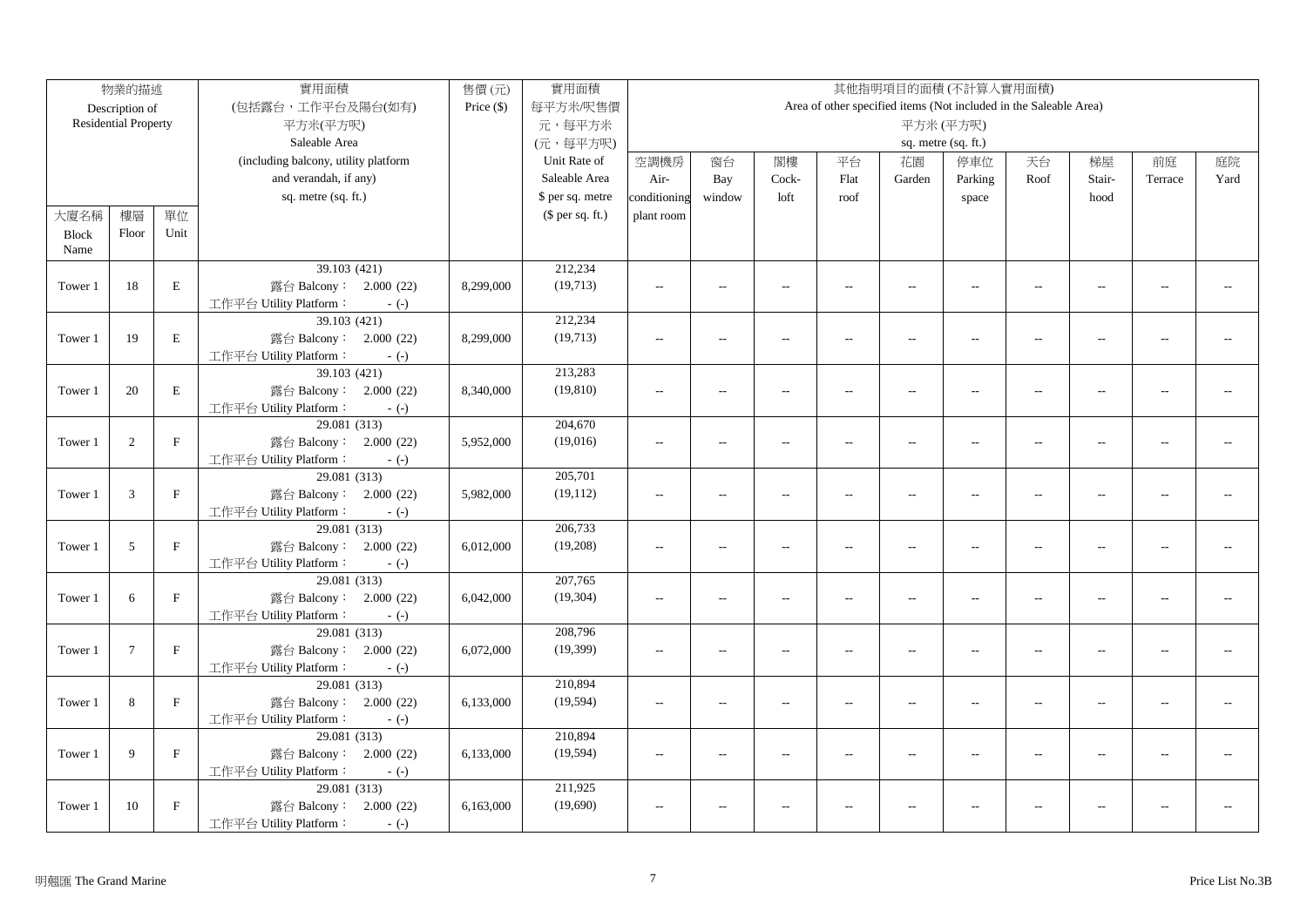|              | 物業的描述                       |              | 實用面積                                             | 售價(元)        | 實用面積                 |                |                          |                          |                          |                          | 其他指明項目的面積(不計算入實用面積)                                               |                          |                          |                |      |
|--------------|-----------------------------|--------------|--------------------------------------------------|--------------|----------------------|----------------|--------------------------|--------------------------|--------------------------|--------------------------|-------------------------------------------------------------------|--------------------------|--------------------------|----------------|------|
|              | Description of              |              | (包括露台,工作平台及陽台(如有)                                | Price $(\$)$ | 每平方米/呎售價             |                |                          |                          |                          |                          | Area of other specified items (Not included in the Saleable Area) |                          |                          |                |      |
|              | <b>Residential Property</b> |              | 平方米(平方呎)                                         |              | 元,每平方米               |                |                          |                          |                          |                          | 平方米(平方呎)                                                          |                          |                          |                |      |
|              |                             |              | Saleable Area                                    |              | (元,每平方呎)             |                |                          |                          |                          |                          | sq. metre (sq. ft.)                                               |                          |                          |                |      |
|              |                             |              | (including balcony, utility platform             |              | Unit Rate of         | 空調機房           | 窗台                       | 閣樓                       | 平台                       | 花園                       | 停車位                                                               | 天台                       | 梯屋                       | 前庭             | 庭院   |
|              |                             |              | and verandah, if any)                            |              | Saleable Area        | Air-           | Bay                      | Cock-                    | Flat                     | Garden                   | Parking                                                           | Roof                     | Stair-                   | Terrace        | Yard |
|              |                             |              | sq. metre (sq. ft.)                              |              | \$ per sq. metre     | conditioning   | window                   | loft                     | roof                     |                          | space                                                             |                          | hood                     |                |      |
| 大廈名稱         | 樓層                          | 單位           |                                                  |              | (\$ per sq. ft.)     | plant room     |                          |                          |                          |                          |                                                                   |                          |                          |                |      |
| <b>Block</b> | Floor                       | Unit         |                                                  |              |                      |                |                          |                          |                          |                          |                                                                   |                          |                          |                |      |
| Name         |                             |              |                                                  |              |                      |                |                          |                          |                          |                          |                                                                   |                          |                          |                |      |
|              |                             |              | 29.081 (313)                                     |              | 212,991              |                |                          |                          |                          |                          |                                                                   |                          |                          |                |      |
| Tower 1      | 11                          | $\mathbf{F}$ | 露台 Balcony: 2.000 (22)                           | 6,194,000    | (19,789)             | $\sim$ $\sim$  | $\overline{a}$           | $\sim$                   | $\sim$                   | $\sim$                   | $\sim$                                                            | $\sim$                   | $\sim$                   | $\overline{a}$ |      |
|              |                             |              | 工作平台 Utility Platform:<br>$-(-)$                 |              |                      |                |                          |                          |                          |                          |                                                                   |                          |                          |                |      |
|              |                             |              | 29.081 (313)                                     |              | 214,057              |                |                          |                          |                          |                          |                                                                   |                          |                          |                |      |
| Tower 1      | 12                          | $\mathbf{F}$ | 露台 Balcony: 2.000 (22)                           | 6,225,000    | (19, 888)            | $\overline{a}$ | $\overline{a}$           | $\sim$                   | $\overline{a}$           | $\overline{a}$           | $\overline{a}$                                                    | $\sim$                   | $\sim$                   | $\overline{a}$ |      |
|              |                             |              | 工作平台 Utility Platform:<br>$-(-)$                 |              |                      |                |                          |                          |                          |                          |                                                                   |                          |                          |                |      |
|              |                             |              | 29.081(313)                                      |              | 216,224              |                |                          |                          |                          |                          |                                                                   |                          |                          |                |      |
| Tower 1      | 15                          | $\mathbf{F}$ | 露台 Balcony: 2.000 (22)                           | 6,288,000    | (20,089)             | $\sim$ $\sim$  | $\sim$                   | $\sim$                   | $\overline{a}$           | $\overline{a}$           | $\sim$                                                            | $\sim$                   | $\sim$                   |                |      |
|              |                             |              | 工作平台 Utility Platform:<br>$-(-)$                 |              |                      |                |                          |                          |                          |                          |                                                                   |                          |                          |                |      |
|              |                             |              | 29.081 (313)                                     |              | 217,290              |                |                          |                          |                          |                          |                                                                   |                          |                          |                |      |
| Tower 1      | 16                          | $\mathbf F$  | 露台 Balcony: 2.000 (22)                           | 6,319,000    | (20, 188)            | $\overline{a}$ | $\overline{\phantom{a}}$ | $\sim$                   | $\overline{a}$           | $\overline{a}$           | $\sim$ $\sim$                                                     | $\sim$                   | $\sim$                   | $\sim$ $\sim$  |      |
|              |                             |              | 工作平台 Utility Platform:<br>$-(-)$                 |              |                      |                |                          |                          |                          |                          |                                                                   |                          |                          |                |      |
|              |                             |              | 29.081 (313)                                     |              | 218,390              |                |                          |                          |                          |                          |                                                                   |                          |                          |                |      |
| Tower 1      | 17                          | $\mathbf{F}$ | 露台 Balcony: 2.000 (22)                           | 6,351,000    | (20, 291)            | $\overline{a}$ | $\overline{a}$           | $\overline{a}$           | $\overline{\phantom{a}}$ | $\overline{\phantom{a}}$ | $\overline{\phantom{a}}$                                          | $\overline{\phantom{a}}$ | $\overline{a}$           | $\overline{a}$ |      |
|              |                             |              | 工作平台 Utility Platform:<br>$-(-)$                 |              |                      |                |                          |                          |                          |                          |                                                                   |                          |                          |                |      |
|              |                             |              | 29.081(313)                                      |              | 220,556              |                |                          |                          |                          |                          |                                                                   |                          |                          |                |      |
| Tower 1      | 18                          | $\mathbf F$  | 露台 Balcony: 2.000 (22)                           | 6,414,000    | (20, 492)            | $\overline{a}$ | $\overline{\phantom{a}}$ | $\overline{a}$           | $\overline{a}$           | $\sim$                   | $\overline{a}$                                                    | $\overline{\phantom{a}}$ | $\sim$                   | $\sim$ $\sim$  |      |
|              |                             |              | 工作平台 Utility Platform:<br>$-(-)$                 |              |                      |                |                          |                          |                          |                          |                                                                   |                          |                          |                |      |
|              |                             |              | 29.081 (313)                                     |              | 220,556              |                |                          |                          |                          |                          |                                                                   |                          |                          |                |      |
| Tower 1      | 19                          | $\mathbf{F}$ | 露台 Balcony: 2.000 (22)                           | 6,414,000    | (20, 492)            | $\overline{a}$ | $\overline{a}$           | $\overline{a}$           | $\overline{\phantom{a}}$ | $\overline{a}$           | $\overline{\phantom{a}}$                                          | $\overline{\phantom{a}}$ | $\overline{a}$           | $\overline{a}$ |      |
|              |                             |              | 工作平台 Utility Platform:<br>$-(-)$                 |              |                      |                |                          |                          |                          |                          |                                                                   |                          |                          |                |      |
|              |                             |              | 29.081 (313)                                     |              | 221,657              |                |                          |                          |                          |                          |                                                                   |                          |                          |                |      |
| Tower 1      | 20                          | $\mathbf F$  | 露台 Balcony: 2.000 (22)                           | 6,446,000    | (20, 594)            | $\sim$         | $\overline{\phantom{a}}$ | $\overline{\phantom{a}}$ | $\overline{a}$           | $\overline{\phantom{a}}$ | $\overline{\phantom{a}}$                                          | $\overline{\phantom{a}}$ | $\overline{\phantom{a}}$ | $-1$           |      |
|              |                             |              | 工作平台 Utility Platform:<br>$-(-)$                 |              |                      |                |                          |                          |                          |                          |                                                                   |                          |                          |                |      |
|              | 21                          | $\mathbf{F}$ | 29.081 (313)                                     |              | 223,892<br>(20, 802) |                |                          |                          |                          |                          |                                                                   |                          |                          |                |      |
| Tower 1      |                             |              | 露台 Balcony: 2.000 (22)<br>工作平台 Utility Platform: | 6,511,000    |                      | $\overline{a}$ | $\overline{a}$           | $\overline{\phantom{a}}$ | $\overline{a}$           | $\overline{\phantom{a}}$ | $\overline{\phantom{a}}$                                          | $\overline{\phantom{a}}$ | $\sim$                   | $\overline{a}$ |      |
|              |                             |              | $-(-)$<br>29.081 (313)                           |              | 224,992              |                |                          |                          |                          |                          |                                                                   |                          |                          |                |      |
| Tower 1      | 22                          | $\mathbf{F}$ | 露台 Balcony: 2.000 (22)                           | 6,543,000    | (20,904)             | $\sim$ $\sim$  | $\overline{a}$           | $\sim$                   | $\overline{a}$           | $\overline{a}$           | $\overline{a}$                                                    | $\sim$                   | $\overline{a}$           | $\overline{a}$ |      |
|              |                             |              | 工作平台 Utility Platform:<br>$-(-)$                 |              |                      |                |                          |                          |                          |                          |                                                                   |                          |                          |                |      |
|              |                             |              | 29.081 (313)                                     |              | 226,127              |                |                          |                          |                          |                          |                                                                   |                          |                          |                |      |
| Tower 1      | 23                          | $\mathbf F$  | 露台 Balcony: 2.000 (22)                           | 6,576,000    | (21,010)             | $\sim$ $\sim$  | $\overline{a}$           | $\sim$                   |                          | $\overline{a}$           | $\sim$ $\sim$                                                     | $\overline{a}$           | $\overline{a}$           | $\sim$         |      |
|              |                             |              | 工作平台 Utility Platform:<br>$-(-)$                 |              |                      |                |                          |                          |                          |                          |                                                                   |                          |                          |                |      |
|              |                             |              |                                                  |              |                      |                |                          |                          |                          |                          |                                                                   |                          |                          |                |      |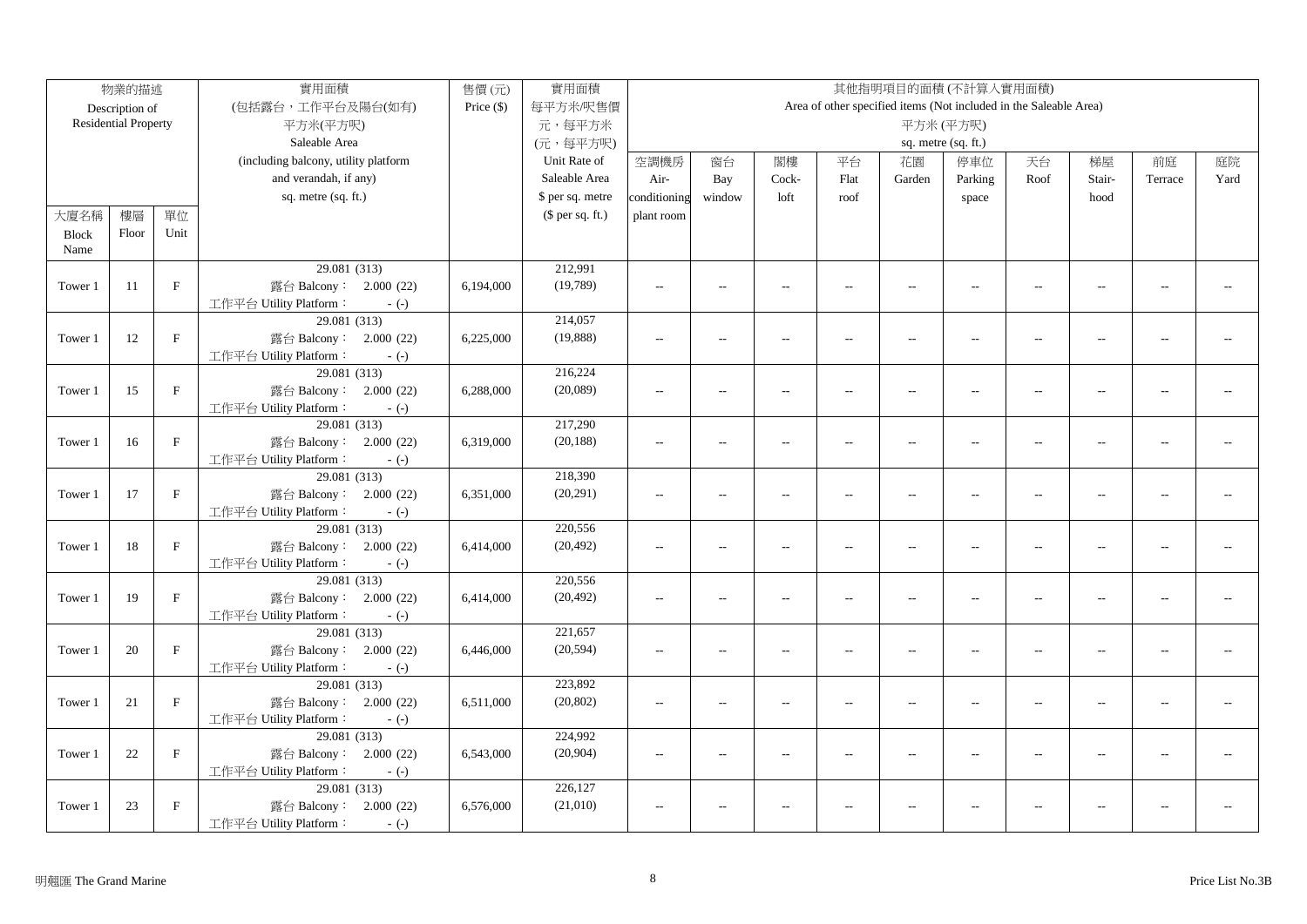|              | 物業的描述                       |             | 實用面積                                             | 售價(元)        | 實用面積             |                          |                          |                          |                          |                          | 其他指明項目的面積(不計算入實用面積)                                               |                          |                          |                |      |
|--------------|-----------------------------|-------------|--------------------------------------------------|--------------|------------------|--------------------------|--------------------------|--------------------------|--------------------------|--------------------------|-------------------------------------------------------------------|--------------------------|--------------------------|----------------|------|
|              | Description of              |             | (包括露台,工作平台及陽台(如有)                                | Price $(\$)$ | 每平方米/呎售價         |                          |                          |                          |                          |                          | Area of other specified items (Not included in the Saleable Area) |                          |                          |                |      |
|              | <b>Residential Property</b> |             | 平方米(平方呎)                                         |              | 元,每平方米           |                          |                          |                          |                          |                          | 平方米(平方呎)                                                          |                          |                          |                |      |
|              |                             |             | Saleable Area                                    |              | (元,每平方呎)         |                          |                          |                          |                          |                          | sq. metre (sq. ft.)                                               |                          |                          |                |      |
|              |                             |             | (including balcony, utility platform             |              | Unit Rate of     | 空調機房                     | 窗台                       | 閣樓                       | 平台                       | 花園                       | 停車位                                                               | 天台                       | 梯屋                       | 前庭             | 庭院   |
|              |                             |             | and verandah, if any)                            |              | Saleable Area    | Air-                     | Bay                      | Cock-                    | Flat                     | Garden                   | Parking                                                           | Roof                     | Stair-                   | Terrace        | Yard |
|              |                             |             | sq. metre (sq. ft.)                              |              | \$ per sq. metre | conditioning             | window                   | loft                     | roof                     |                          | space                                                             |                          | hood                     |                |      |
| 大廈名稱         | 樓層                          | 單位          |                                                  |              | $$$ per sq. ft.) | plant room               |                          |                          |                          |                          |                                                                   |                          |                          |                |      |
| <b>Block</b> | Floor                       | Unit        |                                                  |              |                  |                          |                          |                          |                          |                          |                                                                   |                          |                          |                |      |
| Name         |                             |             |                                                  |              |                  |                          |                          |                          |                          |                          |                                                                   |                          |                          |                |      |
|              |                             |             | 29.081 (313)                                     |              | 227,262          |                          |                          |                          |                          |                          |                                                                   |                          |                          |                |      |
| Tower 1      | 25                          | $\mathbf F$ | 露台 Balcony: 2.000 (22)                           | 6,609,000    | (21, 115)        | $\overline{a}$           | $\overline{a}$           | $\sim$                   | $\overline{a}$           | $\overline{a}$           | $\overline{\phantom{a}}$                                          | $\sim$                   | $\sim$ $\sim$            | $\sim$         |      |
|              |                             |             | 工作平台 Utility Platform:<br>$-(-)$                 |              |                  |                          |                          |                          |                          |                          |                                                                   |                          |                          |                |      |
|              |                             |             | 27.800 (299)                                     |              | 204,532          |                          |                          |                          |                          |                          |                                                                   |                          |                          |                |      |
| Tower 1      | 2                           | $\mathbf G$ | 露台 Balcony: 2.000 (22)                           | 5,686,000    | (19, 017)        | $\sim$ $\sim$            | $\overline{a}$           | $\sim$                   | $\overline{a}$           | $\overline{a}$           | $\overline{a}$                                                    | $\sim$                   | $\sim$ $\sim$            | $-$            |      |
|              |                             |             | 工作平台 Utility Platform:<br>$-(-)$                 |              |                  |                          |                          |                          |                          |                          |                                                                   |                          |                          |                |      |
|              |                             |             | 27.800 (299)                                     |              | 205,540          |                          |                          |                          |                          |                          |                                                                   |                          |                          |                |      |
| Tower 1      | 3                           | $\mathbf G$ | 露台 Balcony: 2.000 (22)                           | 5,714,000    | (19, 110)        | $\overline{\phantom{a}}$ | $\qquad \qquad -$        | $\overline{\phantom{a}}$ | $\overline{a}$           | $\overline{\phantom{a}}$ | $\overline{\phantom{a}}$                                          | $\overline{\phantom{a}}$ | $\overline{\phantom{a}}$ | $-$            |      |
|              |                             |             | 工作平台 Utility Platform:<br>$-(-)$                 |              |                  |                          |                          |                          |                          |                          |                                                                   |                          |                          |                |      |
|              |                             |             | 27.800 (299)                                     |              | 206,583          |                          |                          |                          |                          |                          |                                                                   |                          |                          |                |      |
| Tower 1      | 5                           | G           | 露台 Balcony: 2.000 (22)                           | 5,743,000    | (19,207)         | $\overline{a}$           | $\overline{a}$           | $\sim$                   | $\overline{a}$           | $\overline{a}$           | $\sim$                                                            | $\overline{a}$           | $\sim$                   |                |      |
|              |                             |             | 工作平台 Utility Platform:<br>$-(-)$<br>27.800 (299) |              | 207,626          |                          |                          |                          |                          |                          |                                                                   |                          |                          |                |      |
| Tower 1      | 6                           | ${\bf G}$   | 露台 Balcony: 2.000 (22)                           | 5,772,000    | (19, 304)        | $\overline{a}$           | $\overline{a}$           | $\overline{a}$           | $\overline{\phantom{a}}$ | $\overline{\phantom{a}}$ | $\overline{a}$                                                    | $\overline{\phantom{a}}$ | $\overline{a}$           | $\overline{a}$ |      |
|              |                             |             | 工作平台 Utility Platform:<br>$-(-)$                 |              |                  |                          |                          |                          |                          |                          |                                                                   |                          |                          |                |      |
|              |                             |             | 27.800 (299)                                     |              | 208,669          |                          |                          |                          |                          |                          |                                                                   |                          |                          |                |      |
| Tower 1      | $\overline{7}$              | ${\bf G}$   | 露台 Balcony: 2.000 (22)                           | 5,801,000    | (19, 401)        | $\overline{a}$           | $\overline{\phantom{a}}$ | $\overline{a}$           | $\overline{a}$           | $\overline{a}$           | $\sim$                                                            | $\overline{a}$           | $\overline{a}$           | $\overline{a}$ |      |
|              |                             |             | 工作平台 Utility Platform:<br>$-(-)$                 |              |                  |                          |                          |                          |                          |                          |                                                                   |                          |                          |                |      |
|              |                             |             | 27.800 (299)                                     |              | 210,755          |                          |                          |                          |                          |                          |                                                                   |                          |                          |                |      |
| Tower 1      | 8                           | G           | 露台 Balcony: 2.000 (22)                           | 5,859,000    | (19, 595)        | $\sim$ $\sim$            | $\overline{a}$           | $\sim$                   | $\overline{a}$           | $\overline{a}$           |                                                                   | $\overline{a}$           |                          |                |      |
|              |                             |             | 工作平台 Utility Platform:<br>$-(-)$                 |              | 218,561          |                          |                          |                          |                          |                          |                                                                   |                          |                          |                |      |
|              |                             |             |                                                  | 6,076,000    | (20, 321)        |                          |                          |                          |                          |                          |                                                                   |                          |                          |                |      |
|              |                             |             |                                                  |              |                  |                          |                          |                          |                          |                          |                                                                   |                          |                          |                |      |
|              |                             |             | 27.800 (299)                                     |              | 210,755          |                          |                          |                          |                          |                          |                                                                   |                          |                          |                |      |
| Tower 1      | 9                           | ${\bf G}$   | 露台 Balcony: 2.000 (22)                           | 5,859,000    | (19, 595)        | $\sim$ $\sim$            | $\overline{a}$           | $\overline{a}$           | $\overline{a}$           | $\overline{a}$           | $\overline{\phantom{a}}$                                          | $\sim$                   | $\sim$                   | $\mathbf{u}$   |      |
|              |                             |             | 工作平台 Utility Platform:<br>$-(-)$                 |              |                  |                          |                          |                          |                          |                          |                                                                   |                          |                          |                |      |
|              |                             |             | 27.800 (299)                                     |              | 211,799          |                          |                          |                          |                          |                          |                                                                   |                          |                          |                |      |
| Tower 1      | 10                          | G           | 露台 Balcony: 2.000 (22)                           | 5,888,000    | (19,692)         | $\sim$ $\sim$            | $\overline{a}$           | $\sim$                   | $\overline{a}$           | $\sim$                   | $\overline{\phantom{a}}$                                          | $\sim$                   | $\overline{a}$           | $\sim$         |      |
|              |                             |             | 工作平台 Utility Platform:<br>$-(-)$                 |              |                  |                          |                          |                          |                          |                          |                                                                   |                          |                          |                |      |
|              |                             |             | 27.800 (299)                                     |              | 212,842          |                          |                          |                          |                          |                          |                                                                   |                          |                          |                |      |
| Tower 1      | 11                          | G           | 露台 Balcony:<br>2.000(22)                         | 5,917,000    | (19,789)         | $\overline{\phantom{a}}$ | $\overline{a}$           | $\overline{\phantom{a}}$ | $\overline{a}$           | --                       | $\overline{a}$                                                    | $\overline{\phantom{a}}$ | $\overline{a}$           |                |      |
|              |                             |             | 工作平台 Utility Platform:<br>$-(-)$                 |              |                  |                          |                          |                          |                          |                          |                                                                   |                          |                          |                |      |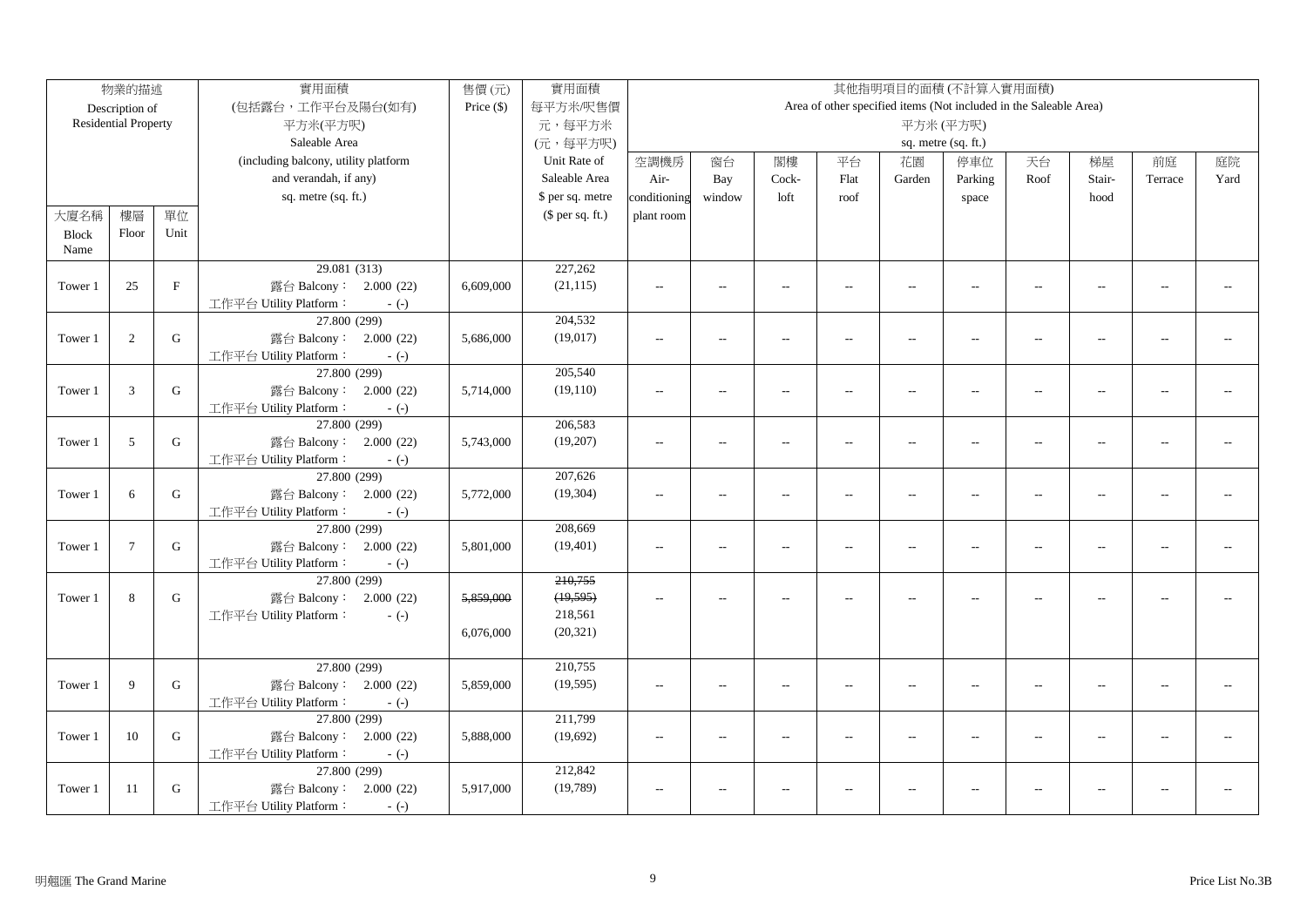|              | 物業的描述                       |           | 實用面積                                             | 售價(元)        | 實用面積             |                |                          |                          |                          |                          | 其他指明項目的面積(不計算入實用面積)                                               |                          |                |                |      |
|--------------|-----------------------------|-----------|--------------------------------------------------|--------------|------------------|----------------|--------------------------|--------------------------|--------------------------|--------------------------|-------------------------------------------------------------------|--------------------------|----------------|----------------|------|
|              | Description of              |           | (包括露台,工作平台及陽台(如有)                                | Price $(\$)$ | 每平方米/呎售價         |                |                          |                          |                          |                          | Area of other specified items (Not included in the Saleable Area) |                          |                |                |      |
|              | <b>Residential Property</b> |           | 平方米(平方呎)                                         |              | 元,每平方米           |                |                          |                          |                          |                          | 平方米(平方呎)                                                          |                          |                |                |      |
|              |                             |           | Saleable Area                                    |              | (元,每平方呎)         |                |                          |                          |                          |                          | sq. metre (sq. ft.)                                               |                          |                |                |      |
|              |                             |           | (including balcony, utility platform             |              | Unit Rate of     | 空調機房           | 窗台                       | 閣樓                       | 平台                       | 花園                       | 停車位                                                               | 天台                       | 梯屋             | 前庭             | 庭院   |
|              |                             |           | and verandah, if any)                            |              | Saleable Area    | Air-           | Bay                      | Cock-                    | Flat                     | Garden                   | Parking                                                           | Roof                     | Stair-         | Terrace        | Yard |
|              |                             |           | sq. metre (sq. ft.)                              |              | \$ per sq. metre | conditioning   | window                   | loft                     | roof                     |                          | space                                                             |                          | hood           |                |      |
| 大廈名稱         | 樓層                          | 單位        |                                                  |              | $$$ per sq. ft.) | plant room     |                          |                          |                          |                          |                                                                   |                          |                |                |      |
| <b>Block</b> | Floor                       | Unit      |                                                  |              |                  |                |                          |                          |                          |                          |                                                                   |                          |                |                |      |
| Name         |                             |           |                                                  |              |                  |                |                          |                          |                          |                          |                                                                   |                          |                |                |      |
|              |                             |           | 27.800 (299)                                     |              | 213,921          |                |                          |                          |                          |                          |                                                                   |                          |                |                |      |
| Tower 1      | 12                          | ${\bf G}$ | 露台 Balcony: 2.000 (22)                           | 5,947,000    | (19, 890)        | $\sim$ $\sim$  | $\overline{a}$           | $\sim$                   | $\overline{a}$           | $\sim$                   | $\sim$                                                            | $\sim$                   | $\sim$         | $\sim$         |      |
|              |                             |           | 工作平台 Utility Platform:<br>$-(-)$                 |              |                  |                |                          |                          |                          |                          |                                                                   |                          |                |                |      |
|              |                             |           | 27.800 (299)                                     |              | 216,043          |                |                          |                          |                          |                          |                                                                   |                          |                |                |      |
| Tower 1      | 15                          | G         | 露台 Balcony: 2.000 (22)                           | 6,006,000    | (20,087)         | $\sim$         | $\overline{\phantom{a}}$ | $\overline{\phantom{a}}$ | $\overline{a}$           | $\overline{\phantom{a}}$ | $\overline{\phantom{m}}$                                          | $\overline{\phantom{a}}$ | $\overline{a}$ | $-$            |      |
|              |                             |           | 工作平台 Utility Platform:<br>$-(-)$                 |              |                  |                |                          |                          |                          |                          |                                                                   |                          |                |                |      |
|              |                             |           | 27.800 (299)                                     |              | 217,122          |                |                          |                          |                          |                          |                                                                   |                          |                |                |      |
| Tower 1      | 16                          | ${\bf G}$ | 露台 Balcony: 2.000 (22)                           | 6,036,000    | (20, 187)        | $\sim$ $\sim$  | $\overline{a}$           | $\sim$                   | $\overline{a}$           | $\overline{a}$           | $\overline{a}$                                                    | $\overline{\phantom{a}}$ | $\overline{a}$ | $\overline{a}$ |      |
|              |                             |           | 工作平台 Utility Platform:<br>$-(-)$                 |              |                  |                |                          |                          |                          |                          |                                                                   |                          |                |                |      |
|              |                             |           | 27.800 (299)                                     |              | 218,237          |                |                          |                          |                          |                          |                                                                   |                          |                |                |      |
| Tower 1      | 17                          | ${\bf G}$ | 露台 Balcony: 2.000 (22)                           | 6,067,000    | (20, 291)        | $\overline{a}$ | $\overline{a}$           | $\sim$                   | $\overline{a}$           | $\overline{\phantom{a}}$ | $\overline{a}$                                                    | $\overline{a}$           | $\overline{a}$ | $\overline{a}$ |      |
|              |                             |           | 工作平台 Utility Platform:<br>$-(-)$                 |              |                  |                |                          |                          |                          |                          |                                                                   |                          |                |                |      |
|              |                             |           | 27.800 (299)                                     |              | 220,396          |                |                          |                          |                          |                          |                                                                   |                          |                |                |      |
| Tower 1      | 18                          | ${\bf G}$ | 露台 Balcony: 2.000 (22)                           | 6,127,000    | (20, 492)        | $\overline{a}$ | $\overline{a}$           | $\overline{\phantom{a}}$ | $\overline{a}$           | $\overline{\phantom{a}}$ | $\overline{\phantom{m}}$                                          | $\overline{a}$           | $\sim$         | $\mathbf{u}$   |      |
|              |                             |           | 工作平台 Utility Platform:<br>$-(-)$                 |              |                  |                |                          |                          |                          |                          |                                                                   |                          |                |                |      |
|              |                             |           | 27.800 (299)                                     |              | 220,396          |                |                          |                          |                          |                          |                                                                   |                          |                |                |      |
| Tower 1      | 19                          | G         | 露台 Balcony: 2.000 (22)                           | 6,127,000    | (20, 492)        | $\overline{a}$ | $\overline{a}$           | $\overline{a}$           | $\overline{\phantom{a}}$ | $\overline{a}$           | $\overline{\phantom{a}}$                                          | $\overline{\phantom{a}}$ | $\overline{a}$ | $\overline{a}$ |      |
|              |                             |           | 工作平台 Utility Platform:<br>$-(-)$                 |              |                  |                |                          |                          |                          |                          |                                                                   |                          |                |                |      |
|              |                             |           | 27.800 (299)                                     |              | 221,511          |                |                          |                          |                          |                          |                                                                   |                          |                |                |      |
| Tower 1      | 20                          | G         | 露台 Balcony: 2.000 (22)                           | 6,158,000    | (20, 595)        | $\overline{a}$ | $\overline{a}$           | $\overline{a}$           | $\overline{a}$           | $\overline{\phantom{a}}$ | $\overline{\phantom{a}}$                                          | $\overline{a}$           | $\sim$         | $\overline{a}$ |      |
|              |                             |           | 工作平台 Utility Platform:<br>$-(-)$<br>27.800 (299) |              | 223,705          |                |                          |                          |                          |                          |                                                                   |                          |                |                |      |
|              |                             | ${\bf G}$ |                                                  |              |                  |                |                          |                          |                          |                          | $\overline{a}$                                                    | $\sim$                   | $\sim$         | $\sim$ $\sim$  |      |
| Tower 1      | 21                          |           | 露台 Balcony: 2.000 (22)<br>工作平台 Utility Platform: | 6,219,000    | (20, 799)        | $\overline{a}$ | $\overline{a}$           | $\sim$                   | $\overline{a}$           | $\overline{\phantom{a}}$ |                                                                   |                          |                |                |      |
|              |                             |           | $-(-)$<br>27.800 (299)                           |              | 224,820          |                |                          |                          |                          |                          |                                                                   |                          |                |                |      |
| Tower 1      | 22                          | G         | 露台 Balcony: 2.000 (22)                           | 6,250,000    | (20,903)         | $\sim$         | $\overline{a}$           | $\overline{\phantom{a}}$ | $\overline{a}$           | $\overline{\phantom{a}}$ | $\overline{a}$                                                    | $\overline{a}$           | $\overline{a}$ | $\overline{a}$ |      |
|              |                             |           | 工作平台 Utility Platform:<br>$-(-)$                 |              |                  |                |                          |                          |                          |                          |                                                                   |                          |                |                |      |
|              |                             |           | 27.800 (299)                                     |              | 225,971          |                |                          |                          |                          |                          |                                                                   |                          |                |                |      |
| Tower 1      | 23                          | G         | 露台 Balcony: 2.000 (22)                           | 6,282,000    | (21,010)         | $\sim$ $\sim$  | $\overline{a}$           | $\sim$                   | $\overline{a}$           | $-$                      | $\overline{a}$                                                    | $\overline{a}$           | $\overline{a}$ | $\overline{a}$ |      |
|              |                             |           | 工作平台 Utility Platform:<br>$-(-)$                 |              |                  |                |                          |                          |                          |                          |                                                                   |                          |                |                |      |
|              |                             |           | 27.800 (299)                                     |              | 227,086          |                |                          |                          |                          |                          |                                                                   |                          |                |                |      |
| Tower 1      | 25                          | G         | 露台 Balcony: 2.000 (22)                           | 6,313,000    | (21, 114)        | $\overline{a}$ | $\overline{a}$           | $\sim$                   |                          | $\overline{\phantom{a}}$ | $\overline{a}$                                                    | $\overline{a}$           | $\overline{a}$ | $\overline{a}$ |      |
|              |                             |           | 工作平台 Utility Platform:<br>$-(-)$                 |              |                  |                |                          |                          |                          |                          |                                                                   |                          |                |                |      |
|              |                             |           |                                                  |              |                  |                |                          |                          |                          |                          |                                                                   |                          |                |                |      |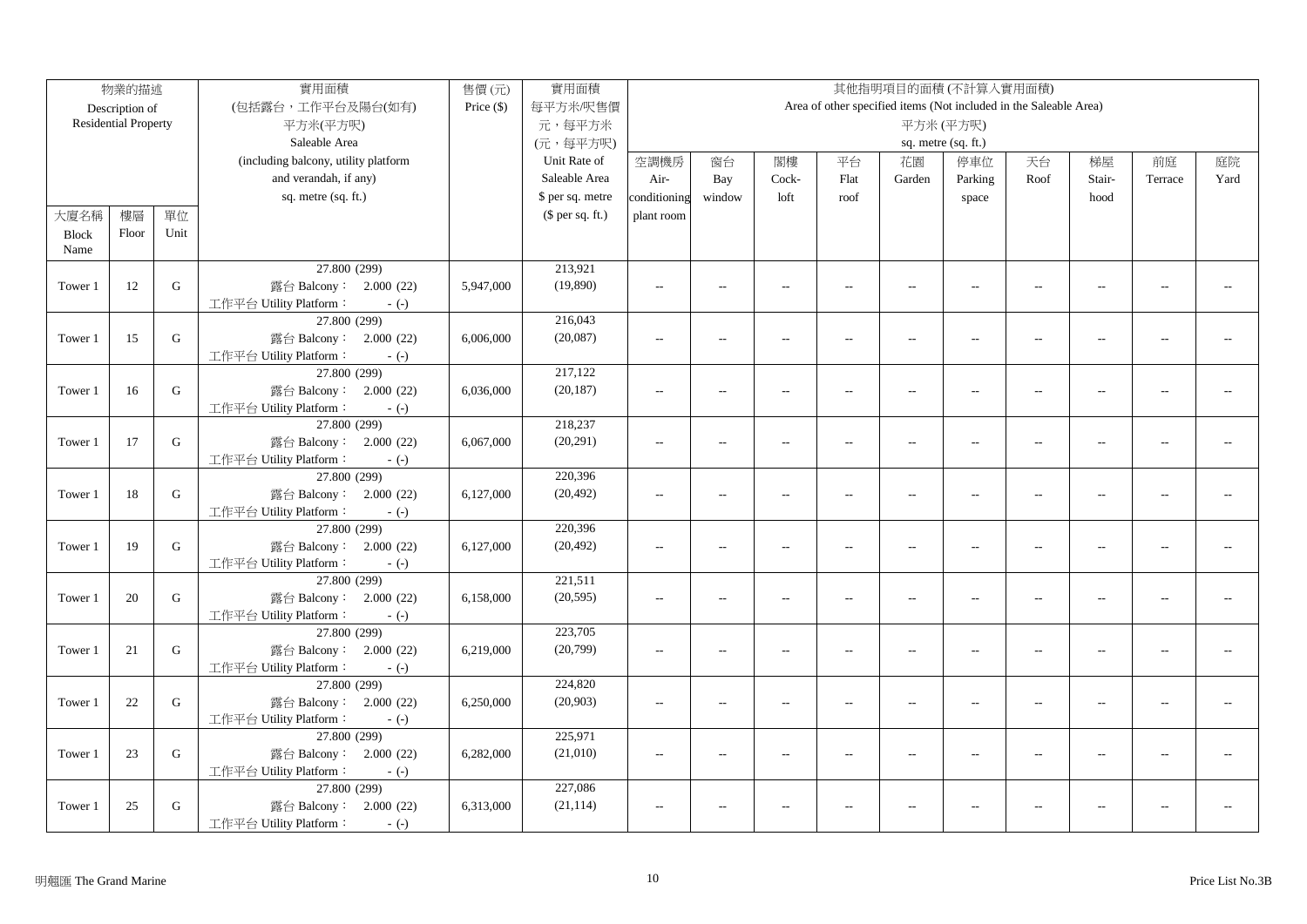|              | 物業的描述                       |               | 實用面積                                             | 售價(元)        | 實用面積             |                     |                          |                          |                |                          | 其他指明項目的面積(不計算入實用面積)                                               |                          |                          |                |      |
|--------------|-----------------------------|---------------|--------------------------------------------------|--------------|------------------|---------------------|--------------------------|--------------------------|----------------|--------------------------|-------------------------------------------------------------------|--------------------------|--------------------------|----------------|------|
|              | Description of              |               | (包括露台,工作平台及陽台(如有)                                | Price $(\$)$ | 每平方米/呎售價         |                     |                          |                          |                |                          | Area of other specified items (Not included in the Saleable Area) |                          |                          |                |      |
|              | <b>Residential Property</b> |               | 平方米(平方呎)                                         |              | 元,每平方米           | 平方米(平方呎)            |                          |                          |                |                          |                                                                   |                          |                          |                |      |
|              |                             |               | Saleable Area                                    |              | (元,每平方呎)         | sq. metre (sq. ft.) |                          |                          |                |                          |                                                                   |                          |                          |                |      |
|              |                             |               | (including balcony, utility platform             |              | Unit Rate of     | 空調機房                | 窗台                       | 閣樓                       | 平台             | 花園                       | 停車位                                                               | 天台                       | 梯屋                       | 前庭             | 庭院   |
|              |                             |               | and verandah, if any)                            |              | Saleable Area    | Air-                | Bay                      | Cock-                    | Flat           | Garden                   | Parking                                                           | Roof                     | Stair-                   | Terrace        | Yard |
|              |                             |               | sq. metre (sq. ft.)                              |              | \$ per sq. metre | conditioning        | window                   | loft                     | roof           |                          | space                                                             |                          | hood                     |                |      |
| 大廈名稱         | 樓層                          | 單位            |                                                  |              | (\$ per sq. ft.) | plant room          |                          |                          |                |                          |                                                                   |                          |                          |                |      |
| <b>Block</b> | Floor                       | Unit          |                                                  |              |                  |                     |                          |                          |                |                          |                                                                   |                          |                          |                |      |
| Name         |                             |               |                                                  |              |                  |                     |                          |                          |                |                          |                                                                   |                          |                          |                |      |
|              |                             |               | 53.628 (577)                                     |              | 194,301          |                     |                          |                          |                |                          |                                                                   |                          |                          |                |      |
| Tower 1A     | 9                           | $\mathcal{C}$ | 露台 Balcony: 2.038 (22)                           | 10,420,000   | (18,059)         | $\sim$ $\sim$       | $\overline{a}$           | $\overline{\phantom{a}}$ | $\sim$         | $\sim$                   | $\sim$                                                            | $\sim$                   | $\sim$                   | $\overline{a}$ |      |
|              |                             |               | 工作平台 Utility Platform: 1.505 (16)                |              |                  |                     |                          |                          |                |                          |                                                                   |                          |                          |                |      |
|              |                             |               | 53.628 (577)                                     |              | 195,290          |                     |                          |                          |                |                          |                                                                   |                          |                          |                |      |
| Tower 1A     | 10                          | $\mathbf C$   | 露台 Balcony: 2.038 (22)                           | 10,473,000   | (18, 151)        | $\overline{a}$      | $\overline{a}$           | $\sim$                   | $\sim$         | $\overline{a}$           | $\overline{a}$                                                    | $\sim$                   | $\sim$                   | $\overline{a}$ |      |
|              |                             |               | 工作平台 Utility Platform: 1.505 (16)                |              |                  |                     |                          |                          |                |                          |                                                                   |                          |                          |                |      |
|              |                             |               | 28.297 (305)                                     |              | 206,736          |                     |                          |                          |                |                          |                                                                   |                          |                          |                |      |
| Tower 1A     | 2                           | D             | 露台 Balcony: 2.000 (22)                           | 5,850,000    | (19, 180)        | $\sim$ $\sim$       | $\sim$                   | $\sim$                   | $\sim$         | $\overline{a}$           | $\sim$                                                            | $\sim$                   | $\sim$                   |                |      |
|              |                             |               | 工作平台 Utility Platform:<br>$-(-)$                 |              |                  |                     |                          |                          |                |                          |                                                                   |                          |                          |                |      |
|              |                             |               | 28.297 (305)                                     |              | 207,796          |                     |                          |                          |                |                          |                                                                   |                          |                          |                |      |
| Tower 1A     | 3                           | D             | 露台 Balcony: 2.000 (22)                           | 5,880,000    | (19,279)         | $\overline{a}$      | $\overline{a}$           | $\sim$                   | $\overline{a}$ | $\overline{a}$           | $\sim$ $\sim$                                                     | $\sim$                   | $\sim$                   | $\overline{a}$ |      |
|              |                             |               | 工作平台 Utility Platform:<br>$-(-)$                 |              |                  |                     |                          |                          |                |                          |                                                                   |                          |                          |                |      |
|              |                             |               | 28.297 (305)                                     |              | 208,821          |                     |                          |                          |                |                          |                                                                   |                          |                          |                |      |
| Tower 1A     | $5\,$                       | D             | 露台 Balcony: 2.000 (22)                           | 5,909,000    | (19, 374)        | $\overline{a}$      | $\overline{a}$           | $\overline{a}$           | $\overline{a}$ | $\overline{\phantom{a}}$ | $\overline{\phantom{a}}$                                          | $\overline{\phantom{a}}$ | $\overline{a}$           | $\overline{a}$ |      |
|              |                             |               | 工作平台 Utility Platform:<br>$-(-)$                 |              |                  |                     |                          |                          |                |                          |                                                                   |                          |                          |                |      |
|              |                             |               | 28.297 (305)                                     |              | 209,881          |                     |                          |                          |                |                          |                                                                   |                          |                          |                |      |
| Tower 1A     | 6                           | D             | 露台 Balcony: 2.000 (22)                           | 5,939,000    | (19, 472)        | $\overline{a}$      | $\overline{a}$           | $\sim$                   | $\sim$         | $\overline{a}$           | $\overline{a}$                                                    | $\sim$                   | $\sim$                   | $\sim$ $\sim$  |      |
|              |                             |               | 工作平台 Utility Platform:<br>$-(-)$                 |              |                  |                     |                          |                          |                |                          |                                                                   |                          |                          |                |      |
|              |                             |               | 28.297 (305)                                     |              | 210,906          |                     |                          |                          |                |                          |                                                                   |                          |                          |                |      |
| Tower 1A     | $7\phantom{.0}$             | D             | 露台 Balcony: 2.000 (22)                           | 5,968,000    | (19, 567)        | $\overline{a}$      | $\overline{a}$           | $\overline{a}$           | $\overline{a}$ | $\overline{a}$           | $\overline{\phantom{a}}$                                          | $\overline{\phantom{a}}$ | $\overline{a}$           | $\overline{a}$ |      |
|              |                             |               | 工作平台 Utility Platform:<br>$-(-)$<br>28.297 (305) |              | 213,026          |                     |                          |                          |                |                          |                                                                   |                          |                          |                |      |
|              | 8                           | D             |                                                  |              |                  |                     |                          |                          |                |                          |                                                                   |                          |                          |                |      |
| Tower 1A     |                             |               | 露台 Balcony: 2.000 (22)<br>工作平台 Utility Platform: | 6,028,000    | (19,764)         | $\sim$              | $\overline{\phantom{a}}$ | $\overline{\phantom{a}}$ | $\overline{a}$ | $\overline{a}$           | $\overline{\phantom{a}}$                                          | $\overline{\phantom{a}}$ | $\overline{\phantom{a}}$ | $-1$           |      |
|              |                             |               | $-(-)$<br>28.297 (305)                           |              | 213,026          |                     |                          |                          |                |                          |                                                                   |                          |                          |                |      |
| Tower 1A     | 9                           | D             | 露台 Balcony: 2.000 (22)                           | 6,028,000    | (19,764)         | $\overline{a}$      | $\overline{a}$           | $\overline{\phantom{a}}$ | $\overline{a}$ | $\overline{\phantom{a}}$ | $\overline{a}$                                                    | $\overline{\phantom{a}}$ | $\sim$                   | $\overline{a}$ |      |
|              |                             |               | 工作平台 Utility Platform:<br>$-(-)$                 |              |                  |                     |                          |                          |                |                          |                                                                   |                          |                          |                |      |
|              |                             |               | 28.297 (305)                                     |              | 214,086          |                     |                          |                          |                |                          |                                                                   |                          |                          |                |      |
| Tower 1A     | 10                          | D             | 露台 Balcony: 2.000 (22)                           | 6,058,000    | (19, 862)        | $\sim$ $\sim$       | $\overline{a}$           | $\sim$                   | $\overline{a}$ | $\overline{a}$           | $\overline{a}$                                                    | $\sim$                   | $\overline{a}$           | $\overline{a}$ |      |
|              |                             |               | 工作平台 Utility Platform:<br>$-(-)$                 |              |                  |                     |                          |                          |                |                          |                                                                   |                          |                          |                |      |
|              |                             |               | 28.297 (305)                                     |              | 215,146          |                     |                          |                          |                |                          |                                                                   |                          |                          |                |      |
| Tower 1A     | 11                          | D             | 露台 Balcony: 2.000 (22)                           | 6,088,000    | (19,961)         | $\sim$ $\sim$       | $\overline{a}$           | $\sim$                   |                | $\overline{a}$           | $\sim$ $\sim$                                                     | $\overline{a}$           | $\overline{a}$           | $\overline{a}$ |      |
|              |                             |               |                                                  |              |                  |                     |                          |                          |                |                          |                                                                   |                          |                          |                |      |
|              |                             |               | 工作平台 Utility Platform:<br>$-(-)$                 |              |                  |                     |                          |                          |                |                          |                                                                   |                          |                          |                |      |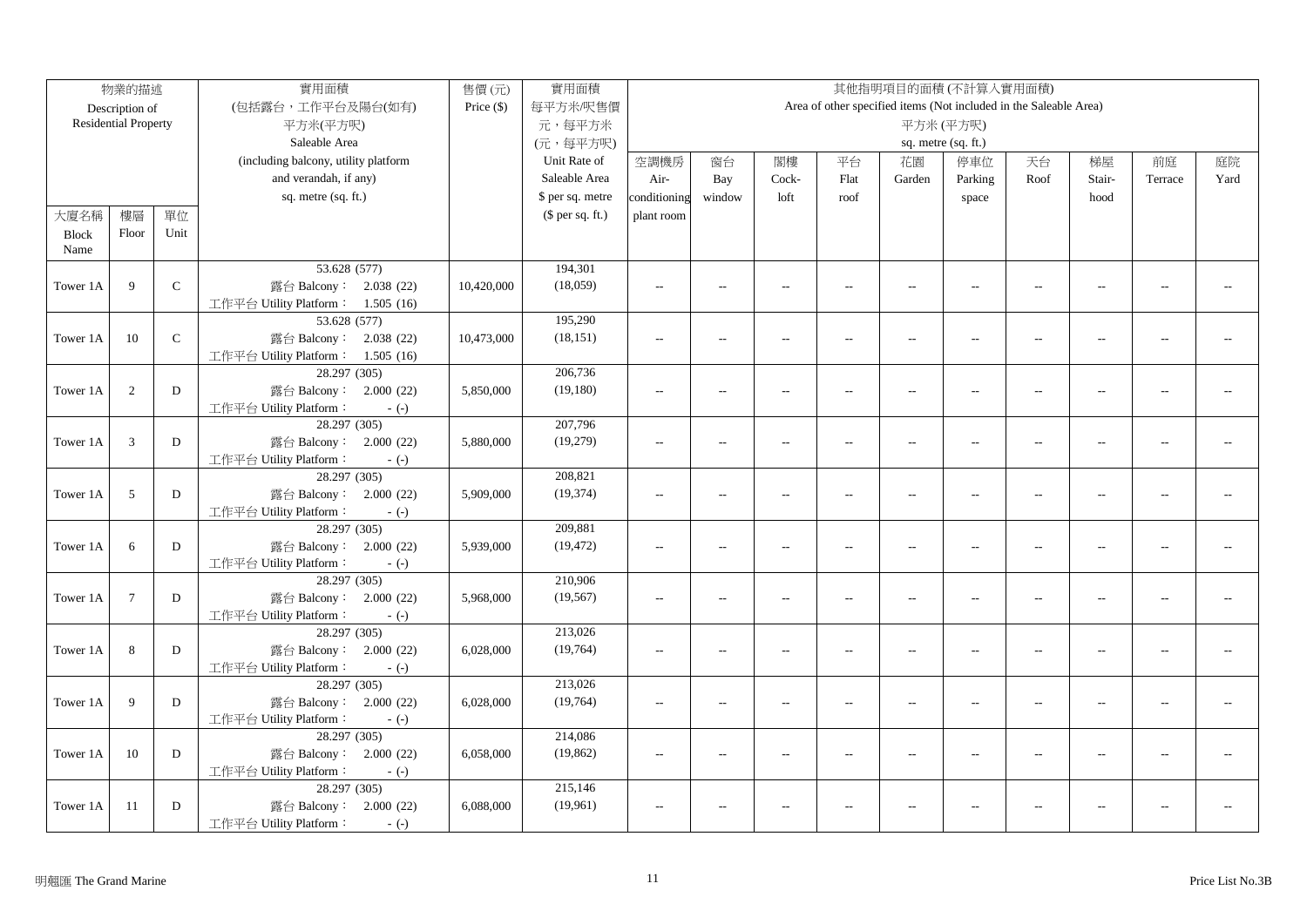|              | 物業的描述                       |           | 實用面積                                             | 售價(元)        | 實用面積             |                          |                                                                   |                          |                |                          | 其他指明項目的面積(不計算入實用面積)      |                          |                          |                          |      |
|--------------|-----------------------------|-----------|--------------------------------------------------|--------------|------------------|--------------------------|-------------------------------------------------------------------|--------------------------|----------------|--------------------------|--------------------------|--------------------------|--------------------------|--------------------------|------|
|              | Description of              |           | (包括露台,工作平台及陽台(如有)                                | Price $(\$)$ | 每平方米/呎售價         |                          | Area of other specified items (Not included in the Saleable Area) |                          |                |                          |                          |                          |                          |                          |      |
|              | <b>Residential Property</b> |           | 平方米(平方呎)                                         |              | 元,每平方米           |                          | 平方米(平方呎)                                                          |                          |                |                          |                          |                          |                          |                          |      |
|              |                             |           | Saleable Area                                    |              | (元,每平方呎)         | sq. metre (sq. ft.)      |                                                                   |                          |                |                          |                          |                          |                          |                          |      |
|              |                             |           | (including balcony, utility platform             |              | Unit Rate of     | 空調機房                     | 窗台                                                                | 閣樓                       | 平台             | 花園                       | 停車位                      | 天台                       | 梯屋                       | 前庭                       | 庭院   |
|              |                             |           | and verandah, if any)                            |              | Saleable Area    | Air-                     | Bay                                                               | Cock-                    | Flat           | Garden                   | Parking                  | Roof                     | Stair-                   | Terrace                  | Yard |
|              |                             |           | sq. metre (sq. ft.)                              |              | \$ per sq. metre | conditioning             | window                                                            | loft                     | roof           |                          | space                    |                          | hood                     |                          |      |
| 大廈名稱         | 樓層                          | 單位        |                                                  |              | $$$ per sq. ft.) | plant room               |                                                                   |                          |                |                          |                          |                          |                          |                          |      |
| <b>Block</b> | Floor                       | Unit      |                                                  |              |                  |                          |                                                                   |                          |                |                          |                          |                          |                          |                          |      |
| Name         |                             |           |                                                  |              |                  |                          |                                                                   |                          |                |                          |                          |                          |                          |                          |      |
|              |                             |           | 28.297 (305)                                     |              | 216,242          |                          |                                                                   |                          |                |                          |                          |                          |                          |                          |      |
| Tower 1A     | 12                          | D         | 露台 Balcony: 2.000 (22)                           | 6,119,000    | (20,062)         | $\overline{a}$           | $\overline{a}$                                                    | $\overline{a}$           | $\overline{a}$ | --                       | $\overline{a}$           | $\overline{\phantom{a}}$ | $\overline{a}$           | $\overline{a}$           |      |
|              |                             |           | 工作平台 Utility Platform:<br>$-(-)$                 |              |                  |                          |                                                                   |                          |                |                          |                          |                          |                          |                          |      |
|              |                             |           | 28.297 (305)                                     |              | 218,398          |                          |                                                                   |                          |                |                          |                          |                          |                          |                          |      |
| Tower 1A     | 15                          | D         | 露台 Balcony: 2.000 (22)                           | 6,180,000    | (20, 262)        | $\overline{a}$           | $\qquad \qquad -$                                                 | $\sim$                   | $\overline{a}$ | $\overline{\phantom{a}}$ | $\overline{\phantom{a}}$ | $\overline{a}$           | $\overline{a}$           | $\overline{a}$           |      |
|              |                             |           | 工作平台 Utility Platform:<br>$-(-)$                 |              |                  |                          |                                                                   |                          |                |                          |                          |                          |                          |                          |      |
|              |                             |           | 28.297 (305)                                     |              | 219,493          |                          |                                                                   |                          |                |                          |                          |                          |                          |                          |      |
| Tower 1A     | 16                          | D         | 露台 Balcony: 2.000 (22)                           | 6,211,000    | (20, 364)        | $\overline{a}$           | $\qquad \qquad -$                                                 | $\overline{\phantom{a}}$ | $\overline{a}$ | $\overline{a}$           | $\overline{\phantom{a}}$ | $\overline{\phantom{a}}$ | $\overline{\phantom{a}}$ | $-$                      |      |
|              |                             |           | 工作平台 Utility Platform:<br>$-(-)$                 |              |                  |                          |                                                                   |                          |                |                          |                          |                          |                          |                          |      |
|              |                             |           | 28.297 (305)                                     |              | 220,589          |                          |                                                                   |                          |                |                          |                          |                          |                          |                          |      |
| Tower 1A     | 17                          | D         | 露台 Balcony: 2.000 (22)                           | 6,242,000    | (20, 466)        | $-$                      | $\overline{a}$                                                    | $\sim$                   | $\overline{a}$ | $\overline{a}$           | $\overline{a}$           | $\sim$                   | $\overline{a}$           |                          |      |
|              |                             |           | 工作平台 Utility Platform:<br>$-(-)$                 |              |                  |                          |                                                                   |                          |                |                          |                          |                          |                          |                          |      |
|              |                             |           | 28.297 (305)                                     |              | 222,780          |                          |                                                                   |                          |                |                          |                          |                          |                          |                          |      |
| Tower 1A     | 18                          | ${\bf D}$ | 露台 Balcony: 2.000 (22)                           | 6,304,000    | (20, 669)        | $\sim$ $\sim$            | $\sim$                                                            | $\sim$                   | $\overline{a}$ | $\overline{a}$           | $\sim$                   | $\overline{\phantom{a}}$ | $\sim$ $\sim$            | $\sim$                   |      |
|              |                             |           | 工作平台 Utility Platform:<br>$-(-)$<br>28.297 (305) |              | 222,780          |                          |                                                                   |                          |                |                          |                          |                          |                          |                          |      |
| Tower 1A     | 19                          | D         | 露台 Balcony: 2.000 (22)                           | 6,304,000    | (20, 669)        | $\sim$ $\sim$            | $\sim$                                                            | $\overline{\phantom{a}}$ | $\sim$         | $\sim$                   | $\sim$                   | $\overline{\phantom{a}}$ | $\sim$                   | $\overline{a}$           |      |
|              |                             |           | 工作平台 Utility Platform:<br>$-(-)$                 |              |                  |                          |                                                                   |                          |                |                          |                          |                          |                          |                          |      |
|              |                             |           | 28.297 (305)                                     |              | 223,911          |                          |                                                                   |                          |                |                          |                          |                          |                          |                          |      |
| Tower 1A     | 20                          | D         | 露台 Balcony: 2.000 (22)                           | 6,336,000    | (20, 774)        | $\overline{\phantom{a}}$ | $\overline{a}$                                                    | $\overline{\phantom{a}}$ | $\overline{a}$ | $\overline{\phantom{a}}$ | $\overline{a}$           | $\overline{\phantom{a}}$ | $\overline{a}$           | $\overline{\phantom{a}}$ |      |
|              |                             |           | 工作平台 Utility Platform:<br>$-(-)$                 |              |                  |                          |                                                                   |                          |                |                          |                          |                          |                          |                          |      |
|              |                             |           | 28.297 (305)                                     |              | 226,137          |                          |                                                                   |                          |                |                          |                          |                          |                          |                          |      |
| Tower 1A     | 21                          | D         | 露台 Balcony: 2.000 (22)                           | 6,399,000    | (20,980)         | $\overline{\phantom{a}}$ | $\overline{a}$                                                    | $\overline{\phantom{a}}$ |                | --                       | $\overline{a}$           | $\overline{a}$           | $\overline{a}$           | $\overline{a}$           |      |
|              |                             |           | 工作平台 Utility Platform:<br>$-(-)$                 |              |                  |                          |                                                                   |                          |                |                          |                          |                          |                          |                          |      |
|              |                             |           | 28.297 (305)                                     |              | 227,268          |                          |                                                                   |                          |                |                          |                          |                          |                          |                          |      |
| Tower 1A     | 22                          | D         | 露台 Balcony: 2.000 (22)                           | 6,431,000    | (21,085)         | $\sim$ $\sim$            | $\overline{a}$                                                    | $\sim$                   | $\overline{a}$ | $\overline{a}$           | $\overline{a}$           | $\overline{\phantom{a}}$ | $\overline{a}$           | $\overline{a}$           |      |
|              |                             |           | 工作平台 Utility Platform:<br>$-(-)$                 |              |                  |                          |                                                                   |                          |                |                          |                          |                          |                          |                          |      |
|              |                             |           | 28.297 (305)                                     |              | 228,399          |                          |                                                                   |                          |                |                          |                          |                          |                          |                          |      |
| Tower 1A     | 23                          | D         | 露台 Balcony:<br>2.000(22)                         | 6,463,000    | (21, 190)        | $\sim$ $\sim$            | $\overline{\phantom{a}}$                                          | $\sim$                   |                | $-$                      | $\overline{\phantom{a}}$ | $\overline{\phantom{a}}$ |                          |                          |      |
|              |                             |           | 工作平台 Utility Platform:<br>$-(-)$                 |              |                  |                          |                                                                   |                          |                |                          |                          |                          |                          |                          |      |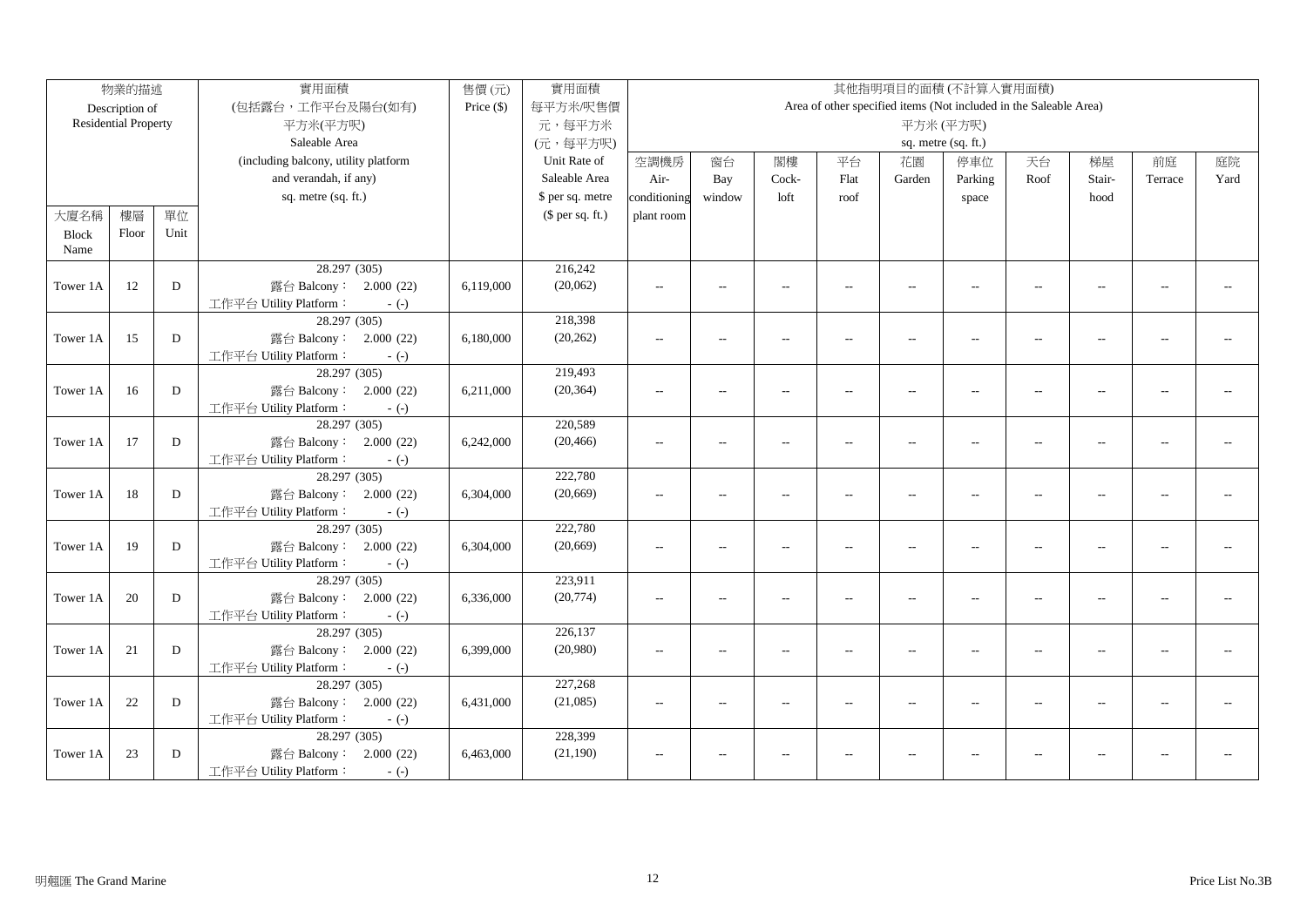|              | 物業的描述                       |              | 實用面積                                             | 售價(元)        | 實用面積             |                          |                          |                          |                |                          | 其他指明項目的面積(不計算入實用面積)                                               |                |                          |                             |      |
|--------------|-----------------------------|--------------|--------------------------------------------------|--------------|------------------|--------------------------|--------------------------|--------------------------|----------------|--------------------------|-------------------------------------------------------------------|----------------|--------------------------|-----------------------------|------|
|              | Description of              |              | (包括露台,工作平台及陽台(如有)                                | Price $(\$)$ | 每平方米/呎售價         |                          |                          |                          |                |                          | Area of other specified items (Not included in the Saleable Area) |                |                          |                             |      |
|              | <b>Residential Property</b> |              | 平方米(平方呎)                                         |              | 元,每平方米           |                          |                          |                          |                |                          | 平方米(平方呎)                                                          |                |                          |                             |      |
|              |                             |              | Saleable Area                                    |              | (元,每平方呎)         | sq. metre (sq. ft.)      |                          |                          |                |                          |                                                                   |                |                          |                             |      |
|              |                             |              | (including balcony, utility platform             |              | Unit Rate of     | 空調機房                     | 窗台                       | 閣樓                       | 平台             | 花園                       | 停車位                                                               | 天台             | 梯屋                       | 前庭                          | 庭院   |
|              |                             |              | and verandah, if any)                            |              | Saleable Area    | Air-                     | Bay                      | Cock-                    | Flat           | Garden                   | Parking                                                           | Roof           | Stair-                   | Terrace                     | Yard |
|              |                             |              | sq. metre (sq. ft.)                              |              | \$ per sq. metre | conditioning             | window                   | loft                     | roof           |                          | space                                                             |                | hood                     |                             |      |
| 大廈名稱         | 樓層                          | 單位           |                                                  |              | $$$ per sq. ft.) | plant room               |                          |                          |                |                          |                                                                   |                |                          |                             |      |
| <b>Block</b> | Floor                       | Unit         |                                                  |              |                  |                          |                          |                          |                |                          |                                                                   |                |                          |                             |      |
| Name         |                             |              |                                                  |              |                  |                          |                          |                          |                |                          |                                                                   |                |                          |                             |      |
|              |                             |              | 28.297 (305)                                     |              | 229,565          |                          |                          |                          |                |                          |                                                                   |                |                          |                             |      |
| Tower 1A     | 25                          | D            | 露台 Balcony: 2.000 (22)                           | 6,496,000    | (21, 298)        | $\sim$                   | $-$                      | $\overline{a}$           | $\overline{a}$ | $\overline{a}$           | $\overline{a}$                                                    | $\overline{a}$ |                          |                             |      |
|              |                             |              | 工作平台 Utility Platform:<br>$-(-)$                 |              | 253,596          |                          |                          |                          |                |                          |                                                                   |                |                          |                             |      |
|              |                             |              |                                                  | 7,176,000    | (23, 528)        |                          |                          |                          |                |                          |                                                                   |                |                          |                             |      |
|              |                             |              |                                                  |              |                  |                          |                          |                          |                |                          |                                                                   |                |                          |                             |      |
|              |                             |              | 27.800 (299)                                     |              | 208,669          |                          |                          |                          |                |                          |                                                                   |                |                          |                             |      |
| Tower 1A     | $7\phantom{.0}$             | $\mathbf{F}$ | 露台 Balcony: 2.000 (22)                           | 5,801,000    | (19, 401)        | $\overline{a}$           | $\overline{a}$           |                          | $\overline{a}$ | $\overline{\phantom{a}}$ | $\overline{a}$                                                    | $\overline{a}$ |                          | $\overline{a}$              |      |
|              |                             |              | 工作平台 Utility Platform:<br>$-(-)$                 |              |                  |                          |                          |                          |                |                          |                                                                   |                |                          |                             |      |
|              |                             |              | 27.800 (299)                                     |              | 210,755          |                          |                          |                          |                |                          |                                                                   |                |                          |                             |      |
| Tower 1A     | 8                           | $\mathbf{F}$ | 露台 Balcony: 2.000 (22)                           | 5,859,000    | (19, 595)        | $\sim$                   | $\overline{\phantom{a}}$ | $\overline{\phantom{a}}$ | $\overline{a}$ | $\sim$                   | $\overline{\phantom{a}}$                                          | $\sim$         | $\overline{\phantom{a}}$ | $\mathcal{L}_{\mathcal{A}}$ |      |
|              |                             |              | 工作平台 Utility Platform:<br>$-(-)$<br>27.800 (299) |              | 210,755          |                          |                          |                          |                |                          |                                                                   |                |                          |                             |      |
| Tower 1A     | 9                           | $\mathbf{F}$ | 露台 Balcony: 2.000 (22)                           | 5,859,000    | (19, 595)        |                          | $\overline{a}$           | $\overline{a}$           |                |                          | $\overline{a}$                                                    | $\sim$         | $\overline{a}$           | $\overline{a}$              |      |
|              |                             |              | 工作平台 Utility Platform:<br>$-(-)$                 |              |                  | $\overline{\phantom{a}}$ |                          |                          | $\overline{a}$ | $\overline{\phantom{a}}$ |                                                                   |                |                          |                             |      |
|              |                             |              | 27.800 (299)                                     |              | 211,799          |                          |                          |                          |                |                          |                                                                   |                |                          |                             |      |
| Tower 1A     | 10                          | $\mathbf F$  | 露台 Balcony: 2.000 (22)                           | 5,888,000    | (19,692)         | $-$                      | $\overline{a}$           | $\sim$                   | $\overline{a}$ | $\sim$                   | $\sim$ $\sim$                                                     | $ -$           | $\overline{a}$           | $-1$                        |      |
|              |                             |              | 工作平台 Utility Platform:<br>$-(-)$                 |              |                  |                          |                          |                          |                |                          |                                                                   |                |                          |                             |      |
|              |                             |              | 27.800 (299)                                     |              | 212,842          |                          |                          |                          |                |                          |                                                                   |                |                          |                             |      |
| Tower 1A     | 11                          | $\mathbf{F}$ | 露台 Balcony: 2.000 (22)                           | 5,917,000    | (19,789)         | $\sim$                   | $\overline{a}$           | $\sim$                   | $\overline{a}$ | $\overline{a}$           | $\overline{a}$                                                    | $\sim$         | $\overline{a}$           | $\sim$ $\sim$               |      |
|              |                             |              | 工作平台 Utility Platform:<br>$-(-)$                 |              |                  |                          |                          |                          |                |                          |                                                                   |                |                          |                             |      |
|              |                             |              | 27.800 (299)                                     |              | 213,921          |                          |                          |                          |                |                          |                                                                   |                |                          |                             |      |
| Tower 1A     | 12                          | $\mathbf F$  | 露台 Balcony: 2.000 (22)                           | 5,947,000    | (19,890)         | $\sim$                   | $\overline{a}$           | $\overline{a}$           | $\overline{a}$ | $\overline{\phantom{a}}$ | $\overline{a}$                                                    | $\sim$         | $\sim$                   | $\sim$ $\sim$               |      |
|              |                             |              | 工作平台 Utility Platform:<br>$-(-)$                 |              |                  |                          |                          |                          |                |                          |                                                                   |                |                          |                             |      |
|              |                             |              | 27.800 (299)                                     |              | 216,043          |                          |                          |                          |                |                          |                                                                   |                |                          |                             |      |
| Tower 1A     | 15                          | $\mathbf{F}$ | 露台 Balcony: 2.000 (22)                           | 6,006,000    | (20,087)         | $\overline{a}$           | $\overline{a}$           | $\overline{a}$           | $\overline{a}$ | $\overline{\phantom{a}}$ | $\overline{a}$                                                    | $\sim$         | $\overline{a}$           | $\mathbf{u}$                |      |
|              |                             |              | 工作平台 Utility Platform:<br>$-(-)$                 |              |                  |                          |                          |                          |                |                          |                                                                   |                |                          |                             |      |
|              |                             |              | 27.800 (299)                                     |              | 217,122          |                          |                          |                          |                |                          |                                                                   |                |                          |                             |      |
| Tower 1A     | 16                          | $\mathbf{F}$ | 露台 Balcony: 2.000 (22)                           | 6,036,000    | (20, 187)        | $\sim$                   | $\overline{\phantom{a}}$ | $\overline{a}$           | $\overline{a}$ | $\sim$                   | $\overline{a}$                                                    | $\sim$         | $\sim$                   | $\sim$                      |      |
|              |                             |              | 工作平台 Utility Platform:<br>$-(-)$                 |              |                  |                          |                          |                          |                |                          |                                                                   |                |                          |                             |      |
|              |                             |              | 27.800 (299)                                     |              | 218,237          |                          |                          |                          |                |                          |                                                                   |                |                          |                             |      |
| Tower 1A     | 17                          | $\mathbf{F}$ | 露台 Balcony: 2.000 (22)                           | 6,067,000    | (20, 291)        | $\overline{\phantom{a}}$ | $\overline{\phantom{a}}$ | $\overline{\phantom{a}}$ | $\overline{a}$ | $\overline{a}$           | $\overline{a}$                                                    | $\overline{a}$ |                          |                             |      |
|              |                             |              | 工作平台 Utility Platform:<br>$-(-)$                 |              |                  |                          |                          |                          |                |                          |                                                                   |                |                          |                             |      |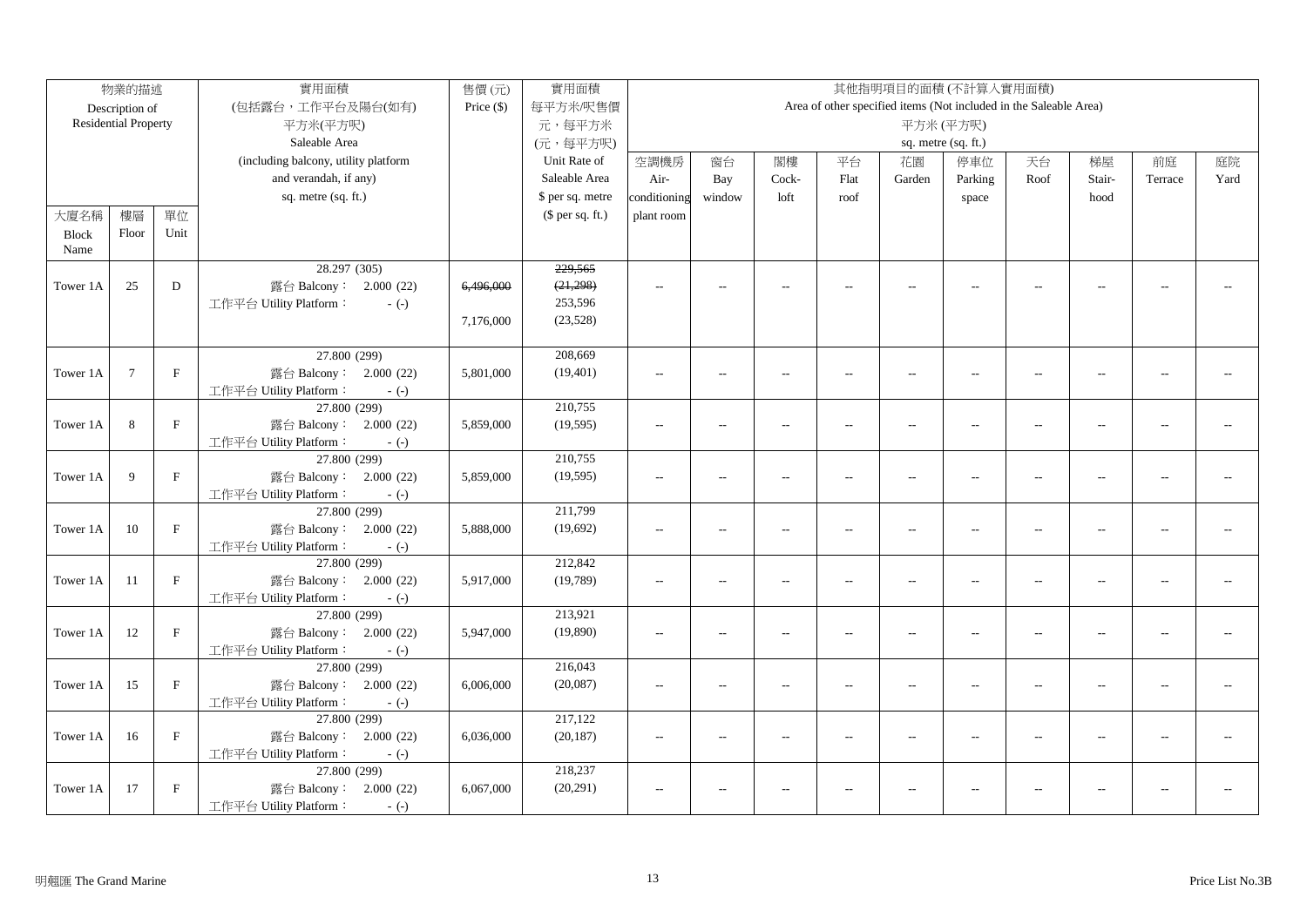|              | 物業的描述                       |              | 實用面積                                                       | 售價(元)        | 實用面積             |                          |                          |                          |                          |                          | 其他指明項目的面積(不計算入實用面積)                                               |                          |                          |                |      |
|--------------|-----------------------------|--------------|------------------------------------------------------------|--------------|------------------|--------------------------|--------------------------|--------------------------|--------------------------|--------------------------|-------------------------------------------------------------------|--------------------------|--------------------------|----------------|------|
|              | Description of              |              | (包括露台,工作平台及陽台(如有)                                          | Price $(\$)$ | 每平方米/呎售價         |                          |                          |                          |                          |                          | Area of other specified items (Not included in the Saleable Area) |                          |                          |                |      |
|              | <b>Residential Property</b> |              | 平方米(平方呎)                                                   |              | 元,每平方米           |                          |                          |                          |                          |                          | 平方米(平方呎)                                                          |                          |                          |                |      |
|              |                             |              | Saleable Area                                              |              | (元,每平方呎)         | sq. metre (sq. ft.)      |                          |                          |                          |                          |                                                                   |                          |                          |                |      |
|              |                             |              | (including balcony, utility platform                       |              | Unit Rate of     | 空調機房                     | 窗台                       | 閣樓                       | 平台                       | 花園                       | 停車位                                                               | 天台                       | 梯屋                       | 前庭             | 庭院   |
|              |                             |              | and verandah, if any)                                      |              | Saleable Area    | Air-                     | Bay                      | Cock-                    | Flat                     | Garden                   | Parking                                                           | Roof                     | Stair-                   | Terrace        | Yard |
|              |                             |              | sq. metre (sq. ft.)                                        |              | \$ per sq. metre | conditioning             | window                   | loft                     | roof                     |                          | space                                                             |                          | hood                     |                |      |
| 大廈名稱         | 樓層                          | 單位           |                                                            |              | $$$ per sq. ft.) | plant room               |                          |                          |                          |                          |                                                                   |                          |                          |                |      |
| <b>Block</b> | Floor                       | Unit         |                                                            |              |                  |                          |                          |                          |                          |                          |                                                                   |                          |                          |                |      |
| Name         |                             |              |                                                            |              |                  |                          |                          |                          |                          |                          |                                                                   |                          |                          |                |      |
|              |                             |              | 27.800 (299)                                               |              | 220,396          |                          |                          |                          |                          |                          |                                                                   |                          |                          |                |      |
| Tower 1A     | 18                          | $\mathbf F$  | 露台 Balcony: 2.000 (22)                                     | 6,127,000    | (20, 492)        | $\overline{a}$           | $\overline{a}$           | $\sim$                   | $\overline{a}$           | $\overline{a}$           | $\overline{\phantom{m}}$                                          | $\sim$                   | $\sim$ $\sim$            | $\sim$         |      |
|              |                             |              | 工作平台 Utility Platform:<br>$-(-)$                           |              |                  |                          |                          |                          |                          |                          |                                                                   |                          |                          |                |      |
|              |                             |              | 27.800 (299)                                               |              | 220,396          |                          |                          |                          |                          |                          |                                                                   |                          |                          |                |      |
| Tower 1A     | 19                          | $\mathbf{F}$ | 露台 Balcony: 2.000 (22)                                     | 6,127,000    | (20, 492)        | $\sim$ $\sim$            | $\overline{a}$           | $\sim$                   | $\overline{a}$           | $\overline{a}$           | $\overline{a}$                                                    | $\sim$                   | $\sim$ $\sim$            | $-$            |      |
|              |                             |              | 工作平台 Utility Platform:<br>$-(-)$                           |              |                  |                          |                          |                          |                          |                          |                                                                   |                          |                          |                |      |
|              |                             |              | 27.800 (299)                                               |              | 221,511          |                          |                          |                          |                          |                          |                                                                   |                          |                          |                |      |
| Tower 1A     | 20                          | $\mathbf{F}$ | 露台 Balcony: 2.000 (22)                                     | 6,158,000    | (20, 595)        | $\overline{\phantom{a}}$ | $\qquad \qquad -$        | $\overline{\phantom{a}}$ | $\overline{a}$           | $\overline{\phantom{a}}$ | $\overline{\phantom{a}}$                                          | $\overline{\phantom{a}}$ | $\overline{\phantom{a}}$ | $-$            |      |
|              |                             |              | 工作平台 Utility Platform:<br>$-(-)$                           |              |                  |                          |                          |                          |                          |                          |                                                                   |                          |                          |                |      |
|              |                             |              | 27.800 (299)                                               |              | 223,705          |                          |                          |                          |                          |                          |                                                                   |                          |                          |                |      |
| Tower 1A     | 21                          | $\mathbf{F}$ | 露台 Balcony: 2.000 (22)                                     | 6,219,000    | (20,799)         | $\overline{a}$           | $\overline{a}$           | $\sim$                   | $\overline{a}$           | $\overline{a}$           | $\sim$                                                            | $\overline{a}$           | $\sim$                   |                |      |
|              |                             |              | 工作平台 Utility Platform:<br>$-(-)$                           |              |                  |                          |                          |                          |                          |                          |                                                                   |                          |                          |                |      |
|              |                             |              | 27.800 (299)                                               |              | 224,820          |                          |                          |                          |                          |                          |                                                                   |                          |                          |                |      |
| Tower 1A     | 22                          | $\mathbf F$  | 露台 Balcony: 2.000 (22)                                     | 6,250,000    | (20, 903)        | $\overline{a}$           | $\overline{a}$           | $\overline{a}$           | $\overline{\phantom{a}}$ | $\overline{\phantom{a}}$ | $\overline{a}$                                                    | $\overline{\phantom{a}}$ | $\overline{a}$           | $\overline{a}$ |      |
|              |                             |              | 工作平台 Utility Platform:<br>$-(-)$                           |              |                  |                          |                          |                          |                          |                          |                                                                   |                          |                          |                |      |
|              |                             |              | 27.800 (299)                                               |              | 225,971          |                          |                          |                          |                          |                          |                                                                   |                          |                          |                |      |
| Tower 1A     | 23                          | $\mathbf{F}$ | 露台 Balcony: 2.000 (22)                                     | 6,282,000    | (21,010)         | $\overline{a}$           | $\overline{\phantom{a}}$ | $\overline{a}$           | $\overline{a}$           | $\overline{a}$           | $\sim$                                                            | $\overline{a}$           | $\overline{a}$           | $\sim$         |      |
|              |                             |              | 工作平台 Utility Platform:<br>$-(-)$                           |              |                  |                          |                          |                          |                          |                          |                                                                   |                          |                          |                |      |
|              |                             |              | 27.800 (299)                                               |              | 227,086          |                          |                          |                          |                          |                          |                                                                   |                          |                          |                |      |
| Tower 1A     | 25                          | $\mathbf{F}$ | 露台 Balcony: 2.000 (22)                                     | 6,313,000    | (21, 114)        | $\sim$ $\sim$            | $\frac{1}{2}$            | $\sim$                   | $\overline{a}$           | $\overline{a}$           | $\overline{a}$                                                    | $\sim$                   | $\overline{a}$           | $\overline{a}$ |      |
|              |                             |              | 工作平台 Utility Platform:<br>$-(-)$<br>39.554 (426)           |              | 222,531          |                          |                          |                          |                          |                          |                                                                   |                          |                          |                |      |
| Tower 2      | 25                          | $\mathbf B$  |                                                            |              | (20, 662)        |                          |                          | $\sim$                   |                          |                          |                                                                   | $\sim$                   |                          |                |      |
|              |                             |              | 露台 Balcony: 2.000 (22)<br>工作平台 Utility Platform:<br>$-(-)$ | 8,802,000    | 226,981          | $\overline{\phantom{a}}$ | $\overline{a}$           |                          |                          | $\overline{a}$           |                                                                   |                          |                          |                |      |
|              |                             |              |                                                            | 8,978,000    | (21,075)         |                          |                          |                          |                          |                          |                                                                   |                          |                          |                |      |
|              |                             |              |                                                            |              |                  |                          |                          |                          |                          |                          |                                                                   |                          |                          |                |      |
|              |                             |              | 39.554 (426)                                               |              | 223,644          |                          |                          |                          |                          |                          |                                                                   |                          |                          |                |      |
| Tower 2      | 26                          | B            | 露台 Balcony: 2.000 (22)                                     | 8,846,000    | (20, 765)        | $\sim$ $\sim$            | $\sim$                   | $\sim$                   | $\overline{a}$           | $\sim$                   | $\overline{a}$                                                    | $\sim$                   | $\sim$                   | $\sim$         |      |
|              |                             |              | 工作平台 Utility Platform:<br>$-(-)$                           |              |                  |                          |                          |                          |                          |                          |                                                                   |                          |                          |                |      |
|              |                             |              | 39.554 (426)                                               |              | 224,781          |                          |                          |                          |                          |                          |                                                                   |                          |                          |                |      |
| Tower 2      | 27                          | B            | 露台 Balcony: 2.000 (22)                                     | 8,891,000    | (20, 871)        | $\overline{\phantom{a}}$ | $\overline{a}$           | $\overline{a}$           | $\overline{a}$           | --                       | $\overline{a}$                                                    | $\overline{\phantom{a}}$ | $\overline{a}$           |                |      |
|              |                             |              | 工作平台 Utility Platform:<br>$-(-)$                           |              |                  |                          |                          |                          |                          |                          |                                                                   |                          |                          |                |      |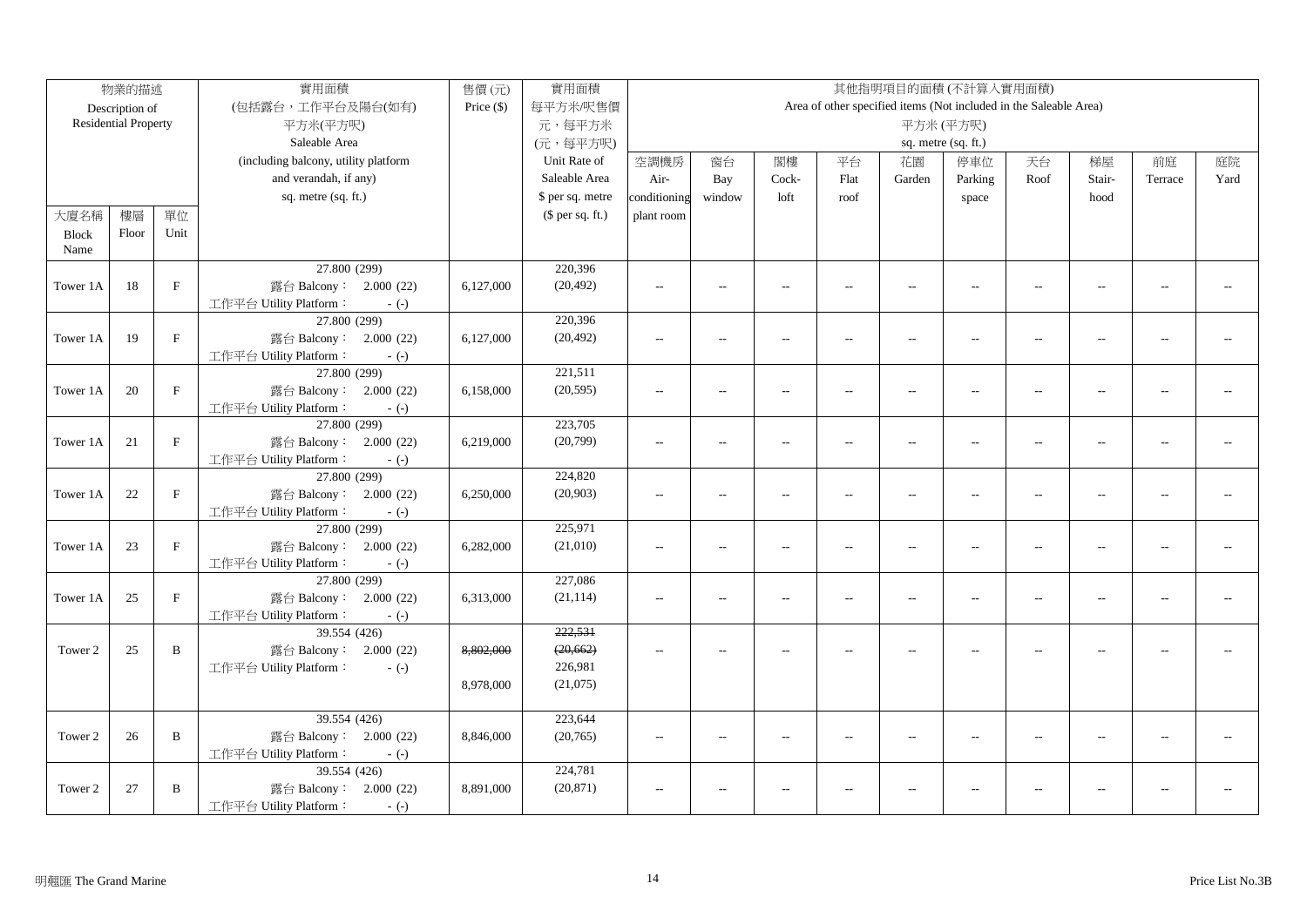|              | 物業的描述                       |               | 實用面積                                             | 售價(元)        | 實用面積             |                                                                   |                          |                          |                          |                          | 其他指明項目的面積(不計算入實用面積)      |                          |                          |                |      |
|--------------|-----------------------------|---------------|--------------------------------------------------|--------------|------------------|-------------------------------------------------------------------|--------------------------|--------------------------|--------------------------|--------------------------|--------------------------|--------------------------|--------------------------|----------------|------|
|              | Description of              |               | (包括露台,工作平台及陽台(如有)                                | Price $(\$)$ | 每平方米/呎售價         | Area of other specified items (Not included in the Saleable Area) |                          |                          |                          |                          |                          |                          |                          |                |      |
|              | <b>Residential Property</b> |               | 平方米(平方呎)                                         |              | 元,每平方米           | 平方米(平方呎)                                                          |                          |                          |                          |                          |                          |                          |                          |                |      |
|              |                             |               | Saleable Area                                    |              | (元,每平方呎)         | sq. metre (sq. ft.)                                               |                          |                          |                          |                          |                          |                          |                          |                |      |
|              |                             |               | (including balcony, utility platform             |              | Unit Rate of     | 空調機房                                                              | 窗台                       | 閣樓                       | 平台                       | 花園                       | 停車位                      | 天台                       | 梯屋                       | 前庭             | 庭院   |
|              |                             |               | and verandah, if any)                            |              | Saleable Area    | Air-                                                              | Bay                      | Cock-                    | Flat                     | Garden                   | Parking                  | Roof                     | Stair-                   | Terrace        | Yard |
|              |                             |               | sq. metre (sq. ft.)                              |              | \$ per sq. metre | conditioning                                                      | window                   | loft                     | roof                     |                          | space                    |                          | hood                     |                |      |
| 大廈名稱         | 樓層                          | 單位            |                                                  |              | (\$ per sq. ft.) | plant room                                                        |                          |                          |                          |                          |                          |                          |                          |                |      |
| <b>Block</b> | Floor                       | Unit          |                                                  |              |                  |                                                                   |                          |                          |                          |                          |                          |                          |                          |                |      |
| Name         |                             |               |                                                  |              |                  |                                                                   |                          |                          |                          |                          |                          |                          |                          |                |      |
|              |                             |               | 39.554 (426)                                     |              | 227,031          |                                                                   |                          |                          |                          |                          |                          |                          |                          |                |      |
| Tower 2      | 28                          | B             | 露台 Balcony: 2.000 (22)                           | 8,980,000    | (21,080)         | $\sim$ $\sim$                                                     | $\sim$                   | $\overline{\phantom{a}}$ | $\sim$                   | $\sim$                   | $\sim$                   | $\sim$                   | $\sim$                   | $\overline{a}$ |      |
|              |                             |               | 工作平台 Utility Platform:<br>$-(-)$                 |              |                  |                                                                   |                          |                          |                          |                          |                          |                          |                          |                |      |
|              |                             |               | 39.554 (426)                                     |              | 227,031          |                                                                   |                          |                          |                          |                          |                          |                          |                          |                |      |
| Tower 2      | 29                          | B             | 露台 Balcony: 2.000 (22)                           | 8,980,000    | (21,080)         | $\overline{a}$                                                    | $\overline{a}$           | $\sim$                   | $\overline{a}$           | $\overline{a}$           | $\overline{a}$           | $\sim$                   | $\sim$                   |                |      |
|              |                             |               | 工作平台 Utility Platform:<br>$-(-)$                 |              |                  |                                                                   |                          |                          |                          |                          |                          |                          |                          |                |      |
|              |                             |               | 39.554 (426)                                     |              | 228,144          |                                                                   |                          |                          |                          |                          |                          |                          |                          |                |      |
| Tower 2      | 30                          | B             | 露台 Balcony: 2.000 (22)                           | 9,024,000    | (21, 183)        | $\sim$ $\sim$                                                     | $\sim$                   | $\sim$                   | $\sim$                   | $\overline{a}$           | $\sim$                   | $\sim$                   | $\sim$                   |                |      |
|              |                             |               | 工作平台 Utility Platform:<br>$-(-)$                 |              |                  |                                                                   |                          |                          |                          |                          |                          |                          |                          |                |      |
|              |                             |               | 38.373 (413)                                     |              | 222,396          |                                                                   |                          |                          |                          |                          |                          |                          |                          |                |      |
| Tower 2      | 25                          | ${\bf C}$     | 露台 Balcony: 2.000 (22)                           | 8,534,000    | (20, 663)        | $\overline{a}$                                                    | $\overline{\phantom{a}}$ | $\sim$                   | $\overline{a}$           | $\overline{a}$           | $\sim$ $\sim$            | $\sim$                   | $\sim$                   | $\sim$ $\sim$  |      |
|              |                             |               | 工作平台 Utility Platform:<br>$-(-)$                 |              |                  |                                                                   |                          |                          |                          |                          |                          |                          |                          |                |      |
|              |                             |               | 38.373 (413)                                     |              | 223,517          |                                                                   |                          |                          |                          |                          |                          |                          |                          |                |      |
| Tower 2      | 26                          | ${\bf C}$     | 露台 Balcony: 2.000 (22)                           | 8,577,000    | (20, 768)        | $\overline{a}$                                                    | $\overline{a}$           | $\overline{a}$           | $\overline{\phantom{a}}$ | $\overline{\phantom{a}}$ | $\overline{a}$           | $\overline{\phantom{a}}$ | $\overline{a}$           | $\overline{a}$ |      |
|              |                             |               | 工作平台 Utility Platform:<br>$-(-)$                 |              |                  |                                                                   |                          |                          |                          |                          |                          |                          |                          |                |      |
|              |                             |               | 38.373 (413)                                     |              | 224,637          |                                                                   |                          |                          |                          |                          |                          |                          |                          |                |      |
| Tower 2      | 27                          | ${\bf C}$     | 露台 Balcony: 2.000 (22)                           | 8,620,000    | (20, 872)        | $\overline{a}$                                                    | $\overline{\phantom{a}}$ | $\sim$                   | $\overline{a}$           | $\sim$                   | $\overline{a}$           | $\sim$                   | $\sim$                   | $\sim$ $\sim$  |      |
|              |                             |               | 工作平台 Utility Platform:<br>$-(-)$                 |              |                  |                                                                   |                          |                          |                          |                          |                          |                          |                          |                |      |
|              |                             |               | 38.373 (413)                                     |              | 226,878          |                                                                   |                          |                          |                          |                          |                          |                          |                          |                |      |
| Tower 2      | 28                          | $\mathcal{C}$ | 露台 Balcony: 2.000 (22)                           | 8,706,000    | (21,080)         | $\overline{a}$                                                    | $\overline{a}$           | $\overline{a}$           | $\overline{\phantom{a}}$ | $\overline{a}$           | $\overline{a}$           | $\overline{\phantom{a}}$ | $\overline{a}$           | $\overline{a}$ |      |
|              |                             |               | 工作平台 Utility Platform:<br>$-(-)$<br>38.373 (413) |              | 226,878          |                                                                   |                          |                          |                          |                          |                          |                          |                          |                |      |
|              | 29                          | $\mathbf C$   |                                                  |              |                  |                                                                   |                          |                          |                          |                          |                          |                          |                          |                |      |
| Tower 2      |                             |               | 露台 Balcony: 2.000 (22)<br>工作平台 Utility Platform: | 8,706,000    | (21,080)         | $\sim$                                                            | $\overline{\phantom{a}}$ | $\overline{\phantom{a}}$ | $\overline{a}$           | $\overline{\phantom{a}}$ | $\overline{\phantom{a}}$ | $\overline{\phantom{a}}$ | $\overline{\phantom{a}}$ | $-1$           |      |
|              |                             |               | $-(-)$<br>38.373 (413)                           |              | 228,025          |                                                                   |                          |                          |                          |                          |                          |                          |                          |                |      |
| Tower 2      | 30                          | $\mathbf C$   | 露台 Balcony: 2.000 (22)                           | 8,750,000    | (21, 186)        | $\overline{a}$                                                    | $\overline{a}$           | $\overline{\phantom{a}}$ | $\overline{a}$           | $\overline{\phantom{a}}$ | $\overline{a}$           | $\overline{\phantom{a}}$ | $\sim$                   | $\overline{a}$ |      |
|              |                             |               | 工作平台 Utility Platform:<br>$-(-)$                 |              |                  |                                                                   |                          |                          |                          |                          |                          |                          |                          |                |      |
|              |                             |               | 38.697 (417)                                     |              | 214,409          |                                                                   |                          |                          |                          |                          |                          |                          |                          |                |      |
| Tower 2      | 28                          | $\mathbf E$   | 露台 Balcony: 2.000 (22)                           | 8,297,000    | (19, 897)        | $\sim$ $\sim$                                                     | $\overline{a}$           | $\overline{\phantom{a}}$ | $\overline{a}$           | $\overline{a}$           | $\overline{a}$           | $\sim$                   | $\overline{a}$           | $\overline{a}$ |      |
|              |                             |               | 工作平台 Utility Platform:<br>$-(-)$                 |              |                  |                                                                   |                          |                          |                          |                          |                          |                          |                          |                |      |
|              |                             |               | 38.697 (417)                                     |              | 214,409          |                                                                   |                          |                          |                          |                          |                          |                          |                          |                |      |
| Tower 2      | 29                          | $\,$ E        | 露台 Balcony: 2.000 (22)                           | 8,297,000    | (19, 897)        | $\sim$ $\sim$                                                     | $\overline{a}$           | $\sim$                   |                          | $\overline{a}$           | $\sim$ $\sim$            | $\overline{a}$           | $\overline{a}$           | $\sim$         |      |
|              |                             |               |                                                  |              |                  |                                                                   |                          |                          |                          |                          |                          |                          |                          |                |      |
|              |                             |               | 工作平台 Utility Platform:<br>$-(-)$                 |              |                  |                                                                   |                          |                          |                          |                          |                          |                          |                          |                |      |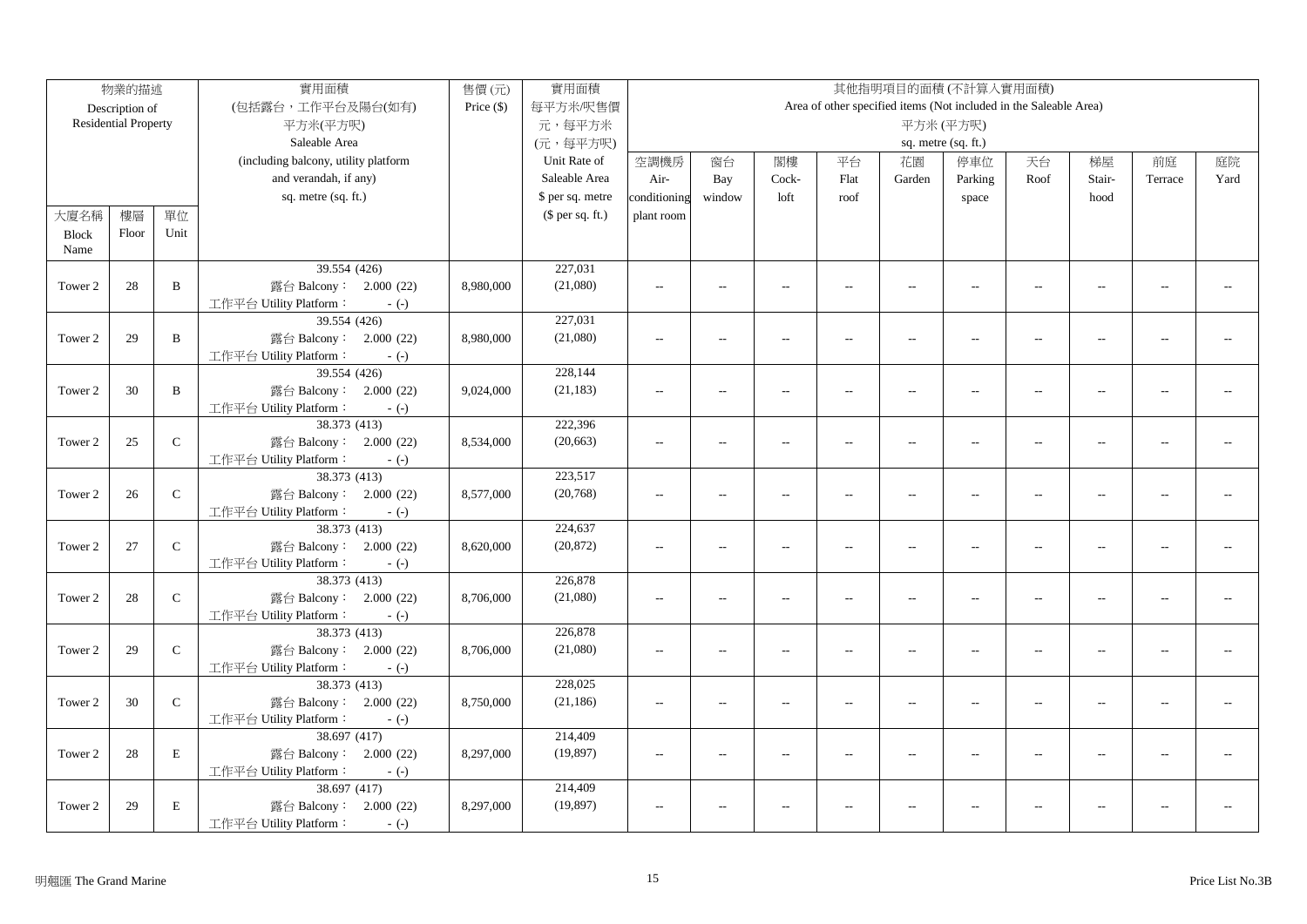|              | 物業的描述                       |              | 實用面積                                 | 售價(元)        | 實用面積             | 其他指明項目的面積(不計算入實用面積)                                               |                          |                          |                |        |                          |                          |                          |         |      |
|--------------|-----------------------------|--------------|--------------------------------------|--------------|------------------|-------------------------------------------------------------------|--------------------------|--------------------------|----------------|--------|--------------------------|--------------------------|--------------------------|---------|------|
|              | Description of              |              | (包括露台,工作平台及陽台(如有)                    | Price $(\$)$ | 每平方米/呎售價         | Area of other specified items (Not included in the Saleable Area) |                          |                          |                |        |                          |                          |                          |         |      |
|              | <b>Residential Property</b> |              | 平方米(平方呎)                             |              | 元,每平方米           | 平方米(平方呎)                                                          |                          |                          |                |        |                          |                          |                          |         |      |
|              |                             |              | Saleable Area                        |              | (元,每平方呎)         | sq. metre (sq. ft.)                                               |                          |                          |                |        |                          |                          |                          |         |      |
|              |                             |              | (including balcony, utility platform |              | Unit Rate of     | 空調機房                                                              | 窗台                       | 閣樓                       | 平台             | 花園     | 停車位                      | 天台                       | 梯屋                       | 前庭      | 庭院   |
|              |                             |              | and verandah, if any)                |              | Saleable Area    | Air-                                                              | Bay                      | Cock-                    | Flat           | Garden | Parking                  | Roof                     | Stair-                   | Terrace | Yard |
|              |                             |              | sq. metre (sq. ft.)                  |              | \$ per sq. metre | conditioning                                                      | window                   | loft                     | roof           |        | space                    |                          | hood                     |         |      |
| 大廈名稱         | 樓層                          | 單位           |                                      |              | (\$ per sq. ft.) | plant room                                                        |                          |                          |                |        |                          |                          |                          |         |      |
| <b>Block</b> | Floor                       | Unit         |                                      |              |                  |                                                                   |                          |                          |                |        |                          |                          |                          |         |      |
| Name         |                             |              |                                      |              |                  |                                                                   |                          |                          |                |        |                          |                          |                          |         |      |
|              |                             |              | 38.697 (417)                         |              | 215,469          |                                                                   |                          |                          |                |        |                          |                          |                          |         |      |
| Tower 2      | 30                          | E            | 露台 Balcony: 2.000 (22)               | 8,338,000    | (19,995)         | $-$                                                               | $\sim$                   | $\sim$                   |                | $-$    |                          | ۰.                       |                          |         |      |
|              |                             |              | 工作平台 Utility Platform:<br>$-(-)$     |              |                  |                                                                   |                          |                          |                |        |                          |                          |                          |         |      |
|              |                             |              | 28.118 (303)                         |              | 230,635          |                                                                   |                          |                          |                |        |                          |                          |                          |         |      |
| Tower 2      | 29                          | $\mathbf{F}$ | 露台 Balcony: 2.000 (22)               | 6,485,000    | (21, 403)        | $\sim$                                                            | $\overline{\phantom{a}}$ | $\overline{\phantom{a}}$ | $\overline{a}$ | $-$    |                          | $\sim$                   |                          |         |      |
|              |                             |              | 工作平台 Utility Platform:<br>$-(-)$     |              |                  |                                                                   |                          |                          |                |        |                          |                          |                          |         |      |
|              |                             |              | 28.118 (303)                         |              | 231,773          |                                                                   |                          |                          |                |        |                          |                          |                          |         |      |
| Tower 2      | 30                          | F            | 露台 Balcony: 2.000 (22)               | 6,517,000    | (21,508)         | $- -$                                                             | $\overline{\phantom{a}}$ | $\sim$                   | $\overline{a}$ | $-$    | $\overline{\phantom{a}}$ | $\overline{\phantom{a}}$ | $\overline{\phantom{a}}$ |         |      |
|              |                             |              | 工作平台 Utility Platform:<br>$-(-)$     |              |                  |                                                                   |                          |                          |                |        |                          |                          |                          |         |      |
|              |                             |              | 27.800 (299)                         |              | 229,317          |                                                                   |                          |                          |                |        |                          |                          |                          |         |      |
| Tower 2      | 30                          | G            | 露台 Balcony: 2.000 (22)               | 6,375,000    | (21, 321)        | $--$                                                              | $\sim$                   | $\overline{a}$           | $\overline{a}$ | --     | $\overline{a}$           | $-$                      |                          |         |      |
|              |                             |              | 工作平台 Utility Platform:<br>$-(-)$     |              |                  |                                                                   |                          |                          |                |        |                          |                          |                          |         |      |
|              |                             |              | 27.800 (299)                         |              | 230,180          |                                                                   |                          |                          |                |        |                          |                          |                          |         |      |
| Tower 2      | 29                          | H            | 露台 Balcony: 2.000 (22)               | 6,399,000    | (21, 401)        | $\sim$                                                            | $\overline{\phantom{a}}$ | --                       | $\overline{a}$ | --     |                          | ۰.                       |                          |         |      |
|              |                             |              | 工作平台 Utility Platform:<br>$-(-)$     |              |                  |                                                                   |                          |                          |                |        |                          |                          |                          |         |      |
|              |                             |              | 27.800 (299)                         |              | 231,331          |                                                                   |                          |                          |                |        |                          |                          |                          |         |      |
| Tower 2      | 30                          | H            | 露台 Balcony:<br>2.000(22)             | 6,431,000    | (21,508)         | $- -$                                                             |                          |                          |                |        |                          |                          |                          |         |      |
|              |                             |              | 工作平台 Utility Platform:<br>$-(-)$     |              |                  |                                                                   |                          |                          |                |        |                          |                          |                          |         |      |
|              |                             |              | 27.800 (299)                         |              | 229,317          |                                                                   |                          |                          |                |        |                          |                          |                          |         |      |
| Tower 2A     | 30                          | Е            | 露台 Balcony:<br>2.000(22)             | 6,375,000    | (21, 321)        | $--$                                                              | $-$                      | $\overline{\phantom{a}}$ |                |        |                          |                          |                          |         |      |
|              |                             |              | 工作平台 Utility Platform:<br>$-(-)$     |              |                  |                                                                   |                          |                          |                |        |                          |                          |                          |         |      |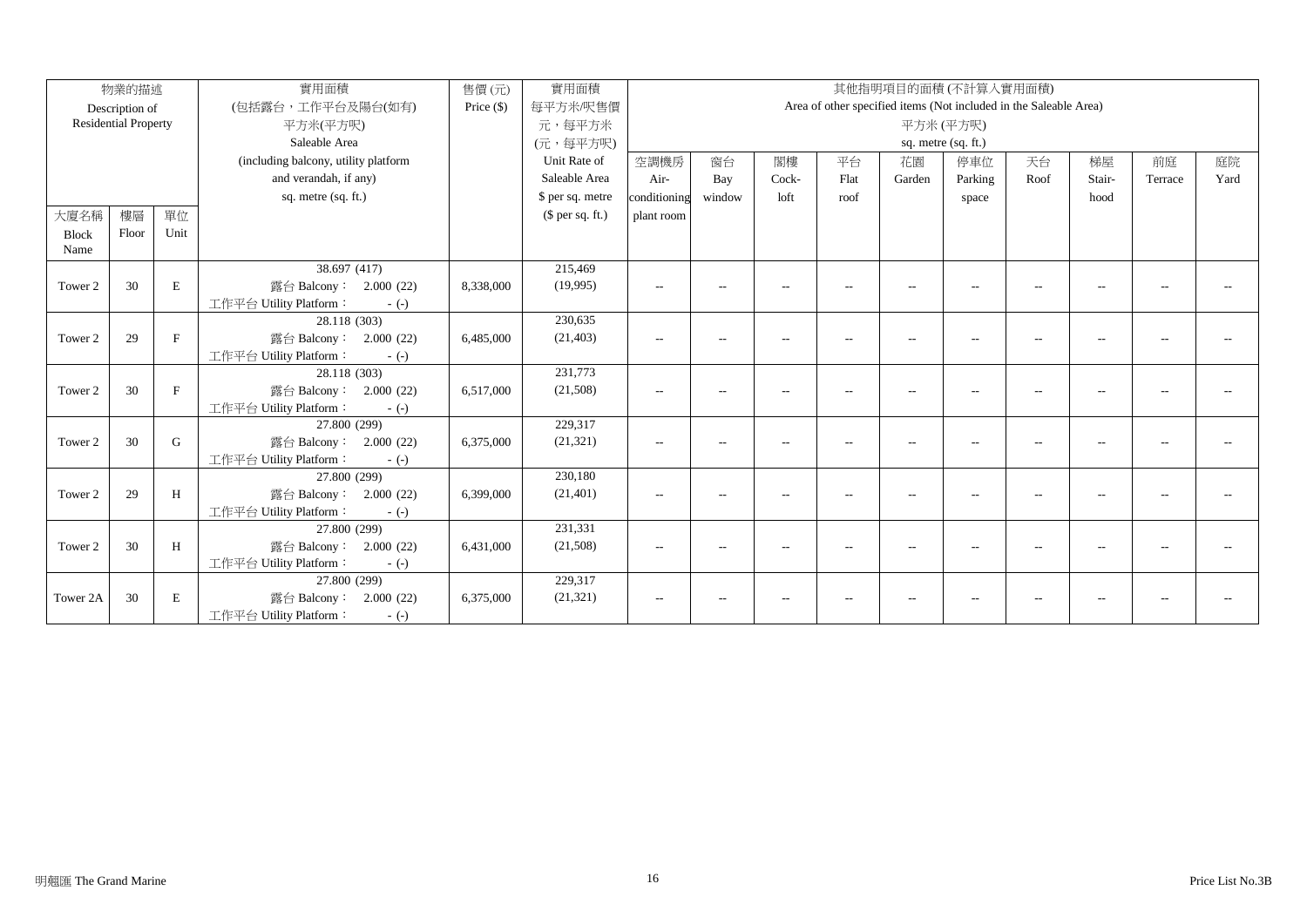## 第三部份:其他資料 **Part 3: Other Information**

(1) 準買家應參閱發展項目的售樓說明書,以了解該項目的資料。

Prospective purchasers are advised to refer to the sales brochure for the development for information on the development.

(2) 根據《一手住宅物業銷售條例》第 52(1)條及第 53(2)及(3)條, -

According to sections 52(1) and 53(2) and (3) of the Residential Properties (First-hand Sales) Ordinance, –

#### 第 52(1)條 / Section 52(1)

在某人就指明住宅物業與擁有人訂立臨時買賣合約時,該人須向擁有人支付售價的 5%的臨時訂金。

A preliminary deposit of 5% of the purchase price is payable by a person to the owner on entering into a preliminary agreement for sale and purchase in respect of the specified residential property with the owner.

#### 第 53(2)條 / Section 53(2)

如某人於某日期訂立臨時買賣合約,並於該日期後的 5 個工作日內,就有關住宅物業簽立買賣合約,則擁有人必須在該日期後的 8 個工作日內,簽立該買賣合約。 If a person executes an agreement for sale and purchase in respect of the residential property within 5 working days after the date on which the person enters into the preliminary agreement for sale and purchase, the owner must execute the agreement for sale and purchase within 8 working days after that date.

#### 第 53(3)條 / Section 53(3)

如某人於某日期訂立臨時買賣合約時,但沒有於該日期後的 5 個工作日內,就有關住宅物業簽立買賣合約,則– (i) 該臨時合約即告終止;(ii) 有關的臨時訂金即予沒 收; 及 (iii) 擁有人不得就該人沒有簽立買賣合約而針對該人提出進一步申索。

If a person does not execute an agreement for sale and purchase in respect of the residential property within 5 working days after the date on which the person enters into the preliminary agreement for sale and purchase- (i) the preliminary agreement is terminated; (ii) the preliminary deposit is forfeited; and (iii) the owner does not have any further claim against the person for the failure.

(3) 實用面積及屬該住宅物業其他指明項目的面積是按《一手住宅物業銷售條例》第 8 條及附表二第 2 部的計算得出的。

The saleable area and area of other specified items of the residential property are calculated in accordance with section 8 and Part 2 of Schedule 2 to the Residential Properties (First-hand Sales) Ordinance.

### (4)

| 註:在第(4)段中:                 | 「售價」指本價單第二部份中所列之住宅物業的售價,而「成交金額」指將於臨時合約中訂明的住宅物業的實際售價。因應不同支付條<br>$\left( a\right)$<br>款及/或折扣按售價計算得出之價目,皆以四捨五入方式換算至千位數作為成交金額。                                         |
|----------------------------|--------------------------------------------------------------------------------------------------------------------------------------------------------------------|
|                            | 「工作日」按《一手住宅物業銷售條例》第 2(1)條所定義。<br>(b)                                                                                                                               |
|                            | 「臨時合約」指臨時買賣合約。<br>(c)                                                                                                                                              |
|                            | 「買賣合約」指正式買賣合約。<br>(d)                                                                                                                                              |
| Note: In paragraph $(4)$ : | "price" means the price of the residential property set out in Part 2 of this price list, and "transaction price" means the actual price of the residential<br>(a) |
|                            | property to be set out in the PASP. The price obtained after applying the relevant terms of payment and/or applicable discount(s) on the price will be             |
|                            | rounded off to the nearest thousand (i.e. if the hundreds digit of the price obtained is 5 or above, rounded up to the nearest thousand or if the hundreds         |
|                            | digit of the price obtained is 4 or below, rounded down to the nearest thousand) to determine the transaction price.                                               |
|                            | "working day" shall be as defined in section 2(1) of the Residential Properties (First-hand Sales) Ordinance.<br>(b)                                               |
|                            | "PASP" means preliminary agreement for sale and purchase.<br>(c)                                                                                                   |
|                            | "ASP" means agreement for sale and purchase.<br>(d)                                                                                                                |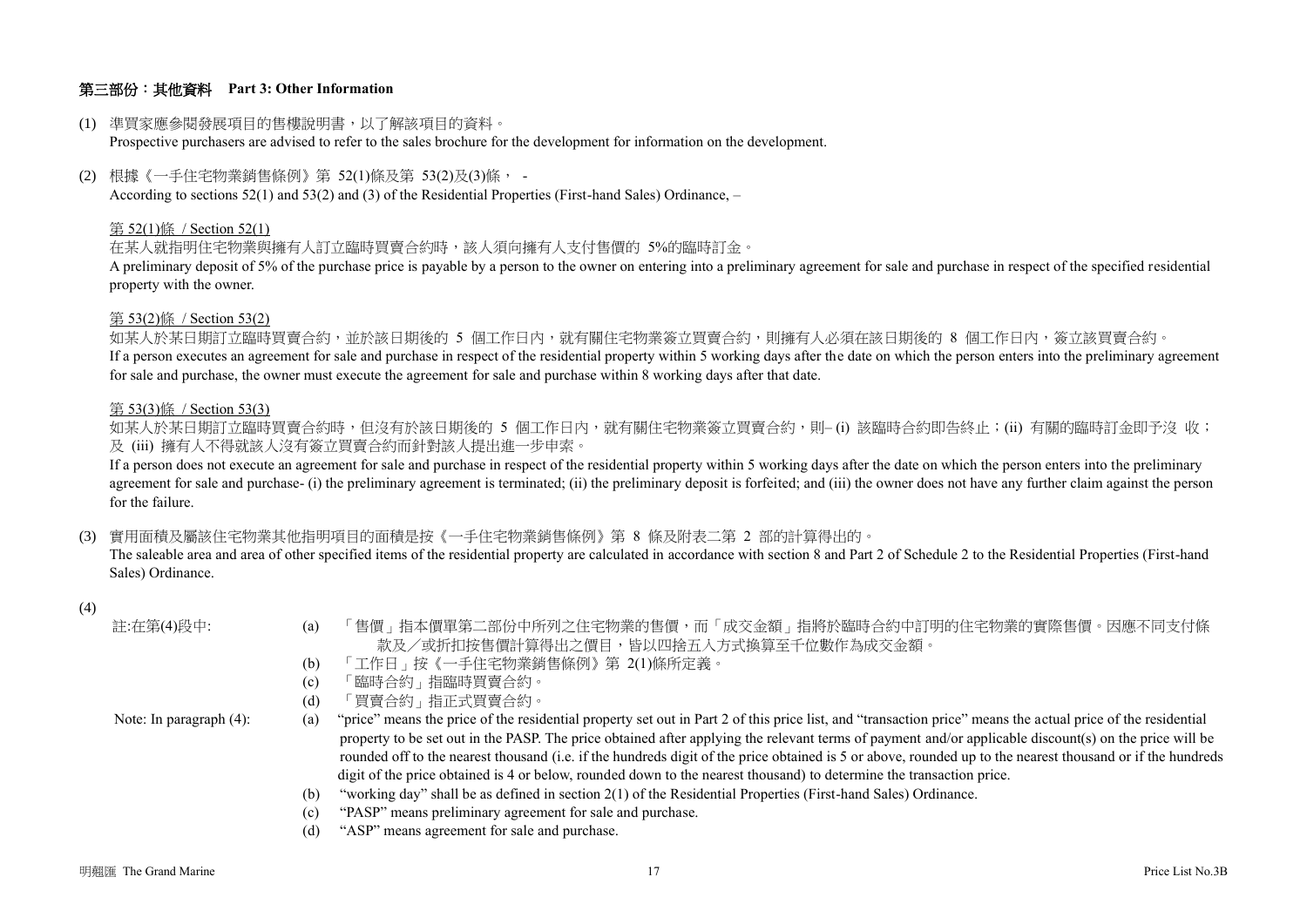### (i) 支付條款 Terms of Payment

買方於簽署臨時合約時,買方須繳付相等於成交金額的 5%作為臨時訂金,其中港幣\$100,000 以銀行本票支付(除非另得賣方同意)。請另備額外之銀行本票或支票(視乎情 況, 以賣方已經或不時公布之銷售安排資料中之最終要求為準)以繳付臨時訂金之餘款。上述所有銀行本票及/或支票抬頭請寫「貝克‧麥堅時律師事務所」。

The purchaser(s) shall pay the preliminary deposit equivalent to 5% of the transaction price upon signing of the PASP, HK\$100,000 of which shall be paid by cashiers' order(s) (unless the Vendor agrees otherwise). Please also bring along additional cashiers' order(s) or cheque(s) (as the case may be, the final requirements under the Information on Sales Arrangements made available or to be made available by the vendor from time to time shall prevail) for payment of the balance of the preliminary deposit. All the cashiers' order(s) and/or cheque(s) above shall be drawn in favour of "Baker & McKenzie".

### 支付條款 **Terms of Payment**

### **(E1)** 輕鬆置業 **120** 天現金付款計劃 **(**照售價減 **5%)**

**Easy Home Purchase 120-day Cash Payment Plan (5% discount from the price)**

- (1) 買方須於簽署臨時合約時繳付相等於成交金額 5%作為臨時訂金。 The purchaser(s) shall pay the preliminary deposit equivalent to 5% of the transaction price upon signing of the PASP.
- (2) 成交金額 95%即成交金額餘款於買方簽署臨時合約後 120 天內由買方付清。 95% of the transaction price being balance of the transaction price shall be paid by the purchaser within 120 days after signing of the PASP.

# **(E2) 120** 天首 **24** 個月免息免供第一按揭付款計劃 **(**照售價**)**

**120-day with First 24-month Repayment Holiday First Mortgage Loan Payment Plan (the price) (**只適用於購買本價單上設 **" # "** 的指明住宅物業的買方。**) (Only applicable to a purchaser who purchases the specified residential property(ies) marked with a " # " in this price list.)**

(1) 買方須於簽署臨時合約時繳付相等於成交金額 5%作為臨時訂金。

The purchaser(s) shall pay the preliminary deposit equivalent to 5% of the transaction price upon signing of the PASP. (2) 成交金額 95%即成交金額餘款於買方簽署臨時合約後 120 天內由買方付清。

95% of the transaction price being balance of the transaction price shall be paid by the purchaser within 120 days after signing of the PASP.

使用本付款計劃的個人買方可享用「首 24 個月免息免供第一按揭 」安排, 該安排詳情見第(4)(iii)(a)段。

Purchaser(s) who is/are individual(s) and use(s) this payment plan may enjoy the arrangement of "First 24-month Repayment Holiday First Mortgage Loan". Please see paragraph  $(4)(iii)(a)$  for the details of that arrangement.

# **(E3)** 換樓易 **270** 天現金付款計劃 **(**照售價減 **3%)**

**Sweet Home 270-day Cash Payment Plan (3% discount from the price)**

- (1) 買方須於簽署臨時合約時繳付相等於成交金額 5%作為臨時訂金。 The purchaser(s) shall pay the preliminary deposit equivalent to 5% of the transaction price upon signing of the PASP.
- (2) 買方簽署臨時合約後 60 天內再付成交金額 5%作為加付訂金。 A further 5% of the transaction price being further deposit shall be paid by the purchaser within 60 days after signing of the PASP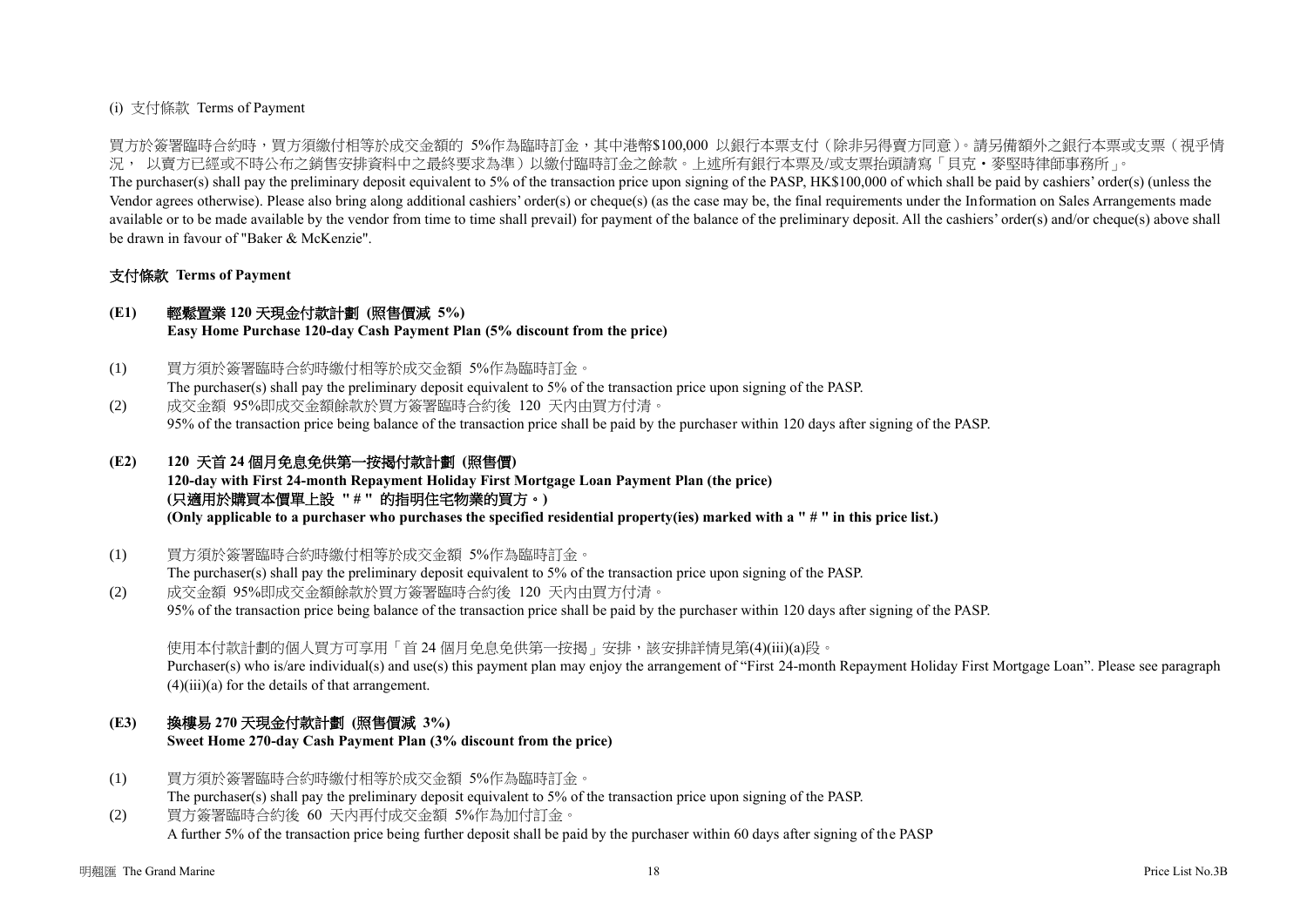- (3) 成交金額 90%即成交金額餘款於買方簽署臨時合約後 270 天內由買方付清。 90% of the transaction price being balance of the transaction price shall be paid by the purchaser within 270 days after signing of the PASP.
- (ii) 售價獲得折扣的基礎 The basis on which any discount on the price is available
	- (a)  $\frac{1}{7}$  4(i) See 4(i)
	- (b) 青衣都會優惠 Tsing Yi Metropolis Discount 買方購買本價單中所列之住宅物業可獲 6%售價折扣優惠。  $6\%$  discount from the price would be offered to the purchaser(s) of a residential property listed in this price list.
	- (c) 升級置業優惠 Upgrade Home Purchase Discount 買方購買本價單中所列之住宅物業可獲 4%售價折扣優惠。 4% discount from the price would be offered to the purchaser(s) of a residential property listed in this price list.

(iii) 可就購買發展項目中的指明住宅物業而連帶獲得的任何贈品、財務優惠或利益 Any gift, or any financial advantage or benefit, to be made available in connection with the purchase of a specified residential property in the development

**(a)** 首 **24** 個月免息免供第一按揭 **(**「第一按揭貸款」**) First 24-month Repayment Holiday First Mortgage Loan ("First Mortgage Loan")**

# 只適用於使用第**(4)(i)**段中之支付條款 **(E2)** 的個人買方

**Only applicable to purchaser(s) who is/are individual(s) and use(s) Terms of Payment (E2) in paragraph (4)(i)** 

買方可向賣方的指定財務機構(『指定財務機構』)申請「首 24 個月免息免供第一按揭貸款」(『第一按揭貸款』),其主要條款如下: Purchaser may apply for a "First 24-month Repayment Holiday First Mortgage Loan" ("First Mortgage Loan") offered by the vendor's designated financing company ("Designated Financing Company"), key terms are as follows:

- (i) 買方必須於買賣合約內訂明的付清成交金額餘款之日前最少 60 日書面向指定財務機構申請第一按揭貸款。 The purchaser shall make a written application to the Designated Financing Company for a First Mortgage Loan not less than 60 days before the date of settlement of the balance of the transaction price as specified in the ASP.
- (ii) 第一按揭貸款的最高金額為成交金額的 80% (詳見如下),貸款金額不可超過應繳付之成交金額餘款。指定財務機構會因應買方及其擔保人(如適用)的信貸 評估,對實際批出予買方的貸款金額作出決定。

The maximum amount of the First Mortgage Loan shall be 80% of the transaction price (see below for details), provided that the loan amount shall not exceed the balance of the transaction price payable. The Designated Financing Company will decide the loan amount to be granted to the purchaser(s) after considering the result of the credit assessment of the purchaser(s) and his/her/its/their guarantor(s) (if applicable).

成交金額為港幣 1,800 萬或以下的住宅物業的第一按揭貸款最高金額為成交金額的 80%;成交金額為港幣 1,800 萬以上但港幣 3,000 萬或以下的住宅物業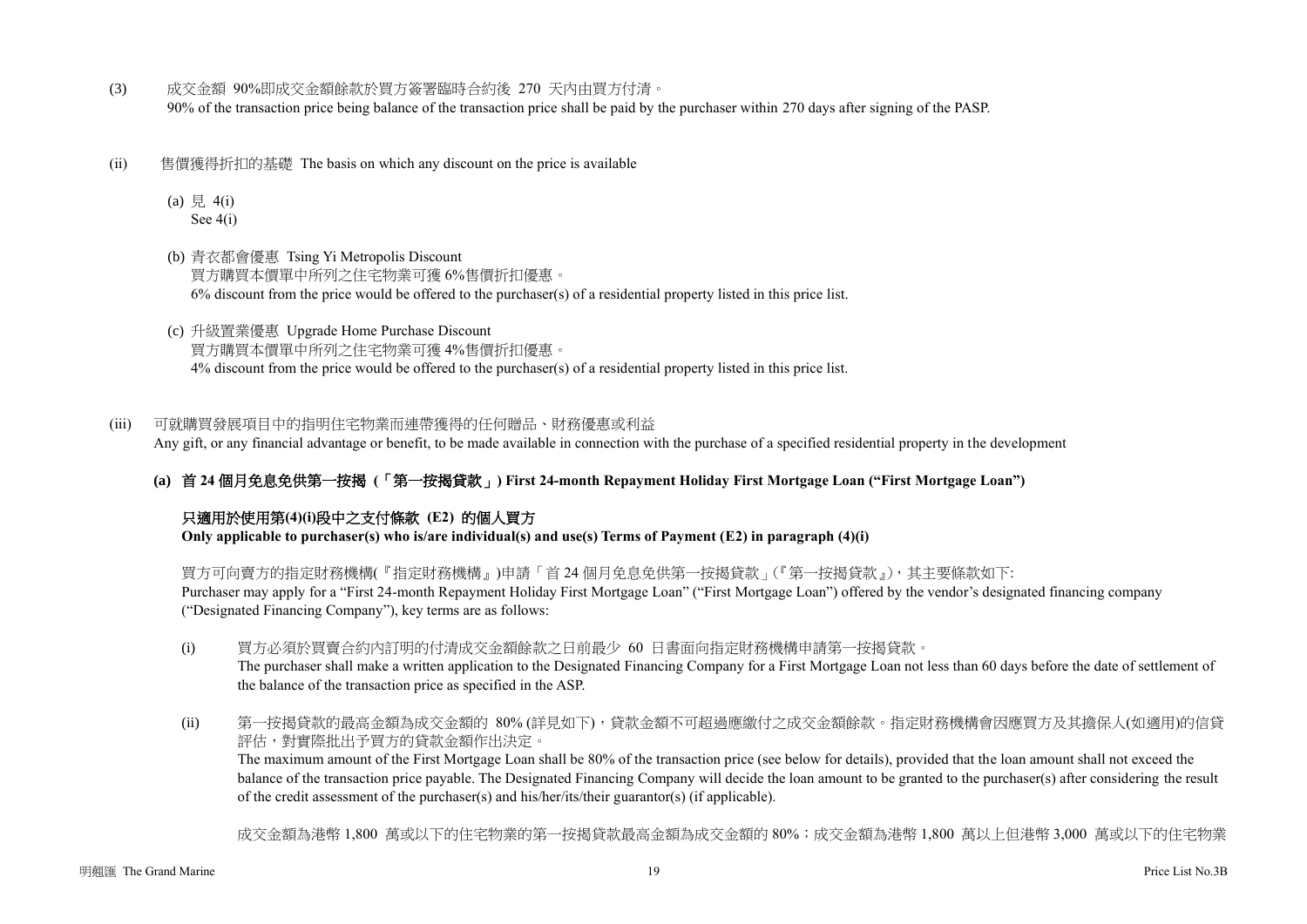的第一按揭貸款最高金額為成交金額的 75%;成交金額為港幣 3,000 萬以上的住宅物業的第一按揭貸款最高金額為成交金額的 70%。 The maximum amount of First Mortgage Loan shall be 80% of the transaction price if the transaction price of the residential property is not more than HK\$18 million. The maximum amount of First Mortgage Loan shall be 75% of the transaction price if the transaction price of the residential property is over HK\$18 million but not more than HK\$30 million. The maximum amount of First Mortgage Loan shall be 70% of the transaction price if the transaction price of the residential property is over HK\$30 million.

- (iii) 第一按揭貸款年期最長為 25 年。 The maximum tenor of the First Mortgage Loan shall be 25 years.
- (iv) 第一按揭貸款須以買方所購住宅物業之第一法定按揭作抵押。 The First Mortgage Loan shall be secured by a first legal mortgage over the residential property purchased by the purchaser.
- (v) 第一按揭貸款的年利率為(以指定財務機構最終批核為準): The annual interest rate of the First Mortgage Loan shall be (subject to the final approval of the Designated Financing Company):

| 年期的首 24 個月                       | 其後                      |
|----------------------------------|-------------------------|
| The first 24 months of the tenor | Thereafter              |
| 沒有                               | P + 0.875% 每年           |
| Nil                              | $P + 0.875\%$ per annum |

P 為指定財務機構不時報價之港元最優惠利率,利率浮動,年利率於本價單日期為 5.375%。

P shall be the Hong Kong Dollar Best Lending Rate as quoted by the Designated Financing Company from time to time, subject to fluctuation. P currently is 5.375% per annum at the date of this price list.

(vi) 指定財務機構會因應買方及其擔保人(如有)的信貸審查及評估結果,對貸款金額及/或利率作出調整。

In accordance with the result of credit check and assessment of the purchaser(s) and his/her/its/their guarantor(s) (if any), the Designated Financing Company will adjust the loan amount and/or the interest rate.

- (vii) 買方須按月分期償還第一按揭貸款。惟第一按揭貸款期內首 24 個月為免息免供期。利息由第 25 個月開始計算。 The purchaser shall repay the First Mortgage Loan by monthly instalments. However, no repayment of principal and no payment of interest is required for the first 24 months of the First Mortgage Loan during its tenor. The interest shall be calculated starting from the 25th month.
- (viii) 第一按揭貸款申請的審批由指定財務機構全權負責。指定財務機構對是否批出第一按揭貸款有最終決定權。 The Designated Financing Company shall be solely responsible to determine whether to approve the purchasers' application for the First Mortgage Loan. The Designated Financing Company shall have the final right to decide whether or not to grant the First Mortgage Loan.

(ix) 所有第一按揭貸款之法律文件必須由賣方或指定財務機構指定之律師行辦理,買方須負責支付一切有關之律師費用及雜費。買方可選擇自行聘用律師作為 其代表律師,在此情況下,買方亦須負責其代表律師有關處理第一按揭貸款的律師費用及雜費。 All legal documents of the First Mortgage Loan shall be prepared and handled by the solicitors designated by the vendor or the Designated Financing Company and all relevant legal costs and disbursements shall be borne by the purchaser solely. The purchaser may choose to instruct his own solicitors to act for him and in such event,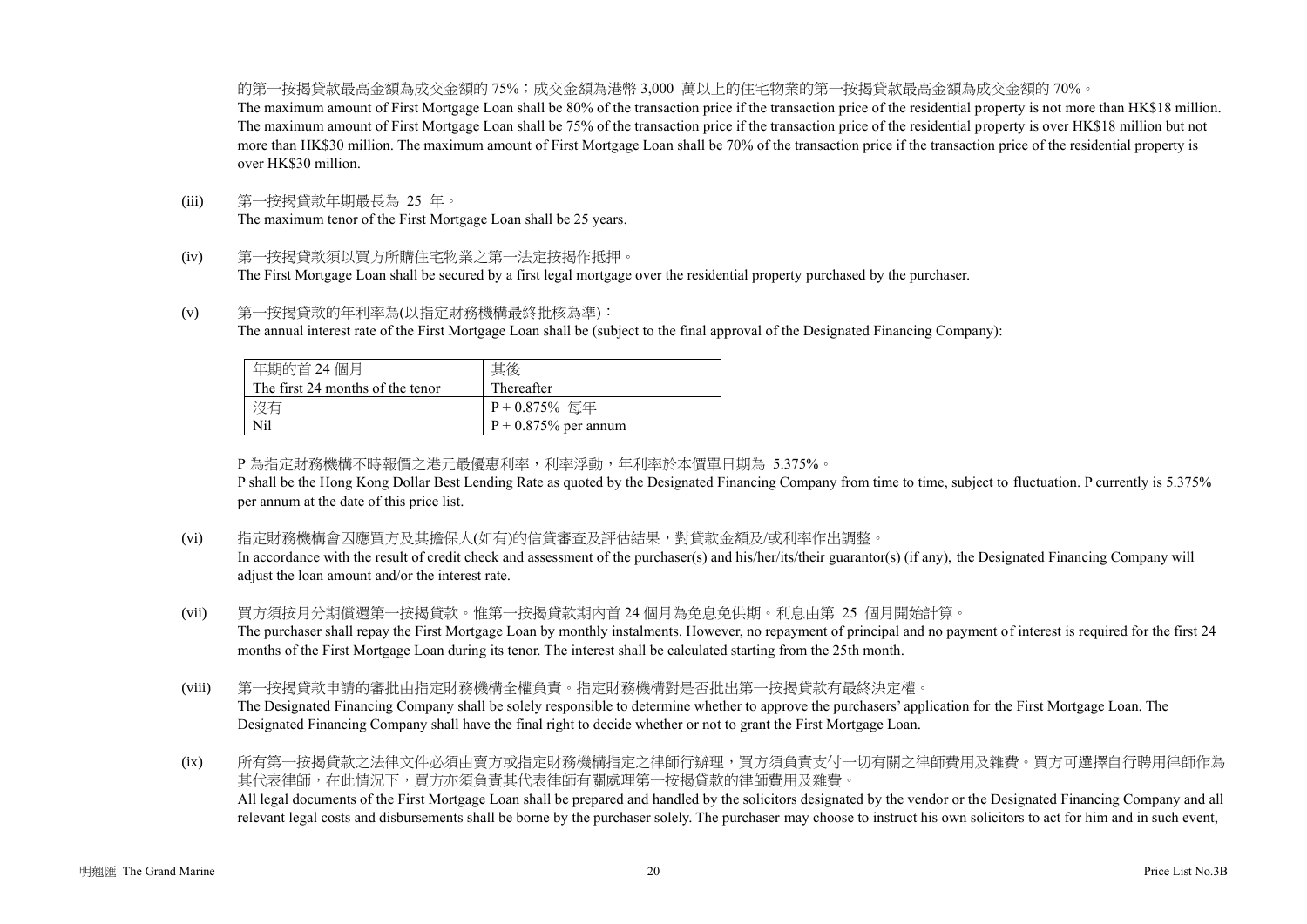the purchaser shall also bear his own solicitors' legal costs and disbursements relating to the First Mortgage Loan.

- (x) 買方須按指定財務機構的要求提供一切所需文件以證明其還款能力,所需文件包括但不限於買方及其擔保人(如適用)的信貸報告、收入證明、銀行紀錄及 借貸紀錄(包括其他貸款,如有)。 The purchaser shall upon request by the Designated Financing Company provide all necessary documents to prove his repayment ability, the necessary documents shall include but not limited to credit report, income proof, bank records and borrowing records (including other loans, if any) of the purchaser and his guarantor(s) (if applicable).
- (xi) 不論第一按揭貸款獲批與否,買方仍須按買賣合約完成住宅物業的買賣及繳付全數成交金額。 Irrespective of whether the First Mortgage Loan is granted or not, the purchaser shall complete the purchase of the residential property and shall pay the transaction price in full in accordance with the ASP.
- (xii) 第一按揭貸款受其他條款及細則約束。 The First Mortgage Loan is subject to other terms and conditions.
- (xiii) 第一按揭貸款純為指定財務機構與買方之交易。買方與指定財務機構之任何轇輵,一概與賣方及佳明集團控股有限公司無關。以上關於第一按揭貸款的資 料不構成亦不能被視為賣方或任何其他人士就第一按揭貸款作出的陳述、保證、承諾、要約或買賣合約之條款。賣方及佳明集團控股有限公司在任何情況 下均無需就第一按揭貸款向買方承擔任何責任。

The First Mortgage Loan is a transaction between the Designated Financing Company and the purchaser. The vendor and Grand Ming Group Holdings Limited shall not be involved in any dispute between the purchaser and the Designated Financing Company. The above information of the First Mortgage Loan shall not be regarded as any representation, guarantee, warranty, offer or terms of the ASP made by the vendor or any other parties in respect of the First Mortgage Loan. Under no circumstance shall the vendor and Grand Ming Group Holdings Limited be liable to the purchaser in respect of the First Mortgage Loan.

- (xiv) 第一按揭貸款有數額限制及供應有限。指定財務機構有唯一及絕對酌情權在任何時間停止或終止提供第一按揭貸款而無須向買方給予事先通知。 The First Mortgage Loan is subject to quota and availability. The Designated Financing Company shall have the sole and absolute discretion to suspend or terminate the offer of the First Mortgage Loan at any time without prior notice to the purchaser(s).
- **(b)** 不使用第一按揭現金回贈 **Not Utilize First Mortgage Loan Cash Rebate**

# 只適用於使用第**(4)(i)**段中之支付條款 **(E2)** 的個人買方

**Only applicable to purchaser(s) who is/are individual(s) and use(s) Terms of Payment (E2) in paragraph (4)(i)**

如買方沒有使用第(4)(iii)(a)段所述的第一按揭貸款及於買賣合約訂明的付款限期日或之前付清成交金額餘額,可獲賣方送出現金回贈。現金回贈的金額相等於成交 金額的 5%。

Where the Purchaser has not utilized the First Mortgage Loan as set out in paragraph (4)(iii)(a) and settles the balance of the transaction price on or before the due date of payment as specified in the ASP, the Purchaser shall be entitled to a Cash Rebate offered by the Vendor. The amount of the Cash Rebate shall be equal to 5% of the transaction price.

買方須於付清成交金額餘額之日前最少 60 日以書面向賣方申請現金回贈,賣方會於收到申請並確認有關資料無誤後,賣方會將現金回贈直接用於支付部份成交金 額餘額或以賣方指定的其他方式提供現金回贈。

The Purchaser shall apply to the Vendor in writing for the Cash Rebate at least 60 days before the date of settlement of the balance of the Transaction Price. After the Vendor has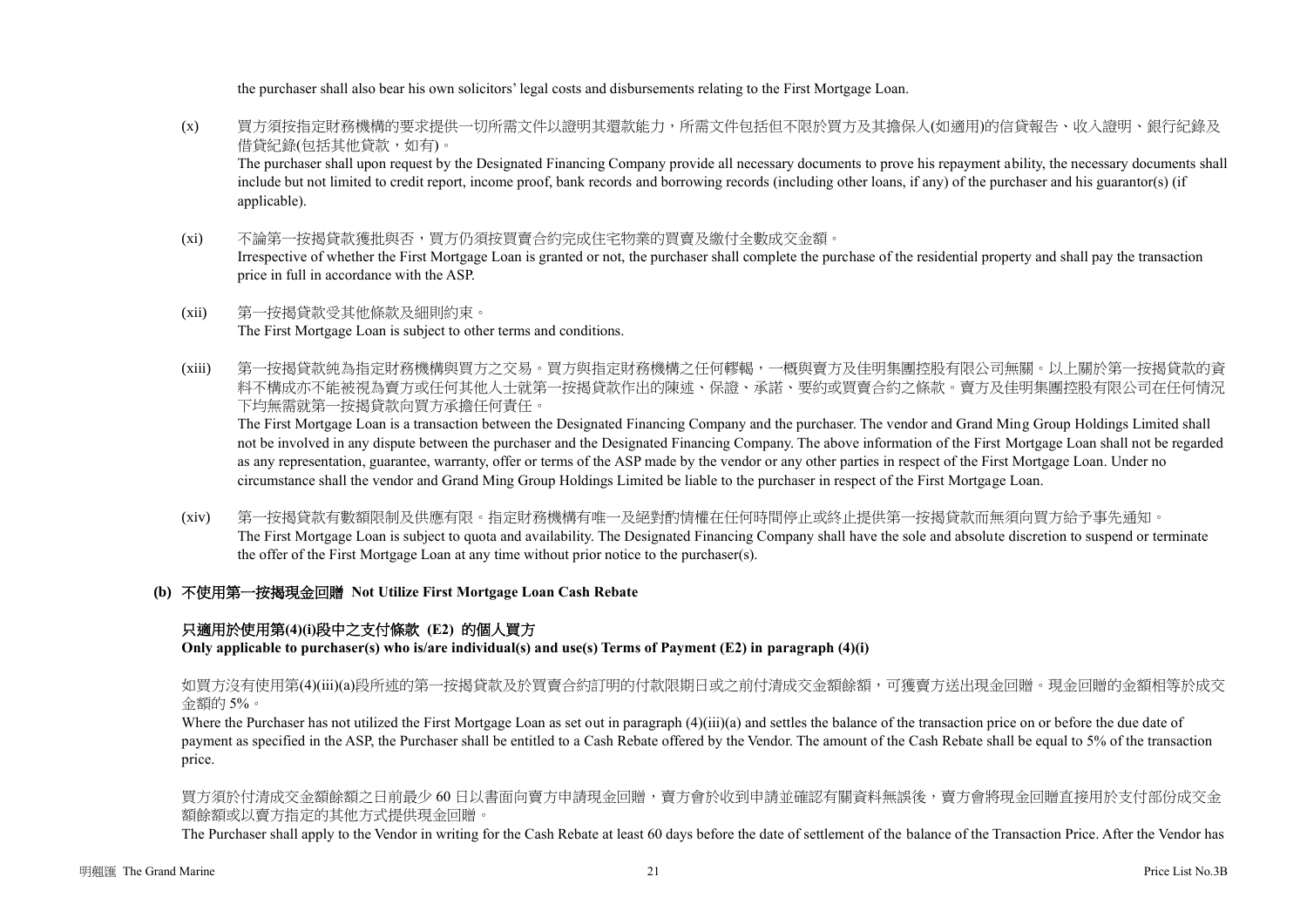received the application and duly verified the information, the Vendor will apply the Cash Rebate as part payment of the balance of the Transaction Price directly or provide the Cash Rebate in such other manner as the Vendor may prescribe.

### **(c)** 提前付清樓價現金回贈 **Early Settlement Cash Rebate**

## 只適用於使用第**(4)(i)**段中之支付條款 **(E3)** 的個人買方

**Only applicable to purchaser(s) who is/are individual(s) and use(s) Terms of Payment (E3) in paragraph (4)(i)**

If the Purchaser settles the balance of the transaction price within the period(s) specified in the table below (which is earlier than the due date of payment specified in the ASP), the Purchaser shall be entitled to a cash rebate according to the table below:

如買方於以下列表指明的期間内付清成交金額餘額(該時間早於買賣合約訂明的付款限期日),可根據以下列表獲得現金回贈:

提前付清樓價現金回贈列表

Early Settlement Cash Rebate Table

| 付清成交金額餘額日期                                                 | 提前付清樓價現金回贈金額                        |
|------------------------------------------------------------|-------------------------------------|
| Date of settlement of the balance of the transaction price | Early Settlement Cash Rebate amount |
| 簽署臨時合約的日期後 120 天內                                          | 成交金額 2%                             |
| Within 120 days after the date of signing of PASP          | 2\% of the transaction price        |

The Purchaser is entitled to the Early Settlement Cash Rebate only if the Purchaser's application for the Early Settlement Cash Rebate is received by the Vendor at least 30 days before the date of early settlement of the balance of transaction price by the Purchaser. The date of settlement of the transaction price shall be the date on which all the transaction price is received by Vendor's solicitors. If the last day of the period in the above table is not a working day (as defined in section 2(1) of the Residential Properties (First-hand Sales) Ordinance), the said day shall fall on the next working day.

賣方於買方提前付清成交金額餘額日前最少 30 日收到買方的提前付清樓價現金回贈的申請,買方方可獲得提前付清樓價現金回贈。付清成交金額以賣方代表律師 收到所有成交金額款項日期為準。如上表訂明的期限的最後一日不是工作日(按《一手住宅物業銷售條例》第 2(1)條所定義),則該日定為下一個工作日。

### (iv) 誰人負責支付買賣發展項目中的指明住宅物業的有關律師費及印花稅

Who is liable to pay the solicitors' fees and stamp duty in connection with the sale and purchase of a specified residential property in the development

- (a) 如買方選用賣方代表律師處理買賣合約、按揭(包括第一及第二按揭(如適用))及轉讓契,賣方同意支付買賣合約及轉讓契兩項法律文件之律師費用。如買方選 擇另聘代表律師處理買賣合約、按揭及轉讓契,買方及賣方須各自負責有關買賣合約及轉讓契兩項法律文件之律師費用。 If the purchaser(s) appoints the vendor's solicitors to handle the ASP, mortgage (including first and second mortgage (if applicable)) and assignment, the vendor agrees to bear the legal cost of the ASP and the assignment. If the purchaser(s) chooses to instruct his own solicitors to handle the ASP, mortgage or assignment, each of the vendor and purchaser(s) shall pay his own solicitors' legal fees in respect of the ASP and the assignment.
- (b) 買方須支付一概有關臨時合約、買賣合約及轉讓契的印花稅(包括但不限於任何買方提名書或轉售(如有)的印花稅、額外印花稅、買家印花稅及任何與過期繳付任 何印花稅有關的罰款、利息及附加費等)。

All stamp duties on the PASP, the ASP and the assignment (including without limitation any stamp duty on, if any, nomination or sub-sale, any special stamp duty, any buyer's stamp duty and any penalty, interest and surcharge, etc. for late payment of any stamp duty) will be borne by the purchaser(s).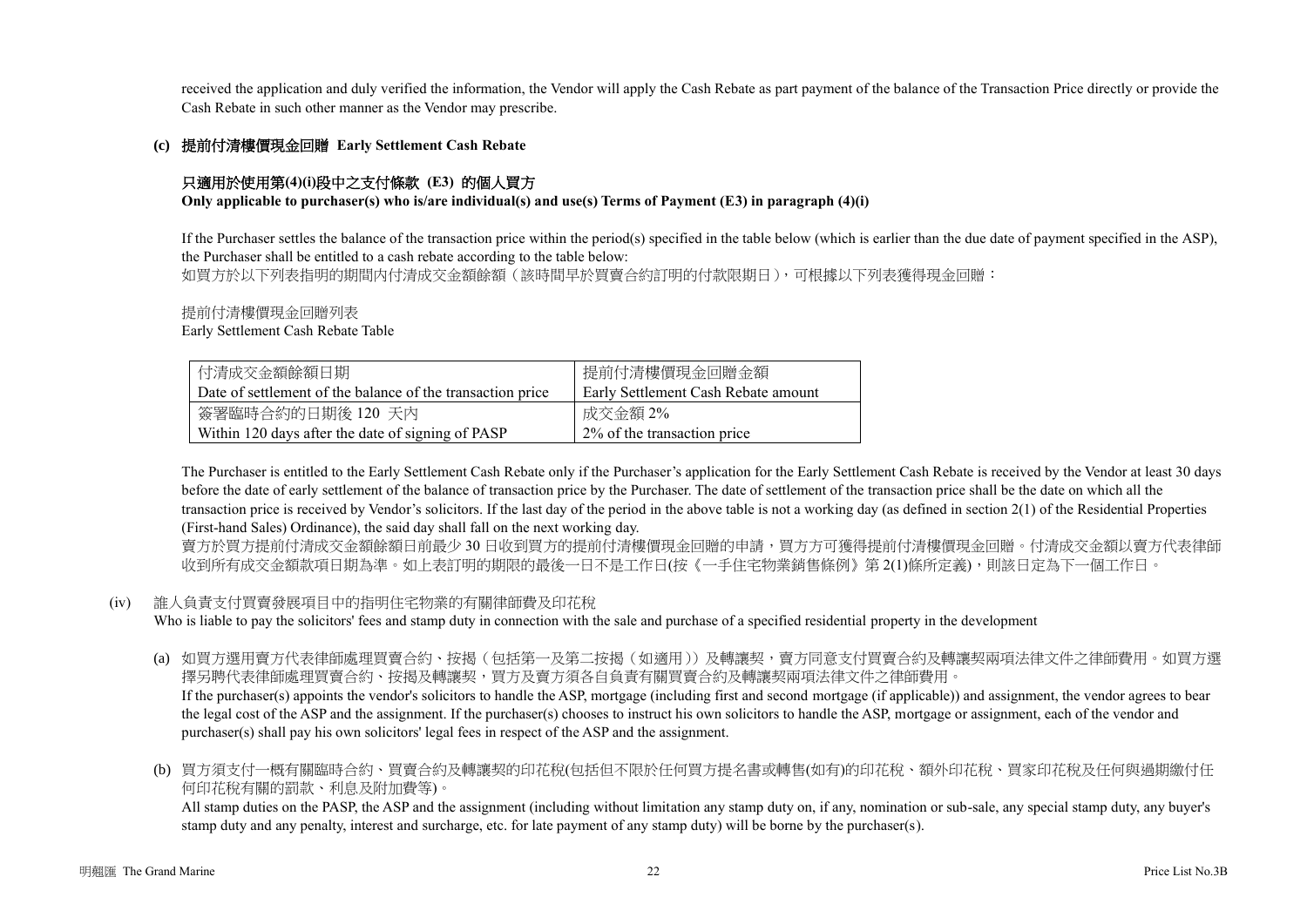(v) 買方須爲就買賣發展項目中的指明住宅物業簽立任何文件而支付的費用

Any charges that are payable by a purchaser for execution of any document in relation to the sale and purchase of a specified residential property in the development

有關其他法律文件之律師費如:附加合約、買方提名書、有關樓宇交易之批地文件、大廈公契及其他樓契之核證費、查冊費、註冊費、圖則費及其他實際支出等,均 由買方負責,一切有關按揭(包括第一及第二按揭(如適用))及其他費用均由買方負責。

All legal costs and charges in relation to other legal documents such as supplemental agreement, nomination, certifying fee for Government Lease, deed of mutual covenant and all other title documents, search fee, registration fee, plan fee and all other disbursements shall be borne by the purchaser(s). The purchaser(s) shall also pay and bear the legal costs and disbursements in respect of any mortgage (including first and second mortgage (if applicable)).

# 備註 **: Note :**

如買方希望更改付款計劃或更改任何已選擇之折扣、贈品、財務優惠或利益而須更新成交記錄冊內的記錄,買方可於簽署臨時合約後 90 日内向賣方提出申請,並須向賣方繳 付手續費港幣\$5,000 及承擔有關律師費用及代墊付費用(如有)。對前述更改之申請及申請條件的批准與否,視乎有關付款計劃、折扣、贈品、財務優惠或利益的有效性和賣方 的最終決定。

If the Purchaser wishes to change the payment plan or change any of the selected discount(s), gift(s), financial advantage(s) or benefit(s) which requires update to the entry(ies) in the Register of Transactions, the Purchaser can apply to the Vendor for such change not later than 90 days after the date of signing of the PASP, and pay a handling fee of HK\$5,000 to the Vendor and bear all related solicitor's costs and disbursements (if any). The approval or disapproval of the aforesaid application for change and the application conditions are subject to the availability of the relevant payment plan(s), discount(s), gift(s), financial advantage(s) or benefit(s) and the final decision of the Vendor.

# (5) 賣方已委任地產代理在發展項目中的指明住宅物業的出售過程中行事:

The vendor has appointed estate agents to act in the sale of any specified residential property in the development:

賣方委任的代理: Agents appointed by the vendor:

中原地產代理有限公司 Centaline Property Agency Limited 美聯物業代理有限公司 Midland Realty International Limited 利嘉閣地產有限公司 Ricacorp Properties Limited 香港置業(地產代理)有限公司 Hong Kong Property Services (Agency) Limited 世紀 21 集團有限公司及旗下特許經營商 Century 21 Group Limited and Franchisees 迎富地產代理有限公司 Easywin Property Agency Limited 晉誠地產代理有限公司 Earnest Property Agency Limited 香港地產代理商總會 Hong Kong Real Estate Agencies General Association 云房網絡(香港)代理有限公司 Qfang Network (Hong Kong) Agency Limited 領高地產代理有有限公司 Leading Properties Agency Limited

請注意:任何人可委任任何地產代理在購買該項目中的指明住宅物業的過程中行事,但亦可以不委任任何地產代理。

Please note that a person may appoint any estate agent to act in the purchase of any specified residential property in the development. Also, that person does not necessarily have to appoint any estate agent.